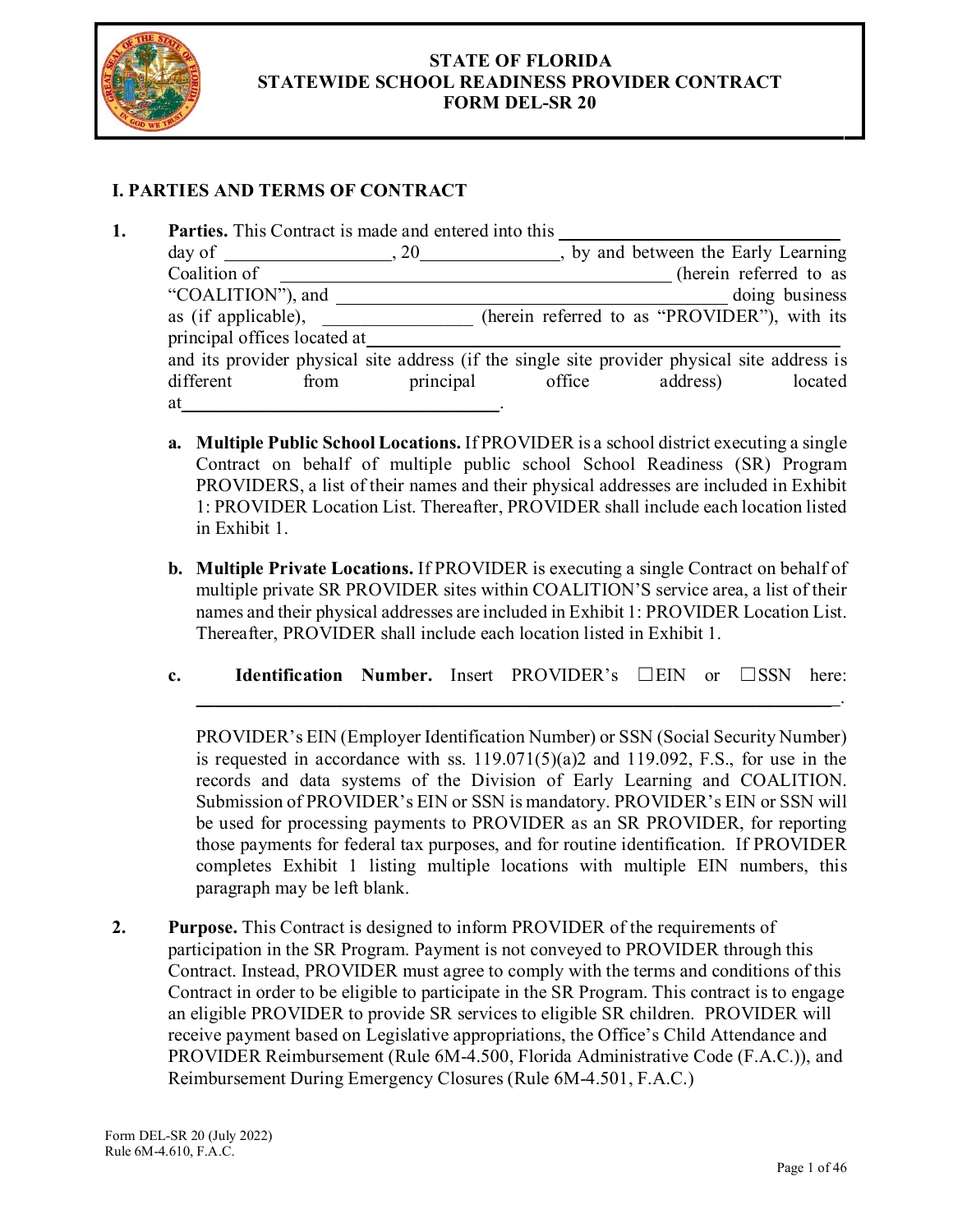- **3. Term.** This Contract begins on of the fiscal year (20<sup>-</sup>) or on the date on which the Contract is signed and dated by the last party required to sign the Contract, whichever occurs last, and the Contract ends on June  $30<sup>th</sup>$  of the fiscal year 20\_\_\_\_.
- **4. Payment Limitations.** PROVIDER will not receive nor be entitled to payment for SR Program services performed before this Contract is fully executed by both parties or after expiration of the Contract.
- **5. Applicable Law.** PROVIDER and COALITION agree that the following, including any revision made after the execution of this Contract, are the provisions governing the SR Program and that PROVIDER and COALITION will be bound by the same:
	- **-** 42 U.S.C. §9858, et seq.;
	- **-** 45 C.F.R. §98;
	- 45 C.F.R. §99;
	- Chapter 1002, Florida Statutes;
	- Chapter 6M-4, Florida Administrative Code; and
	- Chapter 6M-9, Florida Administrative Code.
- **6. Not Transferrable.** This Contract is not transferrable or assignable to another entity. A change in ownership requires execution of a new contract. In the event of a change of ownership, sale, sale of assets, conveyance of ownership or other transfer of ownership interest, the PROVIDER shall notify the COALITION no later than 30 calendar days prior to the transfer of ownership.

## **II. PROVIDER ELIGIBILITY**

## **7. General Eligibility**

**a. PROVIDER Type.** To be eligible to deliver the School Readiness Program, PROVIDER must be one of the PROVIDER types identified in section (s.) 1002.88(1)(a), F.S., listed below.

Check the box to indicate PROVIDER's type:

 $\Box$  A child care facility licensed under s. 402.305, F.S. (Form DEL-SR 20L is hereby incorporated by reference and must be completed as an authorized attachment to this Contract.)

A family day care home licensed or registered under s. 402.313, F.S. (Form DEL-SR 20L is hereby incorporated by reference and must be completed as an authorized attachment to this Contract.)

A large family child care home licensed under s. 402.3131, F.S. (Form DEL-SR 20L is hereby incorporated by reference and must be completed as an authorized attachment to this Contract.)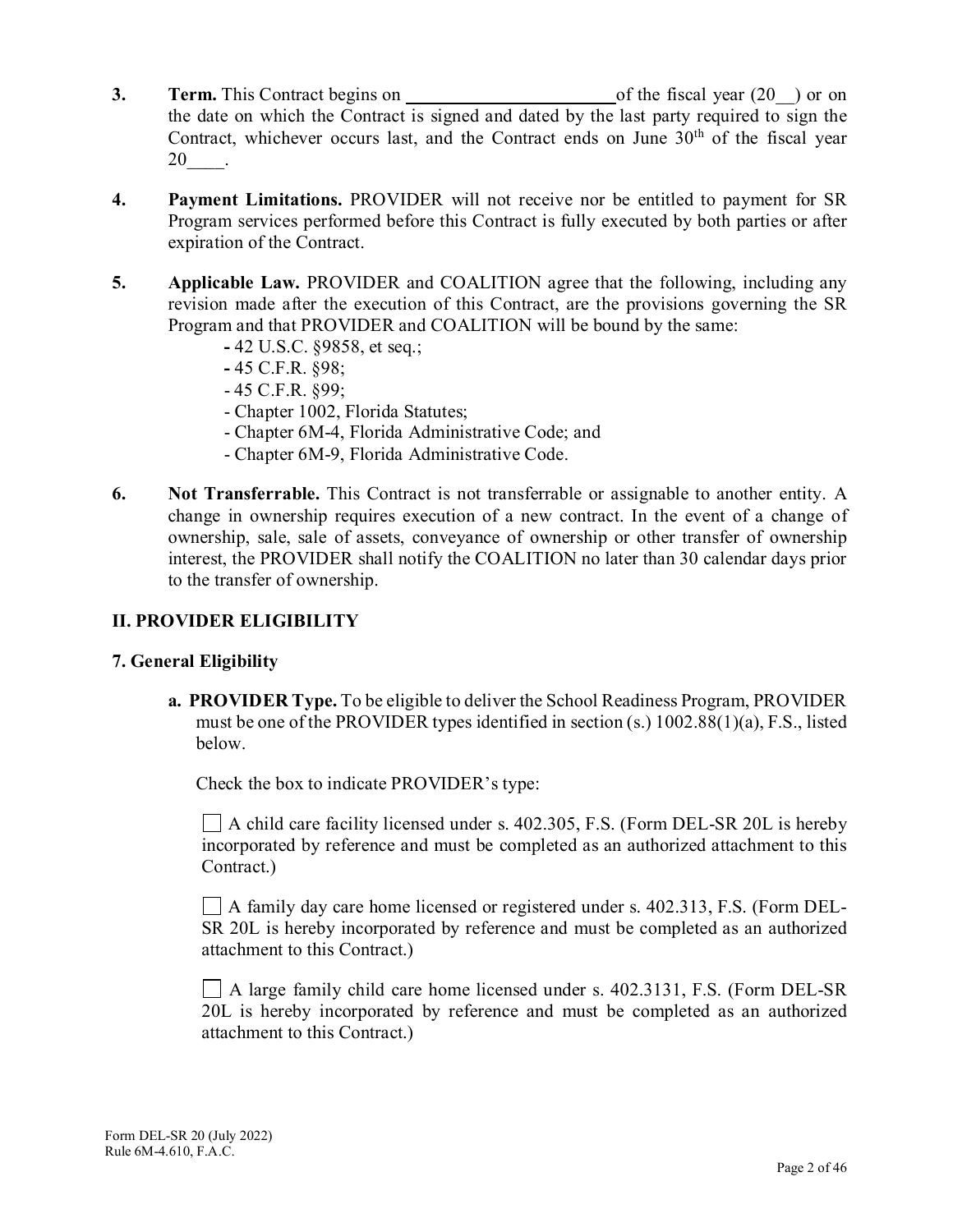$\Box$  A public school or nonpublic school exempt from licensure under s. 402.3025, F.S. (Form DEL-SR 20LE is hereby incorporated by reference and must be completed as an authorized attachment to this Contract.)

 $\Box$  A faith-based child care PROVIDER exempt from licensure under s. 402.316, F.S. (Form DEL-SR 20LE is hereby incorporated by reference and must be completed as an authorized attachment to this Contract.)

 $\Box$  A before-school or after-school program described in s. 402.305(1)(c), F.S.

For a licensed before-school or after-school program described in s. 402.305(1)(c), F.S., Form DEL-SR 20L must be completed as an authorized attachment to this Contract.

 $\Box$  For a license exempt or programs that are not required to be licensed as described in Rule 65C-22.008, F.A.C., before-school or after-school program described in s. 402.305(1)(c), F.S., Form DEL-SR 20LE must be completed as an authorized attachment to this Contract.

An informal child care PROVIDER to the extent authorized in the state's Child Care and Development Fund Plan as approved by the United States Department of Health and Human Services pursuant to 45 C.F.R. s. 98.18. (Form DEL-SR 20FFN is hereby incorporated by reference and must be completed as an authorized attachment to this Contract.)

 $\Box$  A child development program operated and certified by the Department of Defense that is accredited by a national accrediting body and operates on a military installation.

- **b. Eligibility pursuant to s. 1002.91(5), F.S.** PROVIDER represents that PROVIDER, or an owner, officer, or board director thereof, has not been convicted of, found guilty of, or pled guilty or nolo contendere to, regardless of adjudication, public assistance fraud pursuant to s. 414.39, F.S., within the last five (5) years and is not acting as the beneficial owner for someone who has been convicted of, found guilty of, or pled guilty or nolo contendere to, regardless of adjudication, public assistance fraud pursuant to s. 414.39, F.S., within the last five (5) years.
- **c. Eligibility pursuant to s. 1002.91(7), F.S.** PROVIDER represents that PROVIDER is not on the United States Department of Agriculture National Disqualified List nor does PROVIDER share an officer or board director with a PROVIDER that is on the United States Department of Agriculture National Disqualified List.
- **d. Eligibility pursuant to the successful completion of terms of existing Quality Improvement Plan, corrective action plans or probation.** PROVIDER represents that PROVIDER agrees to successfully complete previous Quality Improvement Plan, corrective action or terms of probation due to noncompliance determinations from a prior Contract, as applicable, for the duration of this Contract. PROVIDER also represents that currently PROVIDER, or an owner, officer, or board director thereof, has not had their eligibility to provide School Readiness services revoked. For multisite PROVIDERS, such as corporate chains or school districts, eligibility revocation is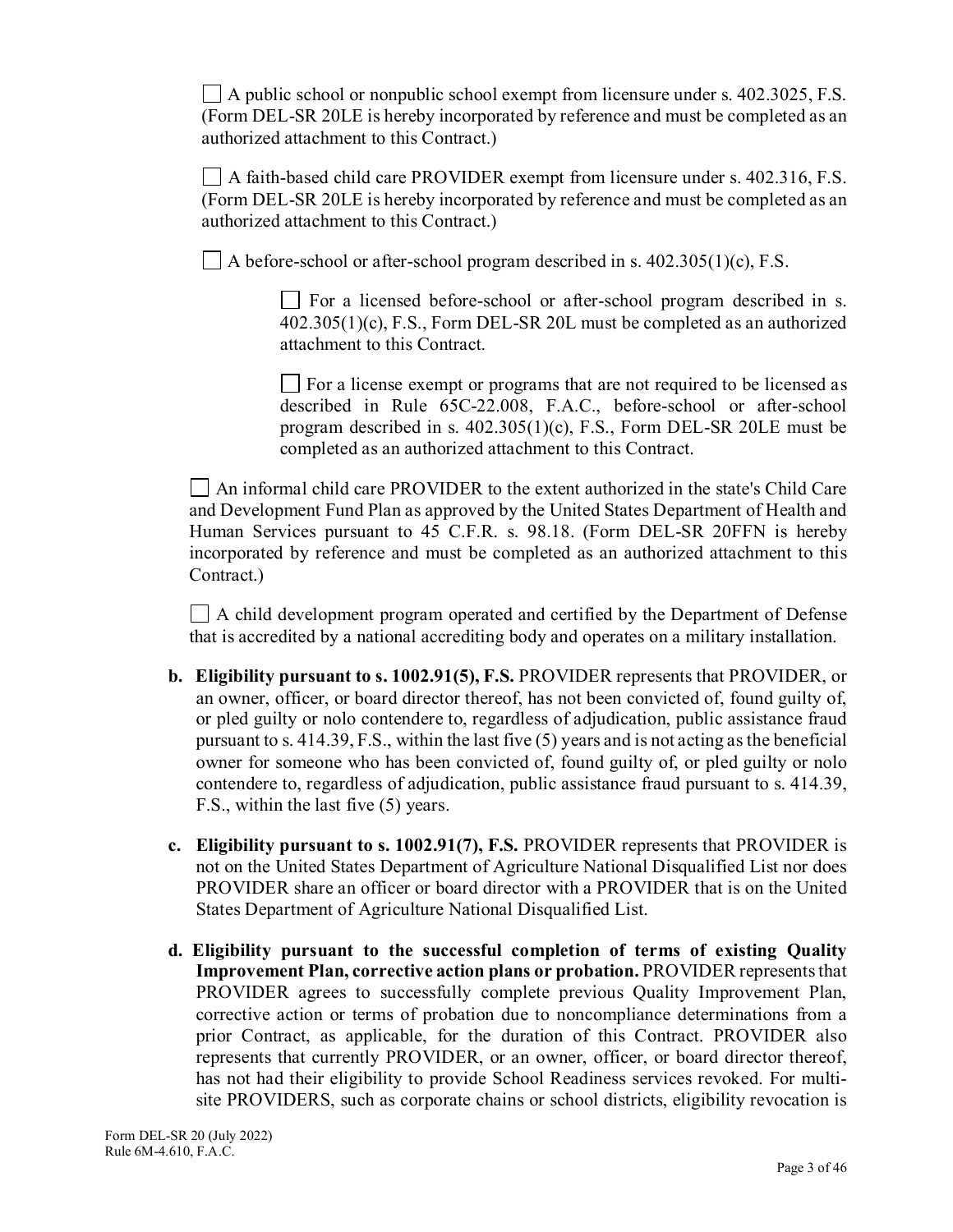per site and not all locations unless specifically determined otherwise by the COALITION pursuant to criteria referenced in Paragraph 71 of this contract.

- **e. Eligibility pursuant to ss. 1002.82 and 1002.88, F.S.** PROVIDER represents that PROVIDER must have a pre-contractual inspection conducted by the Department of Children and Families or as applicable, the local licensing agency or United States Department of Defense to ensure compliance with health and safety standards and checklist(s) established pursuant to Rule 6M-4.620, F.A.C to be eligible to deliver the School Readiness Program.
- **f. Eligibility pursuant to ss. 1002.82(2)(n) F.S.** PROVIDER acknowledges that PROVIDER must have a program assessment score that meets the contract minimum threshold score or be implementing a current Quality Improvement Plan prior to contracting in accordance with Rules 6M-4.740 and 6M-4.741, F.A.C.

PROVIDER's composite program assessment score: \_\_\_\_\_\_\_\_\_\_\_\_\_\_ If PROVIDER has multiple sites, the program assessment score for each site is listed in Exhibit 1.

The COALITION has determined the PROVIDER is exempt from the program assessment requirement pursuant to Rule 6M-4.740, F.A.C. If PROVIDER has multiple sites, the exemption for each site is listed in Exhibit 1.

 $\Box$ Yes  $\Box$ No

The PROVIDER waives the PROVIDERS exemption and agrees to comply with the requirements of Rules 6M-4.740, F.A.C. If PROVIDER has multiple sites, the waived exemption for each site is listed in Exhibit 1.

 $\Box$ Yes  $\Box$ No  $\Box$ N/A

The PROVIDER that achieves a program assessment result as identified in subsection 6M-4.741(3), F.A.C. waives the PROVIDERS biennial status and agrees to receive an annual program assessment pursuant to Rule 6M-4.740, F.A.C. If PROVIDER has multiple sites, the waived biennial status for each site is listed in Exhibit 1.

 $\Box$ Yes  $\Box$ No  $\Box$ N/A

**g. Eligibility pursuant to s. 448.095, F.S.** PROVIDER acknowledges that PROVIDER must register with and use the E-Verify system to verify the work authorization status of all newly hired employees. PROVIDER represents that it does not employ, contract with or subcontract with an unauthorized alien, and shall provide an affidavit affirming this prior to the effective date of the contract. PROVIDER further acknowledges violation of s. 448.09(1), F.S. may result in termination of this contract.

#### **8. Contracted Slots Eligibility**

**a.** The COALITION participates in the Contracted Slots Program.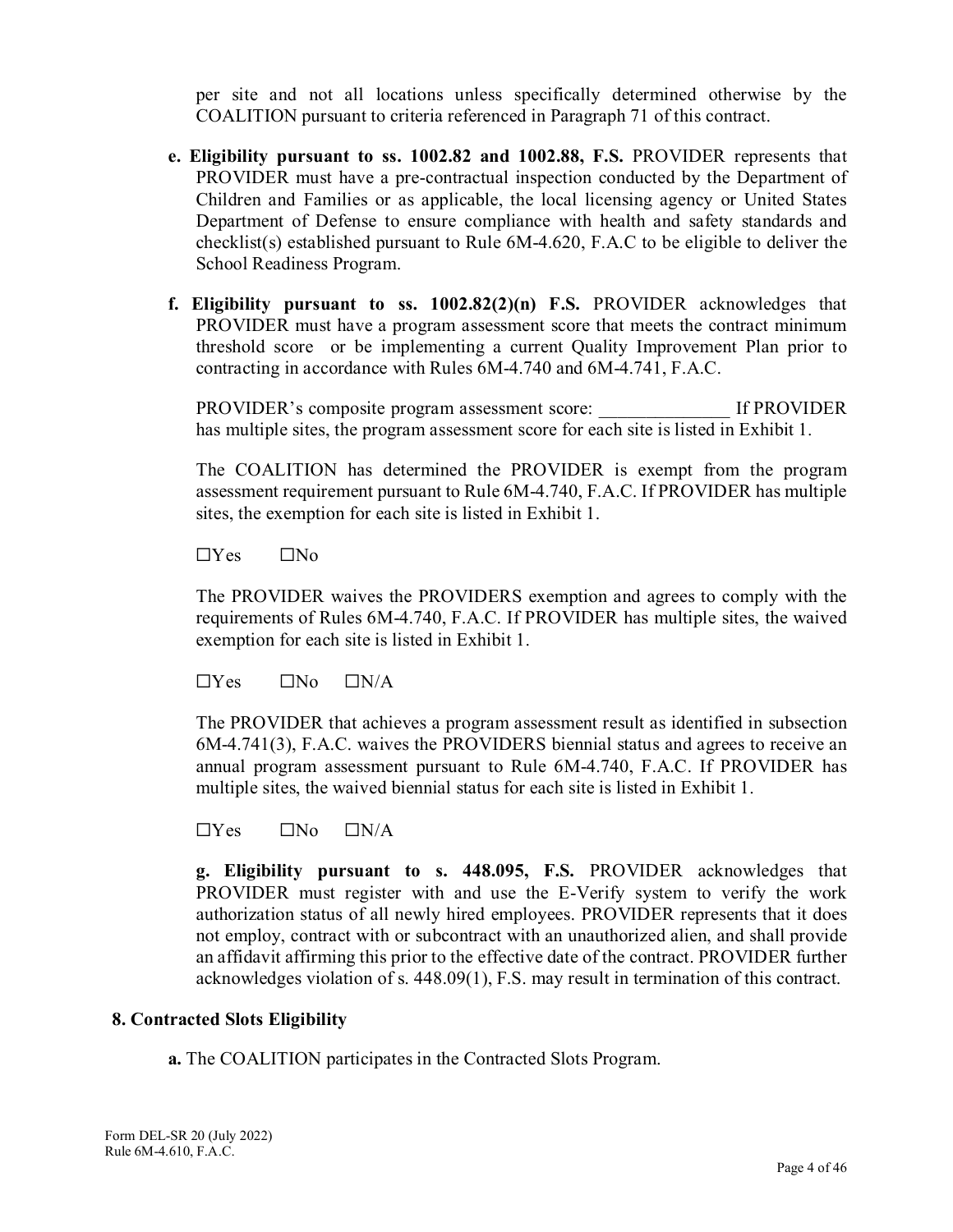## ☐Yes ☐No

**b.** To participate in the Contracted Slots Program, PROVIDER must have no Class 1 licensing violations and no more than three of the same Class II licensing violations as cited by the Department of Children and Families or local licensing agency, as applicable, within a two year period and meet the criteria established in the COALITION'S SR Plan, pursuant to Rule 6M-9.115, F.A.C.

**c.** The COALITION has determined the PROVIDER eligible to participate in the Contracted Slots Program.

 $\Box$ Yes  $\Box$ No  $\Box$ NA

## **III. PROVIDER RESPONSIBILITIES AND SCOPE OF WORK**

- **9. Child Enrollment.** PROVIDER agrees to enroll eligible children for the SR Program only with authorization from COALITION which will be provided in the form of a child care certificate from the single statewide information system. PROVIDER also understands that it will not be reimbursed for services provided to a child beyond the service begin and end date identified by COALITION on the child care certificate, or if the child's eligibility is terminated prior to the end date. As described in s. 1002.87(2), F.S., PROVIDER also agrees to serve children enrolled into its SR Program according to the services and location established by COALITION on the child care certificate indicating authorized hours of care. In the event that PROVIDER has multiple locations, PROVIDER shall notify and obtain approval from COALITION prior to changing the location where the child shall be served.
- **10. Child Care.** PROVIDER agrees to provide child care and to supervise enrolled children at the care level designated by the child care certificate received from the COALITION. Pursuant to 45 C.F.R s. 98.2, child care is defined as the care given to an eligible child by an eligible child care PROVIDER. PROVIDER will comply with all applicable state and federal laws, regulations and other standards and requirements in providing child care services under this agreement.
- **11. Instruction and Activities.** In accordance with s. 1002.88(1)(b), F.S., PROVIDER agrees to offer instruction and activities to enhance the age-appropriate progress of each child in attaining the child development standards established by the *Florida Early Learning and Developmental Standards: Birth to Kindergarten,* Form OEL-SR 30, adopted by the Division of Early Learning in Rule 6M-4.700, F.A.C. PROVIDER agrees to include activities to foster brain development in infants and toddlers; provide an environment that is rich in language and appropriate and child-friendly music and filled with objects of various colors, shapes, textures, and sizes to stimulate visual, tactile, auditory, and linguistic senses; and include at least thirty (30) minutes of reading to children each day.

## **12. General Health and Safety.**

**a.** PROVIDER agrees to provide a healthy and safe environment for children in care pursuant to s. 1002.88 F.S., Rule 6M-4.620, F.A.C, and all Forms adopted by reference, as applicable, and as verified pursuant to s. 402.311, F.S. Health and Safety requirements are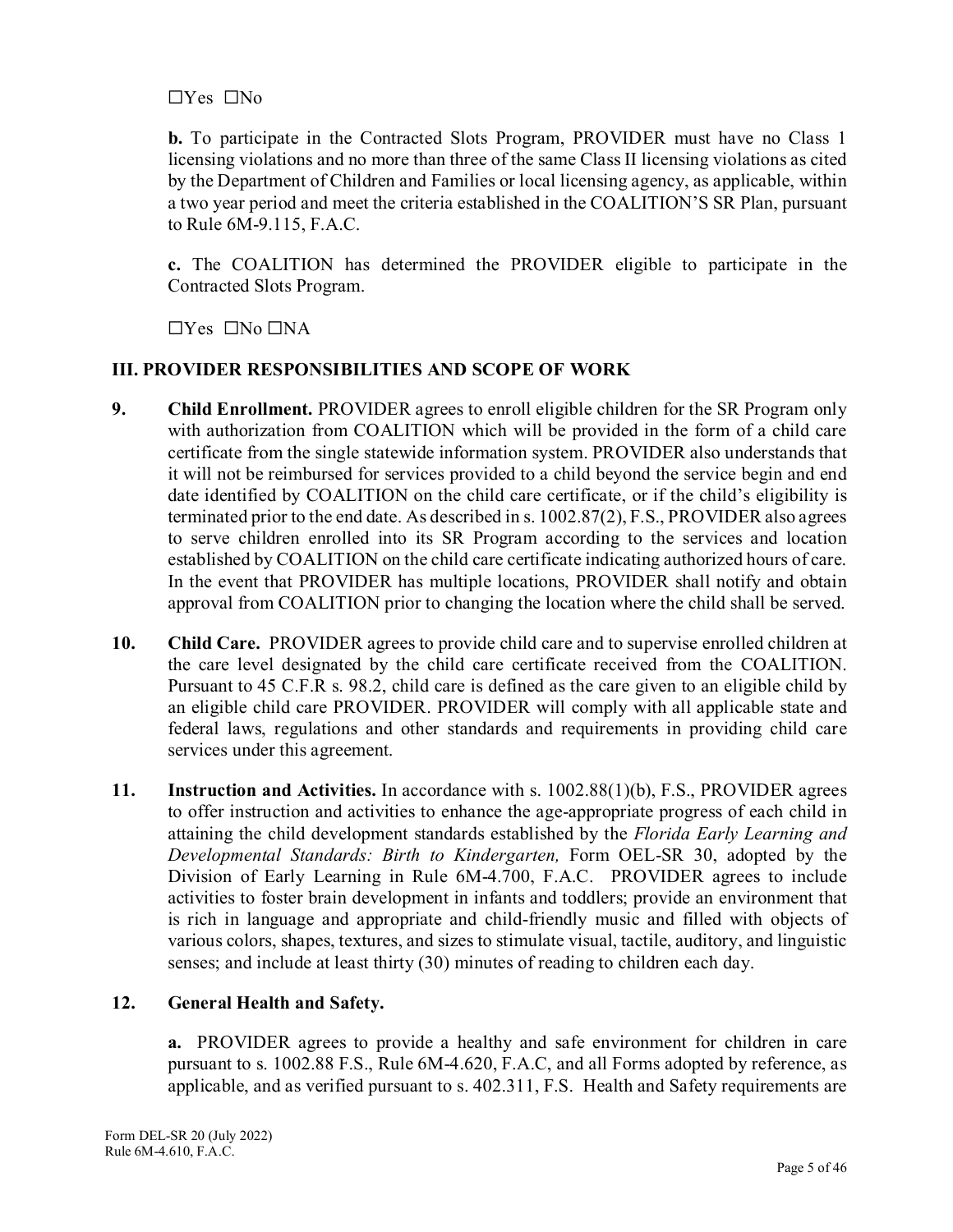specifically addressed in the administration of the Child Care and Development Block Grant pursuant to 45 CFR 98 and in each PROVIDER type attachment.

**b. Supervision**. PROVIDER agrees to provide minimum staff-to-children ratio by PROVIDER type at all times and direct supervision to ensure the health and safety of children in care.

**c. Background Screening**. PROVIDER agrees to background screening for the operator, program personnel, volunteers and substitutes pursuant to ss. 402.305 and 402.3055, F.S., and Rule 6M-4.620, F.A.C.

## **13. Program Assessments and Quality Improvement Plans.**

**a.** Pursuant to s. 1002.82(2)(n), F.S., PROVIDER agrees to comply with program assessment requirements defined in Rule 6M-4.740, F.A.C.

**b.** Quality Improvement Plan. If the PROVIDER is required to complete a Quality Improvement Plan during the contract period in accordance with Rule 6M-4.740, F.A.C. the PROVIDER agrees to the PROVIDER responsibilities outlined in Exhibit 3 of this contract. COALITION must notify PROVIDER in writing if it is required to complete a Quality Improvement Plan. The notice must identify the specific requirement(s) which PROVIDER is required to complete and set a deadline for completion of the Quality Improvement Plan. If PROVIDER has multiple sites, the requirement to complete a Quality Improvement Plan is designated in Exhibit 1.

**c.** The COALITION has determined the PROVIDER is required to participate in a Quality Improvement plan.

 $\Box$ Yes  $\Box$ No

d. PROVIDER program assessment results and Quality Improvement Plans may be shared with other COALITIONS and REDLANDS CHRISTIAN MIGRANT ASSOCIATION (RCMA) that have an executed and current School Readiness contract with the PROVIDER for the purposes of minimizing the administrative burden on the COALITIONS and RCMA and the PROVIDER.

- **14. Smoke Free Environment.** In accordance with Part C of Public Law 107-110 (No Child Left Behind), the "Pro-Children Act of 2001," no child care facility shall permit smoking within any indoor facility (or portion of such facility) operated by PROVIDER, to provide routine child care or early childhood development services to children. This does not apply to any portion of such facility that is used for a private residence. Individuals in violation are subject to a \$1,000 fine, administrative compliance or both.
- **15. Curricula.** In accordance with s. 1002.88(1)(f), F.S., PROVIDER agrees to use the following state-approved curriculum or curricula in the provision of the SR Program:

edition or date: If PROVIDER is using different curricula at different PROVIDER sites listed in Exhibit 1, PROVIDER must complete the column in Exhibit 1 indicating the name of the curriculum

,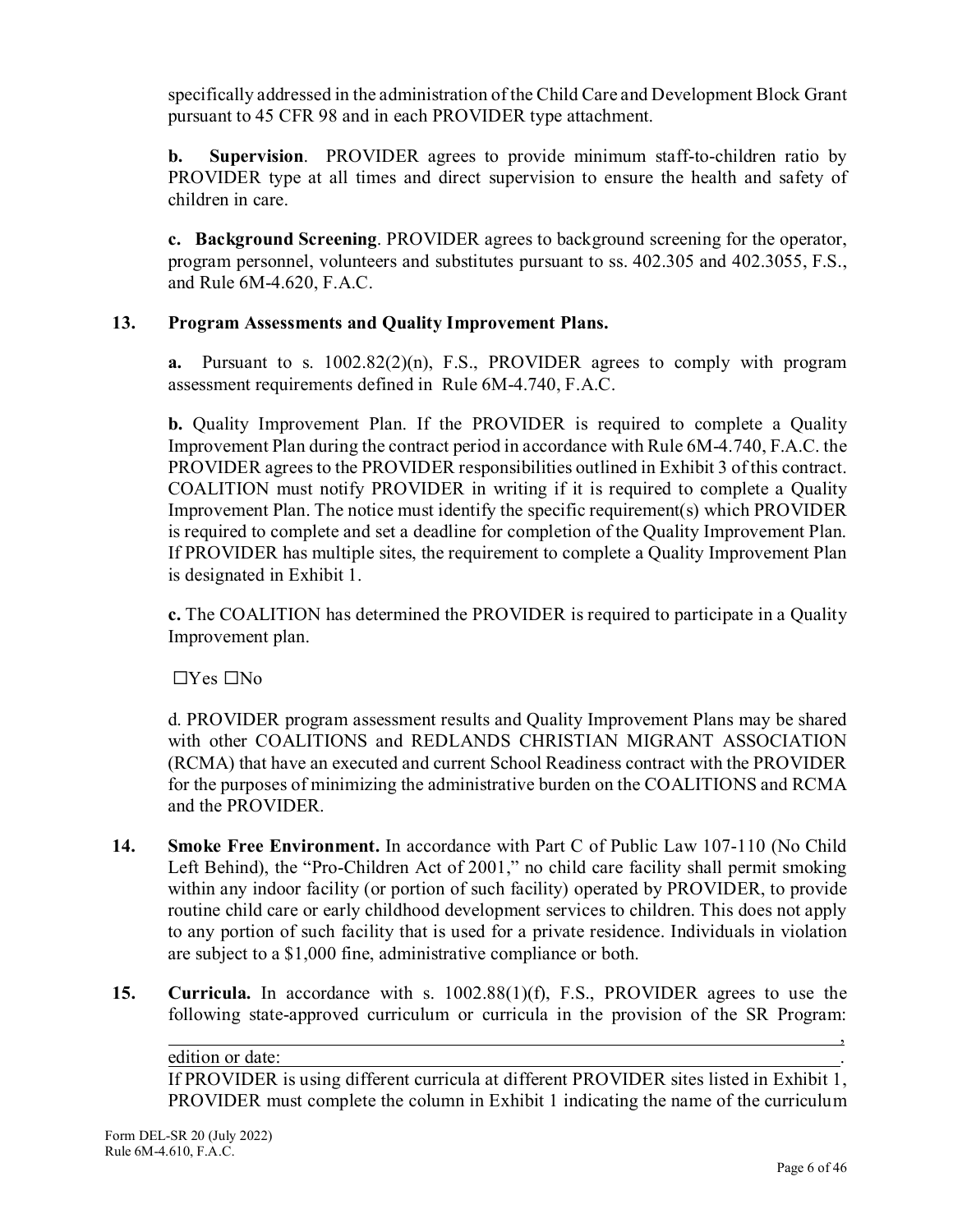or curricula being used at each site. If PROVIDER is offering school age programs exclusively, PROVIDER may insert "Not Applicable" in the space provided. This requirement is not applicable to licensed PROVIDERs who only offer before or after school programs that include 4 year-olds.

**16. Character Development Program.** In accordance with s. 1002.88(1)(g), F.S., PROVIDER agrees to implement the following character development program to develop basic values, if not included in the PROVIDERS curricula:

, edition or date:

If PROVIDER does not use a professionally published character development program and it is not included in the approved curriculum the PROVIDER uses, describe the program here:

.

If PROVIDER is using a different program at different PROVIDER sites listed in Exhibit 1, PROVIDER must complete the column in Exhibit 1 indicating the name of the character development program being used at each site. If PROVIDER is offering school age programs exclusively, PROVIDER may insert "Not Applicable" in the space provided.

**17. Developmental Screenings.** In accordance with s. 1002.88(1)(i), F.S. and Rule 6M-4.720, F.A.C., must collaborate with COALITION to complete initial screening for each child, age birth to kindergarten entry, within forty-five (45) calendar days after the child's first or subsequent enrollment in the School Readiness Program, to identify a child who may need intervention practices. PROVIDER acknowledges that COALITION is responsible for initiating intervention practices in accordance with Rule 6M-4.720, F.A.C. PROVIDER and COALITION acknowledge that pursuant to s. 1002.84(5), F.S., screening shall not be a requirement of entry into the School Readiness Program and shall be only given with parental consent.

PROVIDER acknowledges that\_\_\_\_\_\_\_\_\_\_\_\_\_\_\_\_\_\_\_\_\_\_\_\_ is responsible for conducting developmental screenings for each child age birth to sixty (60) months in accordance with Rule 6M-4.720, F.A.C.

**Subsequent Screenings.** PROVIDER acknowledges that is responsible for subsequent screenings. Subsequent screenings will be conducted annually at redetermination in accordance with Rule 6M-4.720, F.A.C.

**18. Prohibited Forms of Discipline.** In accordance with s. 1002.88(1)(j), F.S., PROVIDER agrees to implement minimum standards for child discipline practices that are ageappropriate and consistent with the requirements in s. 402.305(12), F.S. Such standards must provide that children not be subjected to discipline that is severe, humiliating or frightening. The discipline must not be associated with food, rest or toileting. Spanking or any other form of physical punishment is prohibited. Children may not be denied active play as a consequence of misbehavior.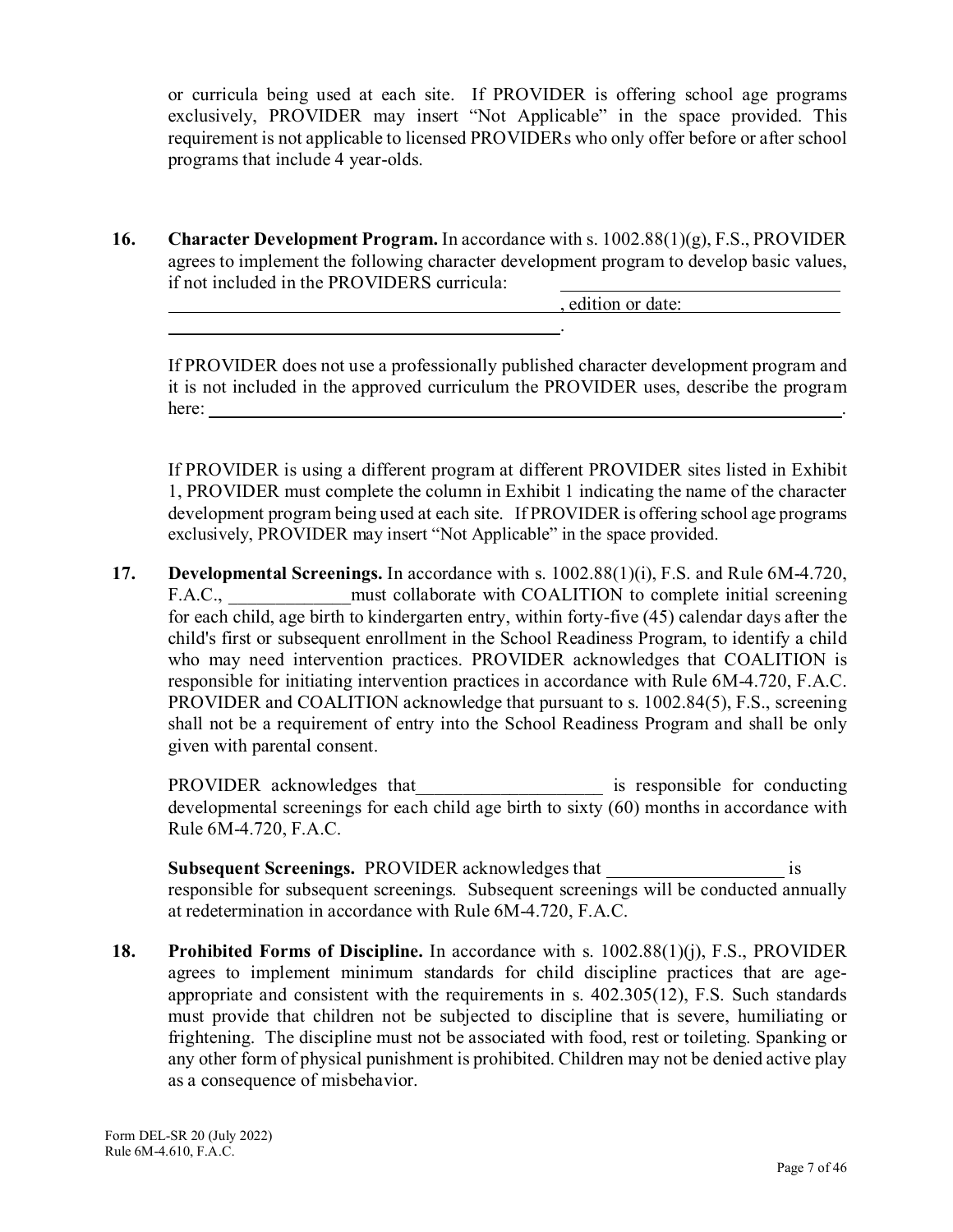- **19. Child Immunizations and Health Screenings.** In accordance with s. 1002.88(1)(k), F.S., within thirty (30) calendar days of enrolling a child, PROVIDER agrees to obtain and retain information from the parent regarding the child's age-appropriate immunizations, physical development and other health requirements as indicated on the Student Health Examination form DH 3040 and Florida Certification of Immunization form Part A-1, B, or C DH 680 or the Religious Exemption from Immunization form DH 681.
- 20. Program Operation. In accordance with s. 1002.88(1)(1), F.S., if PROVIDER offers before-school or after-school programs, PROVIDER agrees those programs shall meet or exceed the requirements of s.  $402.305(5)$ ,  $(6)$ , and  $(7)$ , F.S. In accordance with s. 1002.88(1)(r), F.S., and as identified in Exhibit 5, PROVIDER agrees to operate on a fulltime and part-time basis and provide extended-day and extended-year services to the maximum extent possible without compromising the quality of the program to meet the needs of parents who work.
- **21. Workers' Compensation and Reemployment Assistance.** In accordance with s. 1002.88(1)(o), F.S., PROVIDER agrees to obtain and maintain any required workers' compensation insurance under Chapter 440, F.S., and any required reemployment assistance or unemployment compensation coverage under Chapter 443, F.S.
- **22. Sign-In/Sign-Out Process.** PROVIDER agrees to maintain daily attendance documentation, including a documented "sign-in/sign-out" process in accordance with Rule 6M-4.500(1)(c), F.A.C. which accurately documents attendance and absences. PROVIDER agrees to retain the attendance documentation in accordance with COALITION's records retention requirement established in accordance with s. 1002.84(10), F.S.
- 23. Child Absences. In accordance with s. 1002.87(8), F.S., PROVIDER agrees to notify COALITION in writing if a child enrolled is absent for five (5) consecutive days with no contact from the parent by the close of the fifth  $(5<sup>th</sup>)$  day. In accordance with ss. 1002.81(5) and 1002.87(7), F.S., if the need for care cannot be re-established, then the COALITION will notify the PROVIDER and the parent that School Readiness funding will be discontinued. The end of eligibility for funded child care services will be fourteen (14) days from the fifth  $(5<sup>th</sup>)$  day that the child was not in attendance with no contact from the parent.
- **24. Rilya Wilson Act and At-Risk Children.** PROVIDER agrees to abide by the provisions of the "Rilya Wilson Act" (s. 39.604, F.S.) for each at-risk child under the age of school entry who is enrolled in the School Readiness Program.
- **25. Parental Choice.** PROVIDER agrees that the parent has the right to choose the PROVIDER of child care services for his/her children. In the event the parent chooses to change to a different SR PROVIDER, it is within the parent's rights to do so, except as limited by s. 1002.84(8), F.S., as described in paragraph 55.c.
- **26. Parental Access.** PROVIDER agrees to afford authorized parents unlimited access to their children in SR Programs, during normal hours of PROVIDER operation and whenever the children are in the care of the PROVIDER. Access may be subject to appropriate safety procedures.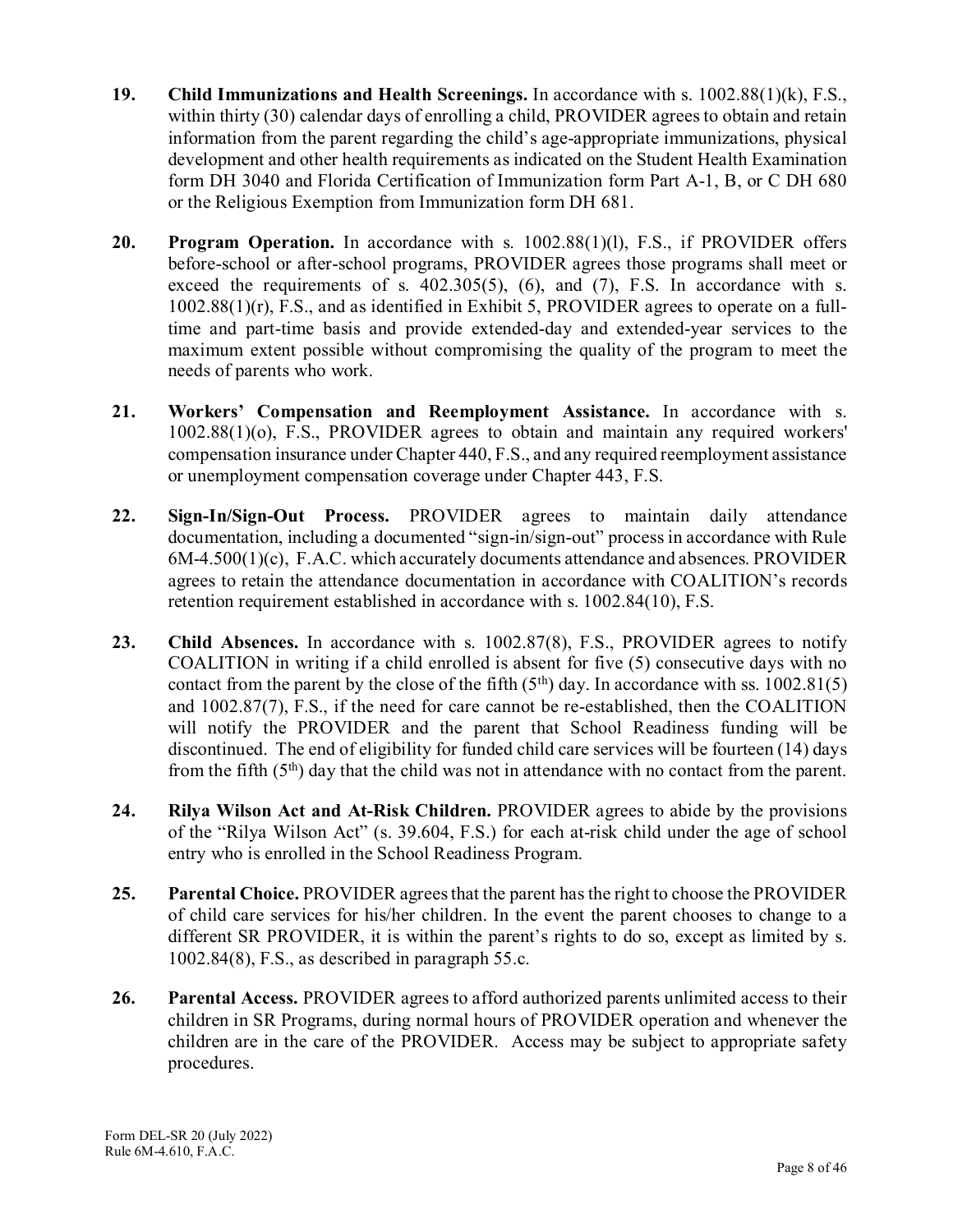- **27. Single Statewide Information System.** PROVIDER agrees to utilize the single statewide information system as referenced in s. 1002.82(2)(q), F.S., as available, to submit information and updates regarding the SR Program. The PROVIDER shall register and execute this Contract on the PROVIDER Portal found on [https://PROVIDERservices.floridaearlylearning.com.](https://providerservices.floridaearlylearning.com/)
- **28. Child Care Resource and Referral.** PROVIDER agrees to participate in the annual update process coordinated by each Child Care Resource and Referral agency as described in Rule 6M-9.300(8), F.A.C.
- **29. Direct Deposit.** PROVIDER agrees to provide information necessary to facilitate direct deposit in order to receive SR reimbursement for services rendered. PROVIDER agrees to provide alternative reimbursement arrangements if PROVIDER choosesto opt out of Direct Deposit, however, the reimbursement may be delayed up to 21 calendar days should the PROVIDER choose to opt out.
- **30. Contracted Slots**. If applicable, does the eligible PROVIDER, pursuant to paragraph 8, elect to participate in the Contracted Slots Program? By selecting "Yes" PROVIDER agrees to the PROVIDER responsibilities outlined in Exhibit 4.

☐Yes ☐No

- **31**. **Orientation**. PROVIDER agrees to participate in a SR Program Orientation conducted by the COALITION prior to the execution of this Contract, if offered by the COALITION.
- **32. Child Assessment**. If applicable, the eligible PROVIDER, agrees to conduct child assessments using a reliable assessor as defined by the child assessment tool, that meet the criteria described in s.  $1002.82(2)(k)$ , F.S., at least three times per year and will submit valid and reliable data to the single statewide information system. PROVIDER agrees to conduct child assessments in accordance with Rule 6M-4.500(11), F.A.C. using the as the assessment tool. If the PROVIDER selects to conduct child assessments, PROVIDER understands the requirements of the rule must be met to receive the child assessment differential.

☐Yes ☐No

If PROVIDER has multiple sites listed in Exhibit 1, PROVIDER must complete the column in Exhibit 1 indicating if PROVIDER conducts child assessments at each site.

#### **33. Deliverables**

| <b>Deliverable</b>                  | <b>Tasks and Activities</b>                                                                                                             | Due Date | <b>Payment</b>                                                                                                  |
|-------------------------------------|-----------------------------------------------------------------------------------------------------------------------------------------|----------|-----------------------------------------------------------------------------------------------------------------|
| One month of<br>child care services | Child enrollment activities per<br>the requirements in section III<br>Instruction and activities per<br>the requirements in section III | Monthly  | Per the level of service:<br>established by the child<br>care certificate<br>provided to the<br>PROVIDER by the |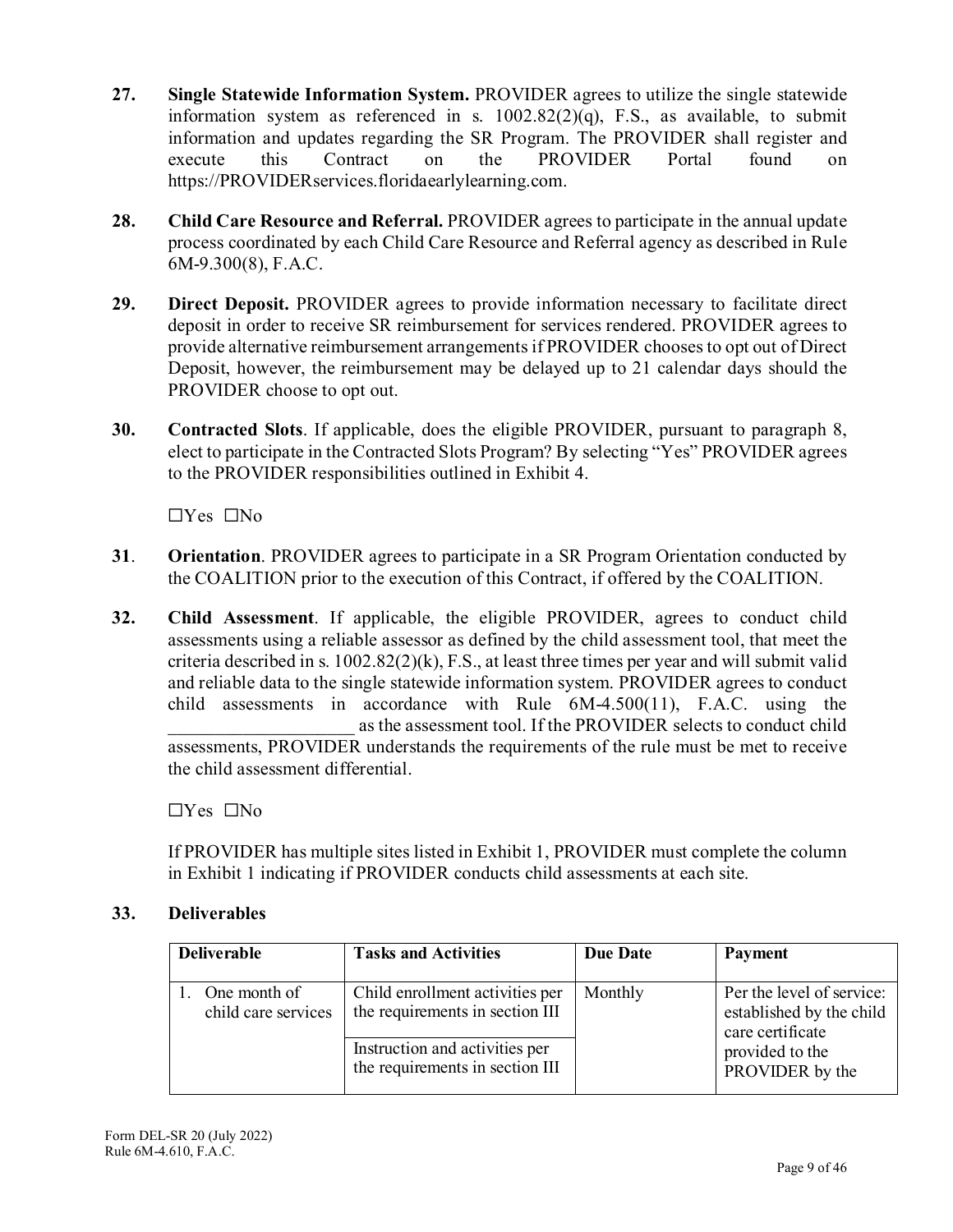| <b>Deliverable</b>                                                                                             | <b>Tasks and Activities</b>                                                                                                                                                                                   | <b>Due Date</b>                                                                                                          | Payment                                                                                                                                                                |
|----------------------------------------------------------------------------------------------------------------|---------------------------------------------------------------------------------------------------------------------------------------------------------------------------------------------------------------|--------------------------------------------------------------------------------------------------------------------------|------------------------------------------------------------------------------------------------------------------------------------------------------------------------|
|                                                                                                                | Health and safety activities per<br>the requirements in section III<br>Use of curriculum per the<br>requirements in section III<br>Character development<br>activities per the requirements<br>in section III |                                                                                                                          | COALITION; at the<br>rates specified in<br><b>Exhibit 5: PROVIDER</b><br>Reimbursement Rates;<br>and documented<br>through an approved<br>monthly attendance<br>report |
| Monthly<br>2.<br>attendance report                                                                             | Monthly attendance report<br>submitted by the PROVIDER<br>to the COALITION per the<br>requirements in section VII                                                                                             | Monthly by the<br>day indicated in<br>section VII                                                                        | N/A                                                                                                                                                                    |
| Proof of<br>3.<br>Developmental<br>Screening                                                                   | If applicable:                                                                                                                                                                                                |                                                                                                                          | N/A                                                                                                                                                                    |
| Applies to<br><b>PROVIDERs</b><br>responsible for<br>developmental<br>screening as indicated<br>in section III | Developmental screenings for<br>each child age birth to sixty<br>$(60)$ months per the<br>requirements in section III.                                                                                        | Within 45 days<br>after the child's<br>first or<br>subsequent<br>enrollment in the<br><b>School Readiness</b><br>Program |                                                                                                                                                                        |
| Proof of<br>Developmental<br>Screening (continued)                                                             | Subsequent screenings<br>conducted annually at<br>redetermination.                                                                                                                                            | Annually                                                                                                                 |                                                                                                                                                                        |
|                                                                                                                | PROVIDER shall submit the<br>child's screening results to the<br>COALITION.                                                                                                                                   | In accordance<br>with Rule 6M-                                                                                           |                                                                                                                                                                        |
|                                                                                                                | PROVIDER shall enter the<br>data into an electronic system.                                                                                                                                                   | 4.720, F.A.C.                                                                                                            |                                                                                                                                                                        |
|                                                                                                                | PROVIDER shall provide in<br>writing the screening results<br>with concerns for each child to<br>the child's parent.                                                                                          | In accordance<br>with Rule 6M-<br>4.720, F.A.C.                                                                          |                                                                                                                                                                        |

# **IV. COALITION RESPONSIBILITIES**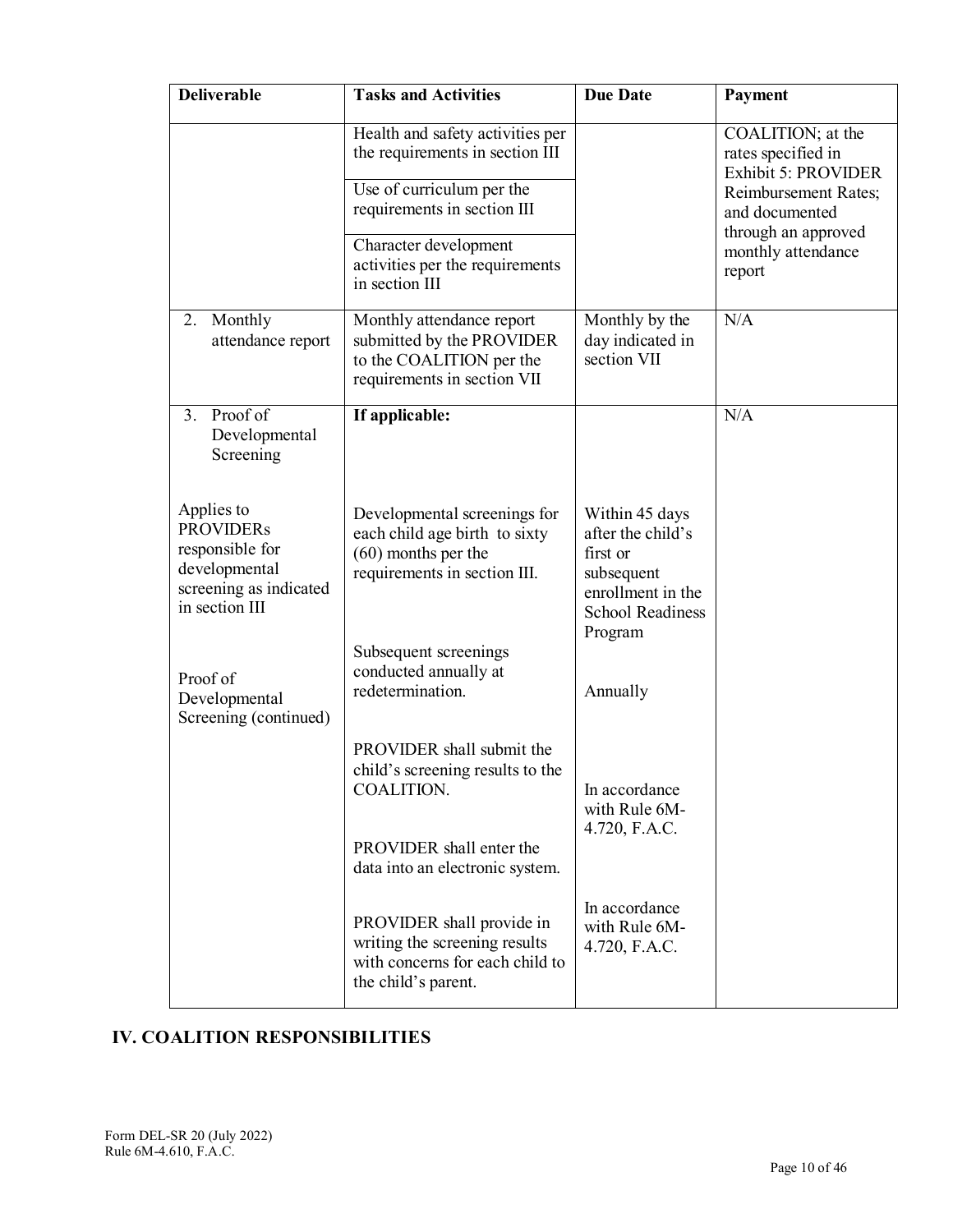- **34. Training and Technical Assistance.** COALITION will notify PROVIDER of the availability of training, technical assistance, and other targeted assistance in support of the provision of quality SR services.
- **35. Developmental and Subsequent Screenings.** Applicable if PROVIDER is responsible for Developmental Screenings and Subsequent Screenings as indicated in paragraph 17. In the event the single statewide information system is non-operational, COALITION shall give notification to PROVIDER of each child that must be screened in accordance with 6M-4.720, F.A.C. COALITION will have staff persons available to explain screening results if requested by a parent.
- **36. Child Eligibility.** COALITION has the responsibility for determining the eligibility of children enrolling in the SR Program. COALITION will issue forms that make up a child care certificate (also known as a payment certificate), as described in s. 1002.82(8)(b) and (c), F.S., to the parent of each eligible child who enrolls in the SR Program.
- **37. Limitations on Authority.** COALITION may not impose any requirement on PROVIDER that exceeds the authority provided under Chapter 1002, F.S., or rules adopted pursuant to Chapter 1002, F.S.; or require PROVIDER to administer a child assessment.

## **V. MONITORING, AUDITING AND ACCESS**

## **38. Monitoring.**

**a.** COALITION will monitor PROVIDER for compliance with this Contract and the provisions governing the SR Program listed in paragraph 5, in accordance with s. 1002.85(2)(h), F.S. PROVIDER will be monitored in accordance with the COALITION monitoring plan, or in response to a parental complaint using the Form DEL-SR20M incorporated by Rule 6M-4.630, F.A.C.

b. PROVIDER monitoring results may be shared with other COALITIONS that have an executed and current School Readiness contract with the PROVIDER for the purposes of minimizing the administrative burden on the COALITIONS and the PROVIDER.

- **39. Physical Access.** PROVIDER agrees to allow the Division of Early Learning, the Department of Children and Families or Local Licensing Agency, if applicable, and COALITION staff or sub-contractors immediate access to the facilities and spaces used to offer the SR Program during normal business hours, except as otherwise restricted by government facilities.
- **40. Records Access.** PROVIDER agrees to allow COALITION staff or sub-contractors, the Department of Children and Families or Local Licensing Agency, if applicable, the Division of Early Learning or the United States Department of Health and Human Services to inspect and copy records pertaining to the SR Program during normal business hours and upon request by COALITION, the Department of Children and Families, the Division of Early Learning or the United States Department of Health and Human Services. Records that are stored off-site shall be provided within seventy-two (72) hours.

## **VI. MAINTENANCE OF RECORDS, DATA, AND CONFIDENTIALITY**

Form DEL-SR 20 (July 2022) Rule 6M-4.610, F.A.C.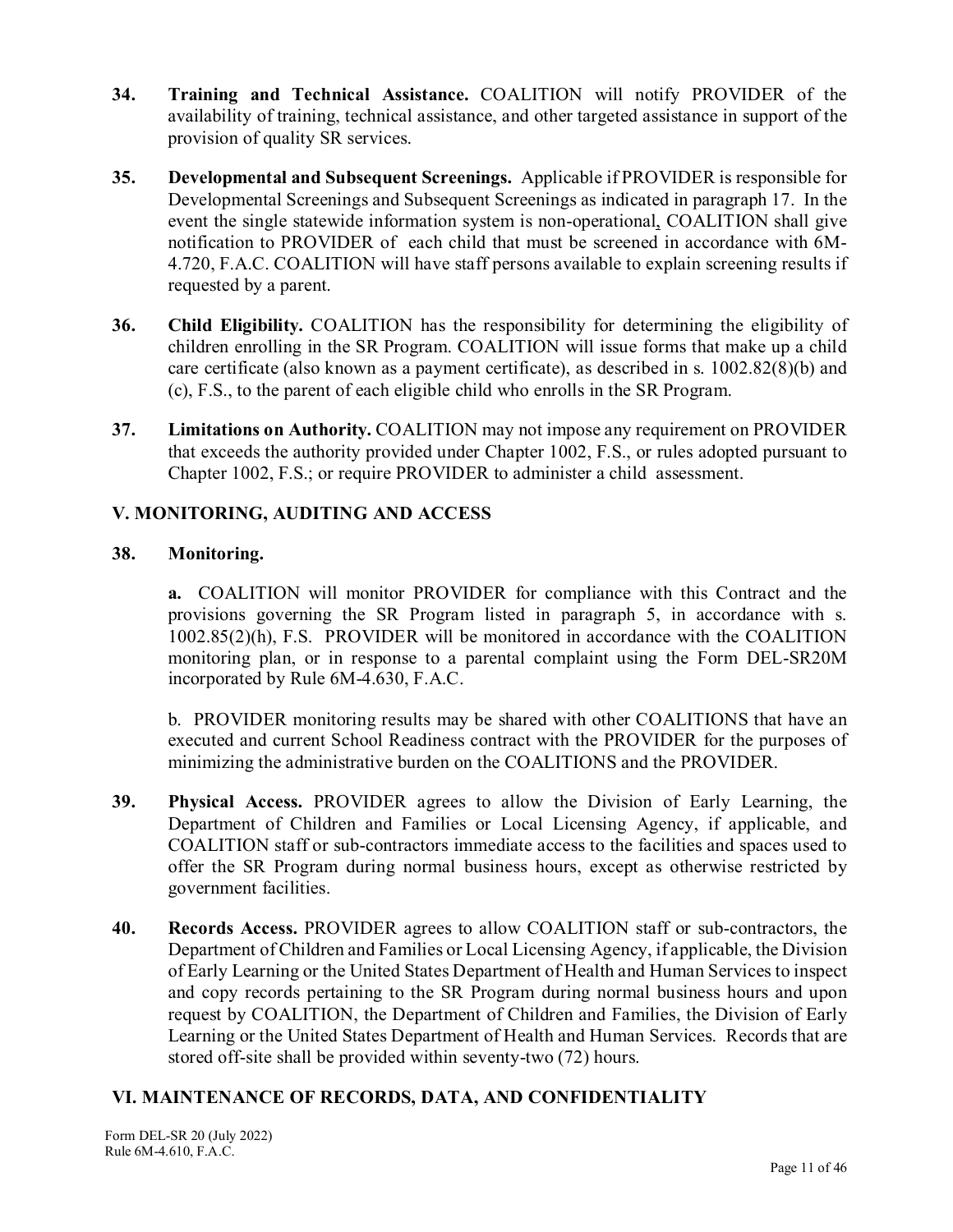- **41. Record Confidentiality.** PROVIDER agrees to protect the confidentiality of child and family records. PROVIDER agrees to have all staff complete confidentiality agreements and have processes in place to protect the privacy of child and family information. Confidentiality agreements will be maintained by the PROVIDER and provided to the COALITION upon request. Information associated with the SR Program shall only be made available in accordance with the restrictions of s. 1002.97, F.S. For the purposes of records of children enrolled in the SR Program, this Contract is considered an interagency agreement for the purpose of implementing the SR Program as described in s.  $1002.97(3)(g)$ , F.S. Accordingly, to the extent that PROVIDER receives School Readiness records in order to carry out its official functions, PROVIDER must maintain and protect the data as required in s. 1002.97, F.S., and as explained below. Individuals and organizations eligible to receive records include PROVIDER, the parent, COALITION, Division of Early Learning, and other entities identified in s. 1002.97, F.S.
- **42. Record Maintenance.** PROVIDER agrees to maintain records, including sign in and sign out documentation, enrollment and attendance certification, documentation to support excused absences and proof of parent co-payments for children funded by the SR Program. The records must be maintained for audit purposes for a period of five (5) years from the date of the last reimbursement request for that fiscal year or until the resolution of any audit findings or any litigation related to this Contract, whichever occurs last. PROVIDER may maintain records in an electronic medium and if the PROVIDER does so, then the PROVIDER shall back up records on a regular basis to safeguard against loss.
- **43. Record Transfer on Termination.** In the event that PROVIDER permanently ceases to offer the SR Program before the conclusion of the retention period for SR records as described in paragraph 42, whether as a result of unilateral or mutual termination of PROVIDER's eligibility to offer the SR Program or as a result of PROVIDER ceasing to do business, PROVIDER shall transfer all SR records required to be maintained under paragraph 42 to COALITION no later than the close of business on the day PROVIDER ceases to offer the SR Program. Failure to remit all SR Program records required to be maintained will result in COALITION withholding final payment until the requirements of this paragraph are met.

## **VII. COMPENSATION AND FUNDING**

- **44. Method of Payment.** PROVIDER reimbursement for eligible children will be based on the child care certificate (also known as a payment certificate) issued by COALITION and presented by a parent, and through the use of the procedures outlined herein.
- **45. Reimbursement Rates Established.** PROVIDER agrees to provide documentation of its published private child care rates included in Exhibit 5. PROVIDER agrees to accept the approved PROVIDER reimbursement rate established by COALITION and approved by Division of Early Learning, identified in Exhibit 5. PROVIDER is paid based on budget availability, at the approved PROVIDER reimbursement rate less any parent co-payments assessed by COALITION as reflected on the child care certificate.
- **46**. **Gold Seal Rate**. PROVIDER agrees to provide documentation of its Gold Seal Quality Designation. Gold Seal PROVIDERs shall receive the Gold Seal rate for all care levels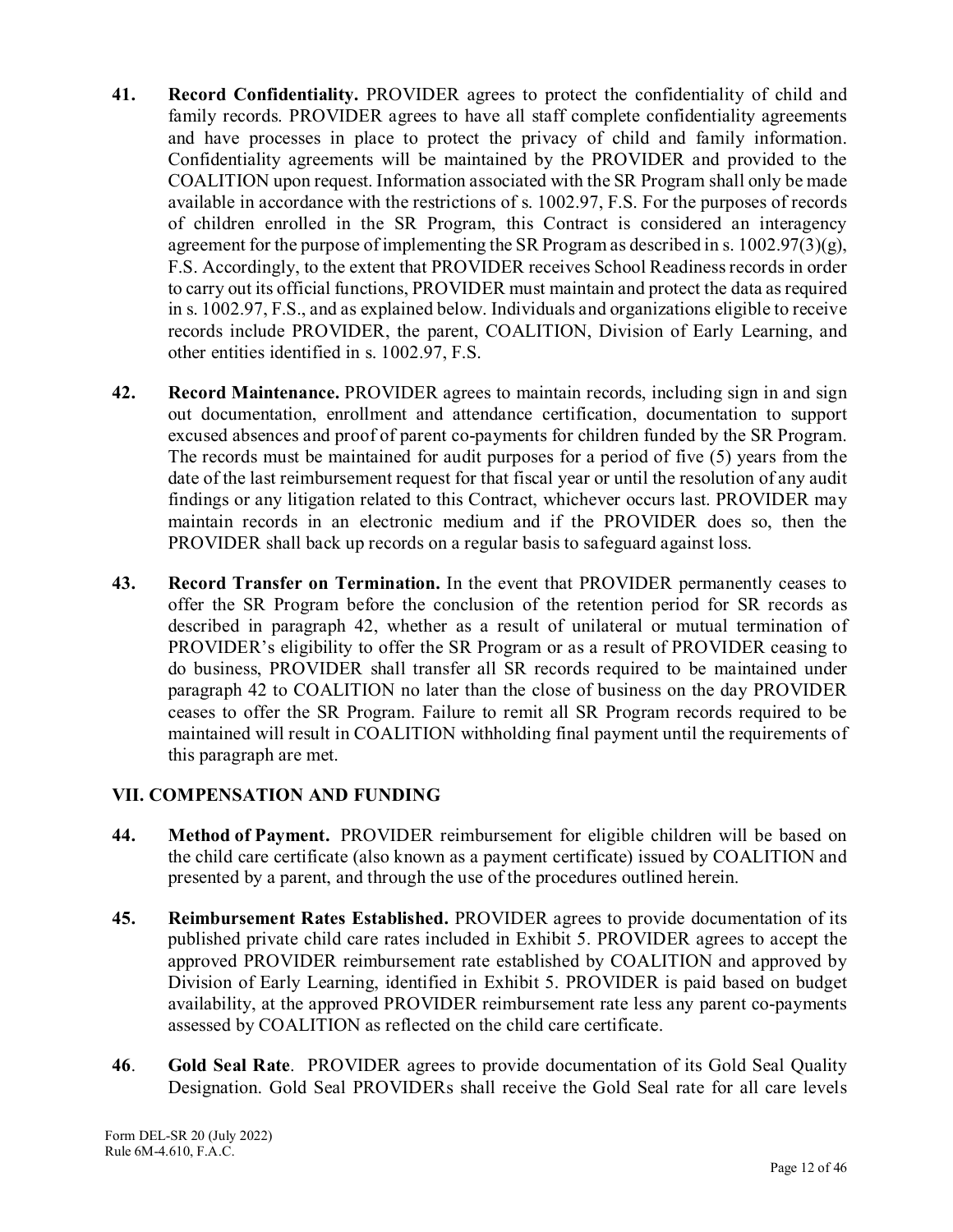which have received a Gold Seal Quality Designation pursuant to s. 1002.945(6), F.S., and Rule 6M-4.500, F.A.C., as identified in Exhibit 5 of this contract.

- **47**. **Quality Performance Incentive Rate**. If PROVIDER is not on a Quality Improvement Plan, the PROVIDER will receive a Quality Performance Incentive Rate pursuant to s. 1002.82(2)(o), F.S. and Rule 6M-4.500, F.A.C., as identified in Exhibit 5 of this contract.
- **48**. **Child Assessment Rate**. Eligible PROVIDERS that agree to conduct child assessments pursuant to paragraph 32 of this contract will receive a Child Assessment rate pursuant to s. 1002.82(2)(o), F.S. and Rule 6M-4.500, F.A.C., as identified in Exhibit 5.
- **49. Contracted Slots Rate**. Eligible PROVIDERS, pursuant to paragraph 8 of this contract will receive the Contracted Slots Rate pursuant to Rule 6M-4.500, F.A.C., as identified in Exhibit 5, if applicable.
- **50. Special Needs Rate.** PROVIDER may receive a special needs rate identified in Exhibit 5 when providing services to a child with an identified special need in accordance with Rule 6M-4.500, F.A.C.
- **51. Registration Fees.** If a PROVIDER indicates in Exhibit 5 that it charges a registration fee, the COALITION shall pay the PROVIDER a registration fee for each child enrolled in the School Readiness Program in accordance with Rule 6M-4.500, F.A.C.
- **52. Rate Changes and Limitations.** PROVIDER agrees to report any changes in its published child care rates or its Gold Seal status, if applicable. In the event that any information submitted by PROVIDER in Exhibit 5 changes, PROVIDER must notify COALITION in writing of the change 14 days prior to the change. COALITION may amend PROVIDER's reimbursement rate based on the information submitted by PROVIDER or any of the factors identified in this paragraph. COALITION must notify PROVIDER, in writing, of any change in reimbursement rate at least thirty (30) calendar days before the change is implemented.
- **53. Rates and Fees for Parents.** PROVIDER acknowledges that it is prohibited from charging parents receiving SR services a higher rate than that charged to private pay parents. In addition to the parent co-payment assessed by COALITION, PROVIDER must provide the parent with a list of any fees it charges and, if applicable, written notice of the difference between the private pay rate and SR reimbursement, prior to the parent enrolling his/her child in PROVIDER's SR Program. PROVIDER is prohibited from charging any fees other than the parent co-payment or those fees provided to the parent on the fee list described above.
- **54. Military Subsidies.** PROVIDER agrees that it will notify COALITION if it receives military subsidy payments through or from the Child Care Aware of America© (formally NACCRRA) or any legal successor organizations, on behalf of any child enrolled in PROVIDER's SR Program. PROVIDER understands that its SR reimbursement rate may be changed as a result of receipt of such military subsidy payments. If PROVIDER fails to report receipt of such military subsidy payments, PROVIDER will be subject to fraud investigation for violation of the requirements of the SR Program.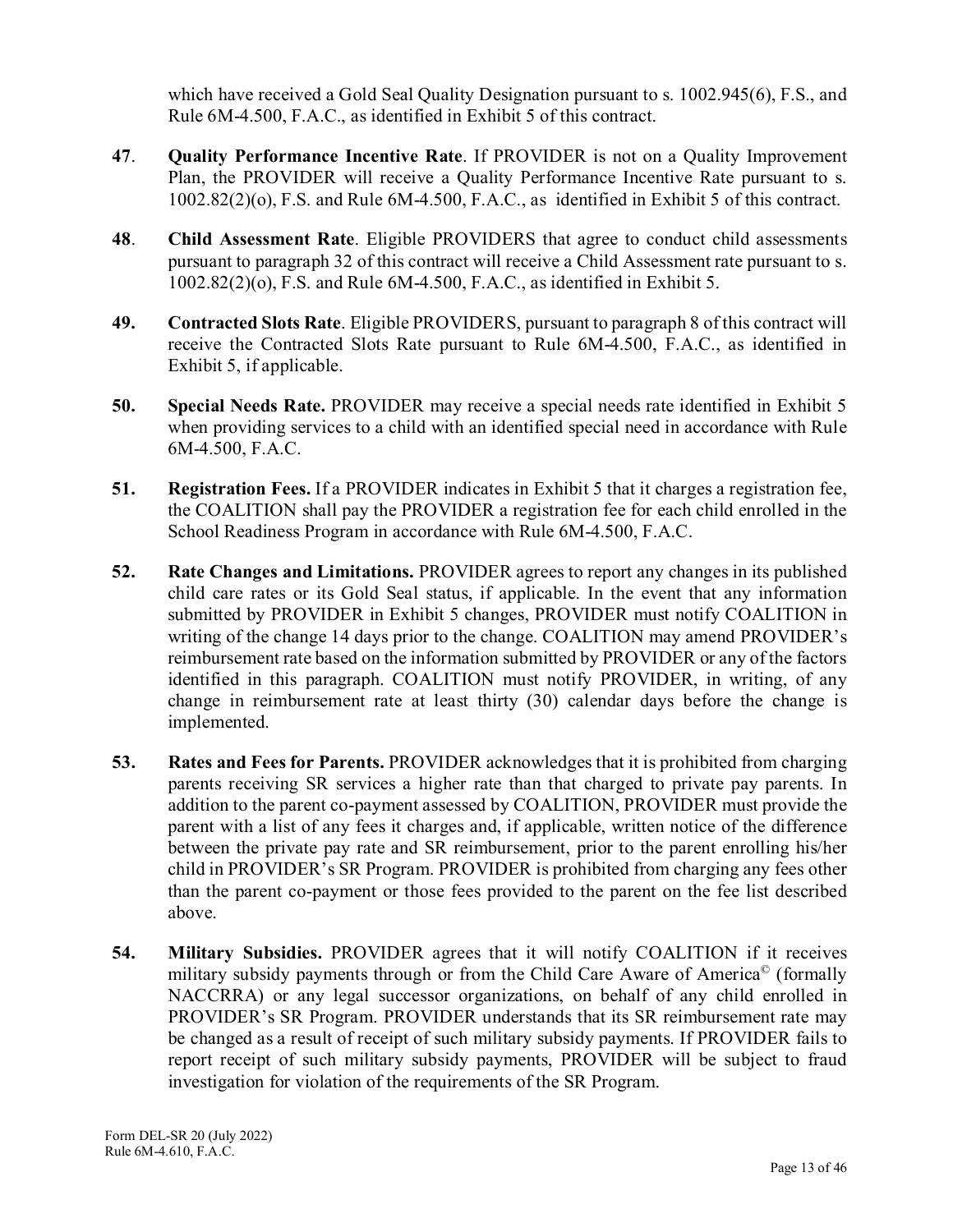- **55. Co-payment.** As required by s. 1002.84 (9), F.S., PROVIDER shall collect the assessed parent co-payment or graduated phase-out co-payment in accordance with Rule 6M-4.400, F.A.C., from the parent.
	- **a. Co-payment Amount or Graduated Phase-Out Co-payment Amount.** The amount of the co-payment or graduated phase-out co-payment which must be collected for each child is included on his or her child care certificate. In the event that an assessed parent co-payment or graduated phase-out co-payment is changed by COALITION, COALITION will send the PROVIDER written notice of the change. Only co-payment or graduated phase-out co-payment changes from the COALITION are valid.
	- **b. Co-payment or Graduated Phase-out Co-payment Assessment and Collection.**  Assessed parent co-payments or graduated phase-out co-payments are automatically deducted from PROVIDER's monthly reimbursement. PROVIDER is required to collect parent co-payments or graduated phase-out co-payments.
	- **c. Co-payment or Graduated Phase-out Co-payment Documentation.** PROVIDER must give the parent a receipt for each co-payment or graduated phase-out co-payment made by the parent and retain receipt records for all child care co-payments or graduated phase-out co-payments. Upon request, PROVIDER shall provide a current accounting and copy of co-payment or graduated phase-out co-payment receipt records to the COALITON. COALITION will use this documentation to ensure parents who transfer their children to another child care PROVIDER have met their co-payment or graduated phase-out co-payment obligations before receiving additional School Readiness services.
- **56. Holiday Schedule.** PROVIDER agrees to follow the holiday schedule approved by COALITION for PROVIDER's program, which includes up to days per year as set forth in Exhibit 6: Holiday Schedule and understands that these are the only holidays for which PROVIDER will receive reimbursement. Pursuant to Rule 6M-4.500, F.A.C., reimbursement may be made for up to twelve (12) recognized holidays per year.
- **57. Attendance Documentation.** PROVIDER agrees to document daily attendance and submit monthly attendance reports for payment. PROVIDER agrees to submit all required attendance records to COALITION on or before the third  $(3<sup>rd</sup>)$  business day of each month. If the due date falls on a holiday, PROVIDER agrees to submit all required attendance records to COALITION on the preceding business day. Records submitted late will be processed and paid in the next open payment cycle.
- **58. Reimbursement Summary Review.** PROVIDER agrees to review the reimbursement summary provided with the monthly reimbursement statement. PROVIDER agrees to report to COALITION any discrepancy, overpayment, or underpayment within sixty (60) calendar days of transmission of the reimbursement summary.
- **59. Emergency Temporary Closure.** PROVIDER agrees all requests for compensation for temporary closures beyond PROVIDER's control will be handled in accordance with Rule 6M-4.501, F.A.C.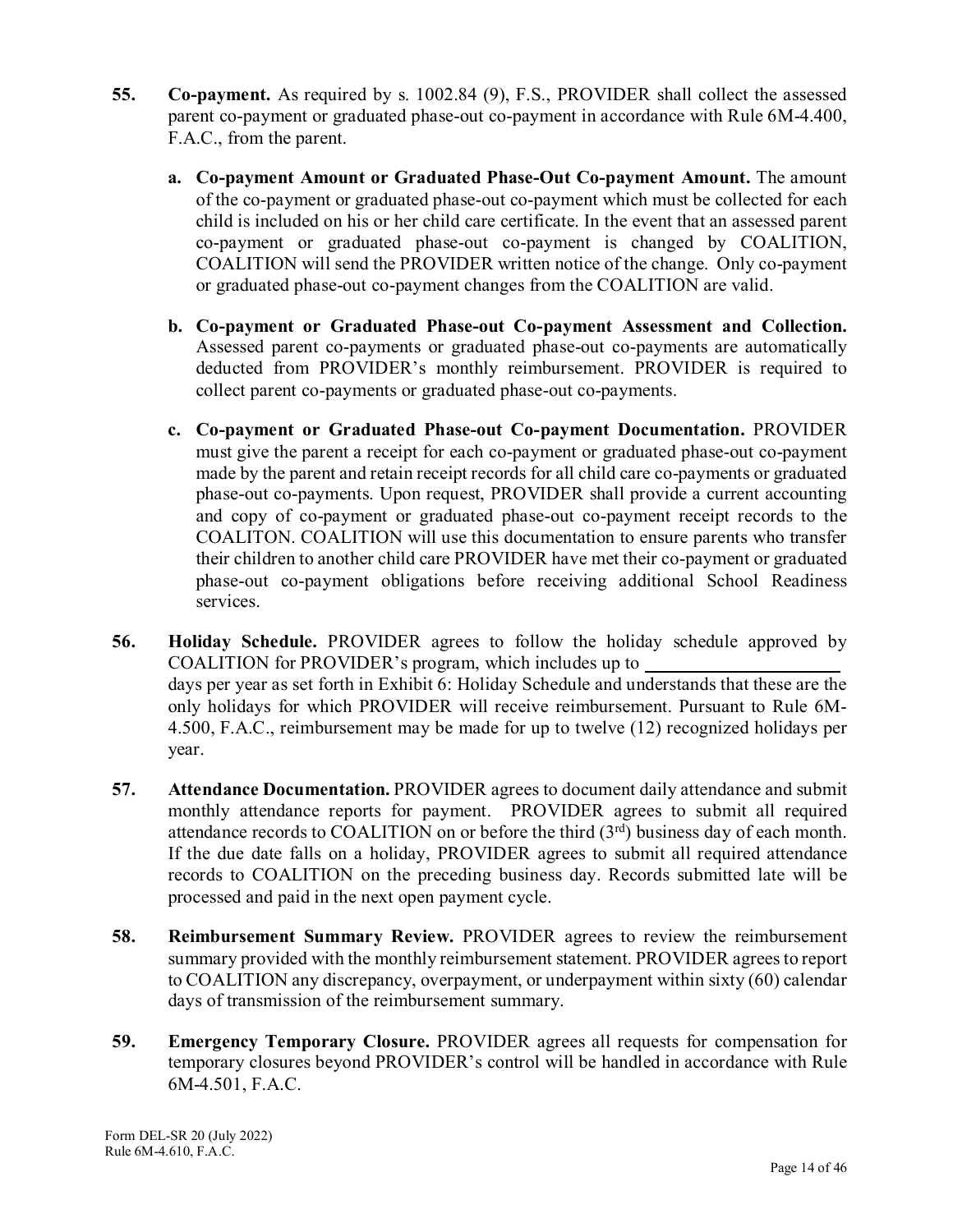- **60. Disallowed Costs.** PROVIDER understands expenditures submitted for reimbursement shall be disallowed if PROVIDER does not adhere to the provisions governing the SR Program as described in paragraph 5. Any disallowed expenditure may be deducted from any future reimbursement. PROVIDER agrees to return to COALITION any funds received as a result of error or overpayment or disallowed cost. If PROVIDER ceases to offer the SR Program before the payment is fully recovered, PROVIDER agrees to return the funds it was overpaid. If PROVIDER fails to return the funds it was overpaid, PROVIDER will be subject to collection efforts and restitution.
- **61. Reconciliation.** PROVIDER agrees that, if the reconciliation of services and payments reveals that PROVIDER received payments in excess of the amount owed to PROVIDER, COALITION will offset the overpayment against the final payment owed to PROVIDER for the program year and any future payments issued to PROVIDER for early learning programs. If PROVIDER ceases to offer early learning programs before the repayment is fully offset, PROVIDER agrees to return the funds. If PROVIDER fails to return the funds it was overpaid, PROVIDER will be subject to collection efforts.
- **62. Head Start Agencies.** If PROVIDER is a Head Start Agency, PROVIDER understands that, in accordance with federal law, PROVIDER's Head Start programs must be "in addition to, and not in substitution for, comparable services previously provided without Federal assistance." (42 U.S.C., s. 9835(c))
- **63. Title 20 Schools.** If PROVIDER receives federal funds under Title 20, United States Code, ss. 6311-6322, PROVIDER understands that, in accordance with federal law, PROVIDER may use "Federal funds to supplement, [but] not [to] supplant non-Federal funds." (20 U.S.C., s.  $6314(a)(3)(B)$

## **VIII. FINANCIAL CONSEQUENCES**

**64**. **Financial Consequences.** As a result of PROVIDER's failure to provide the minimum level of services required by this Contract, COALITION shall temporarily withhold reimbursement, disallow all or part of services not in compliance with the terms of this contract or terminate the contract.

## **IX. NONDISCRIMINATION**

**65. Discrimination Prohibited.** PROVIDER agrees not to discriminate against children, families and staff on the basis of race, national origin, ethnic background, sex, religious affiliation, or disability. PROVIDER will comply with the terms of 45 C.F.R. §98.49 regarding non-discrimination against staff persons on the basis of religion.

## **X. NONCOMPLIANCE, PROBATION AND TERMINATION**

#### **66. Noncompliance Determination.**

**a. Corrective Action Notice.** If COALITION determines PROVIDER has failed to comply with the provisions governing the SR Program as described in paragraph 5, or the requirements of this Contract, and COALITION concludes that corrective action will resolve the failure to comply, COALITION must notify PROVIDER in writing.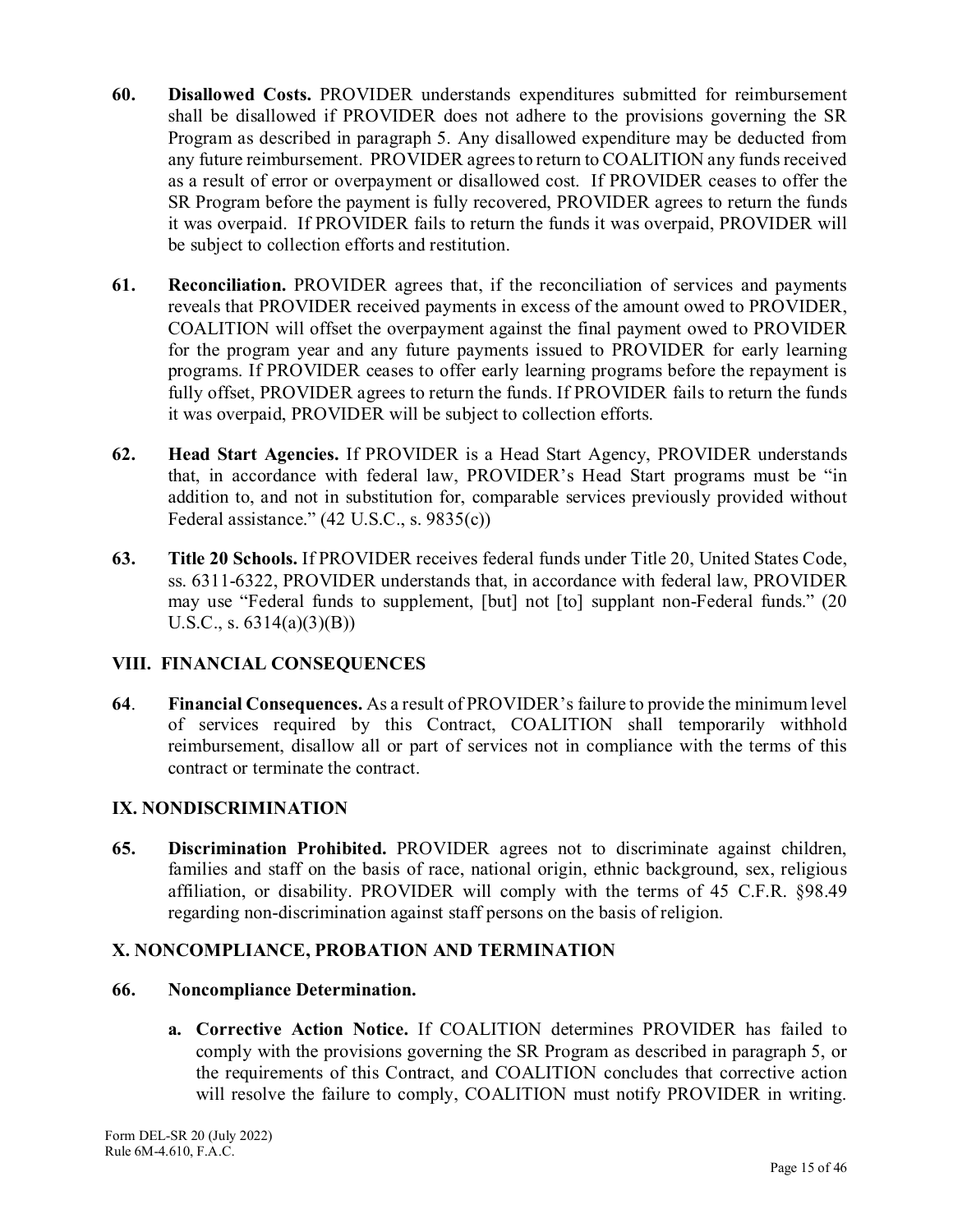("Corrective action" means implementation of specific action(s) designed to correct the failure to meet a specific requirement.) The notice must identify the specific requirement(s) which PROVIDER failed to meet and describe how PROVIDER failed to meet each requirement. In addition, the notice must provide a detailed description of any required corrective action and set a deadline for completion of the corrective action. Finally, the notice must state that PROVIDER may request a review of the determination as described in paragraph 76. Upon determining that the PROVIDER has satisfactorily completed the corrective action, the COALITION shall notify the PROVIDER in writing. If the PROVIDER has not satisfactorily implemented its corrective actions by the end of this CONTRACT, the PROVIDER will still be held accountable for implementing the remainder of the corrective actions accepted under the previous contract if the PROVIDER remains eligible to deliver the School Readiness Program and executes a new CONTRACT with the COALITION.

**b. Probation.** If COALITION concludes that PROVIDER has received a corrective action notice for the same violation two or more times or have had multiple corrective action plans within the contract year or if the corrective action plan is not completed within the prescribed timelines, PROVIDER shall be placed on probation for a period up to six (6) months. Probation may include one or more of the following conditions: training or staff development, monitoring or technical assistance by COALITION or submission of documentation related to the violation. COALITION must notify PROVIDER in writing of the terms and duration of the probation, including required timelines. The terms of the probation must correlate to the basis of the corrective action. If the PROVIDER has not satisfactorily completed the terms of its probation by the end of this CONTRACT, the PROVIDER will still be held accountable for the terms of the probation of the previous contract if the PROVIDER remains eligible to deliver the School Readiness Program and executes a new CONTRACT with the COALITION.

## **67. Termination for Cause.**

- **a. Basis of Termination for Cause.** PROVIDER agrees that COALITION has the right to terminate this Contract for cause at any time. The following are grounds for termination for cause: (a) Action, or lack of action, which threatens the health, safety or welfare of children or citation for a Class I violation by the Department of Children and Families or local licensing agency, as applicable (b) The material failure to comply with one or more of the terms of this Contract, including, but not limited to, failure to verify all new hires work authorizations status using E-Verify system as described in paragraph 7 above, failure to implement the Quality Improvement Plan, corrective action or comply with the terms of probation as described in paragraph 66 above; (c) The refusal to accept any notice described under this Contract which COALITION is required to send to PROVIDER; or (d) Reasonable or probable cause for COALITION to suspect that fraud has been committed by PROVIDER as described in paragraph 75.
- **b. Notice of Termination for Cause.** In order to terminate PROVIDER for cause, COALITION must send a written notice of termination for cause to PROVIDER. Such notice must be sent, with proof of delivery, at least five (5) business days before termination. The notice must state the date of, and the specific basis for, termination. Finally, the notice must state that PROVIDER may request a review of the determination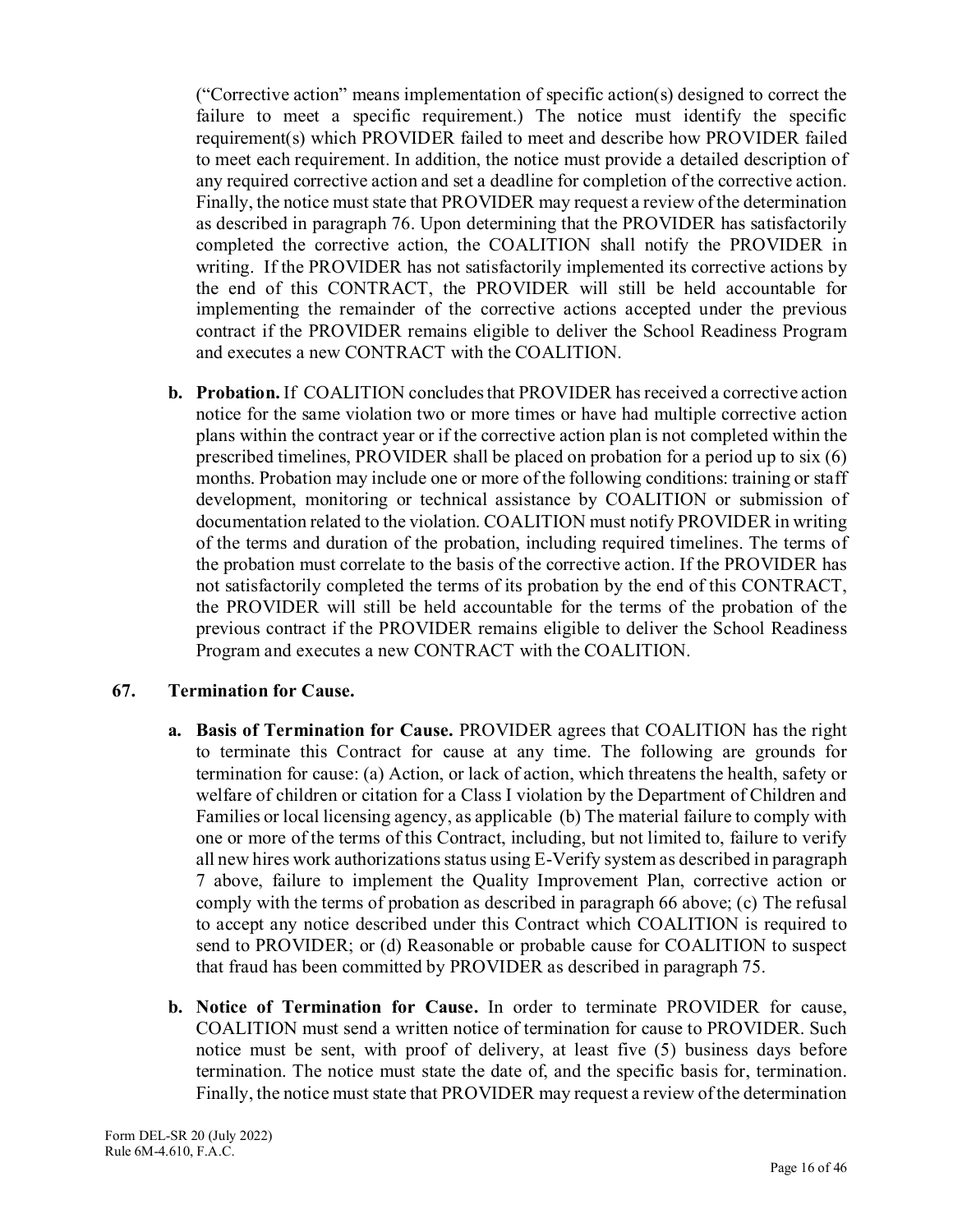as described in paragraph 76. Notwithstanding PROVIDER's refusal of delivery of the notice, this Contract shall be terminated on the date identified in the notice. COALITION shall document any refusal of delivery.

- **68. Emergency Termination.** COALITION must immediately terminate this Contract on an emergency basis upon notification by the Department of Children and Families (DCF) or local licensing agency of actions or inactions of a PROVIDER that pose an immediate and serious danger to the health, safety, or welfare of children. COALITION will terminate this Contract on an emergency basis by sending PROVIDER written notice of emergency termination at least twenty-four (24) hours prior to termination. The written notice must specifically state the basis of COALITION's determination. Finally, the notice must state that PROVIDER may request a review of the determination as described in paragraph 76.
- **69. Termination for Health and Safety Violations.** PROVIDER agrees that COALITION has the right to terminate this Contract based on Health and Safety violations, verified by the Department of Children and Families or if applicable, the Local Licensing Agency or United States Department of Defense, in accordance with ss. 1002.82 and 1002.84, F.S., and Rule 6M-4.620, F.A.C., and applicable adopted forms. This is considered termination for cause and is subject to the notice requirements of paragraph 67(b).

#### **70**. **Termination and Revocation of Eligibility for Program Assessment**.

- **a**. PROVIDER agrees that COALITION shall terminate this Contract if the PROVIDER refuses to participate in program assessment requirements, refuses to participate in Quality Improvement Plan or fails to maintain the Contract Minimum Threshold Score on the Program Assessment, in accordance with Rule 6M-4.741, F.A.C., for a period of up to five (5) years, unless the COALITION has determined the PROVIDER essential to meeting local child care capacity needs based on the Community Assessment as approved in the COALITION SR Plan pursuant to Rule 6M-9.115, F.A.C. Termination under this paragraph is subject to the notification requirements of Rule 6M-4.740, FAC.
- **b**. In determining whether to revoke PROVIDER'S eligibility and the duration of the revocation, the COALITION shall consider the following factors: the severity of the PROVIDER'S actions leading to the termination of the contract, the health, safety and welfare of children enrolled at the PROVIDER, the financial impact of the PROVIDER'S actions, the impact that the revocation would have upon the local community, consistency with COALITION'S actions against other PROVIDERS for similar violations of the Contract or program requirements, the length of time that PROVIDER provided services under contract with the COALITION, and whether the PROVIDER had previously violated the terms of this Contract and prior contracts with the COALITION. COALITION shall provide notice of its intent to revoke PROVIDER'S eligibility at the same time that it provides written notice of intent to terminate the contract to PROVIDER.

#### **71. Revocation of Eligibility.**

**a.** In accordance with s. 1002.88(2), F.S., if PROVIDER's Contract is terminated under paragraph 67, 68, or 69, COALITION may revoke PROVIDER's eligibility to deliver

Form DEL-SR 20 (July 2022) Rule 6M-4.610, F.A.C.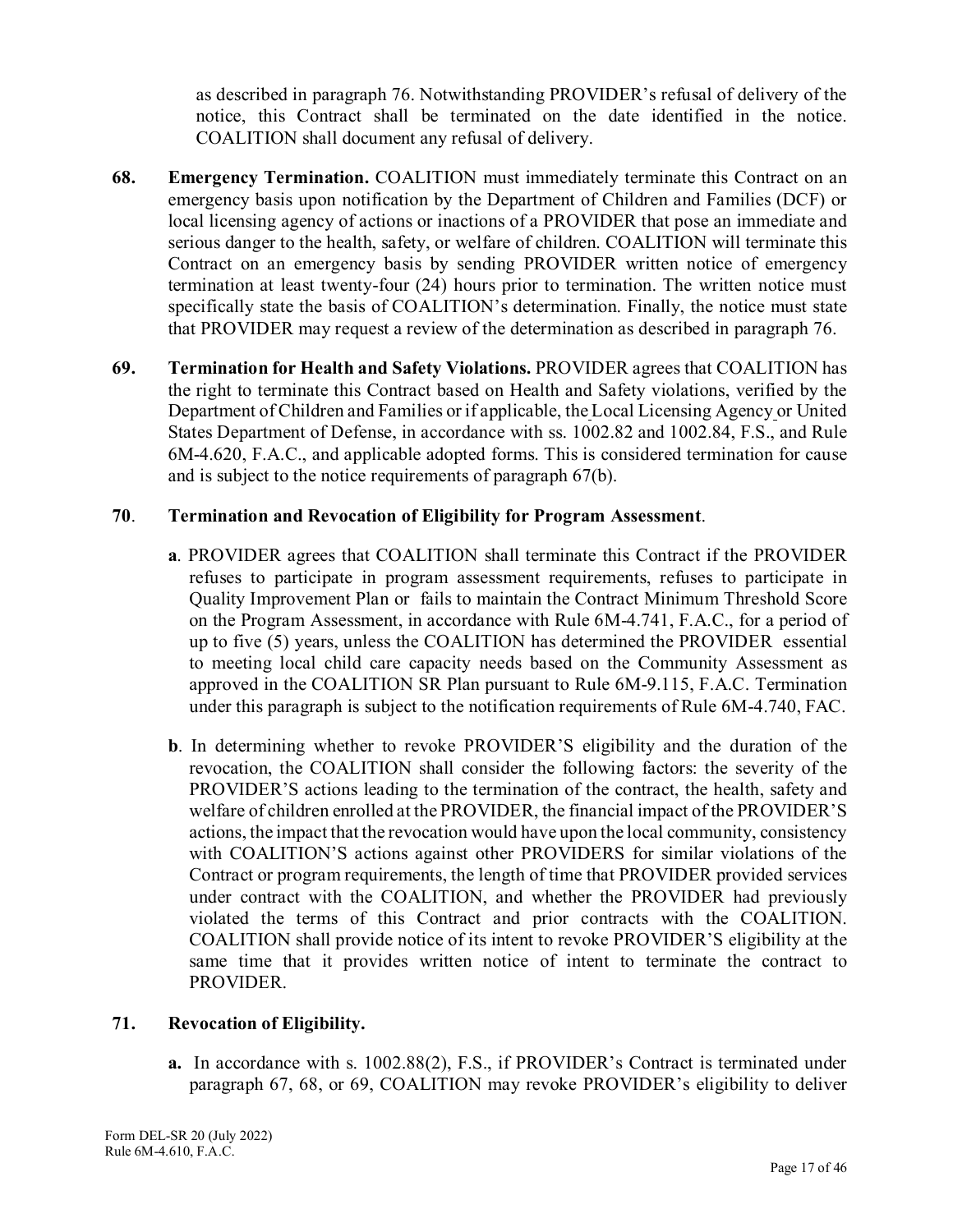the School Readiness Program for a period of five (5) years. The only statutorily authorized period of revocation is five (5) years (s.1002.88(2), F.S.). In determining whether to revoke PROVIDER'S eligibility, the COALITION shall consider the following factors: the severity of the PROVIDER'S actions leading to the termination of the contract, the health, safety and welfare of children enrolled at the PROVIDER, the financial impact of the PROVIDER'S actions, the impact that the revocation would have upon the local community, consistency with COALITION'S actions against other PROVIDERS for similar violations of the Contract or program requirements, the length of time that PROVIDER provided services under contract with the COALITION, and whether the PROVIDER had previously violated the terms of this Contract and prior contracts with the COALITION. COALITION shall provide notice of its intent to revoke PROVIDER'S eligibility at the same time that it provides written notice of intent to terminate the contract to PROVIDER. For multi-site providers, such as corporate chains or school districts, School Readiness program ineligibility is per site and may not apply to all locations unless specifically determined otherwise by the coalition.

- **b.** The PROVIDER agrees that in the event that this contract is terminated under the provisions of paragraphs 67, 68, or 69, and the PROVIDER'S eligibility is not revoked for a period of five (5) years under paragraph 70 part a, the parties may not enter into another contract for School Readiness services for the remainder of the contract term of this contract.
- **72. Termination of Contract by PROVIDER.** PROVIDER and COALITION may agree to terminate this Contract by mutual consent or PROVIDER may unilaterally terminate this Contract at will. Written notice of termination must be given at least thirty (30) calendar days before the termination date in order for the COALITION to make alternative arrangements for uninterrupted services for children served under this Contract. If sufficient notice of termination is not provided, COALITION may refuse to issue the final reimbursement payment to PROVIDER. If PROVIDER unilaterally terminates this Contract during the pendency of an inquiry due to suspected noncompliance with parts V and VI of chapter 1002, of the Florida Statues, and Chapters 6M, Florida Administrative Code, the COALITION may revoke the PROVIDER'S eligibility to offer the SR Program for a period of 5 years in accordance with s.1002.88(2), F.S., if the noncompliance is upheld by the early learning COALITION review committee.
- **73. Legislative Appropriation.** Any obligation for payment under this Contract is contingent upon an appropriation by the Florida Legislature. If funds required to finance this Contract are unavailable, COALITION shall terminate this Contract after providing written notice, with proof of delivery, at least twenty-four (24) hours before termination of this Contract. In the event of termination of this Contract under this paragraph, PROVIDER shall be paid for the documented SR hours completed prior to termination of this Contract.
- **74. Eligible Child Care PROVIDER.** In order to receive state or federal funds under this Contract, PROVIDER must be an eligible child care PROVIDER as defined under 45 C.F.R. §98.2. Failure to maintain status as an eligible child care PROVIDER shall be considered an immediate and serious danger to the health, safety, or welfare of children, which is grounds for emergency termination of this Contract as described in paragraph 68. PROVIDER certifies that each location at which PROVIDER offers the SR Program is an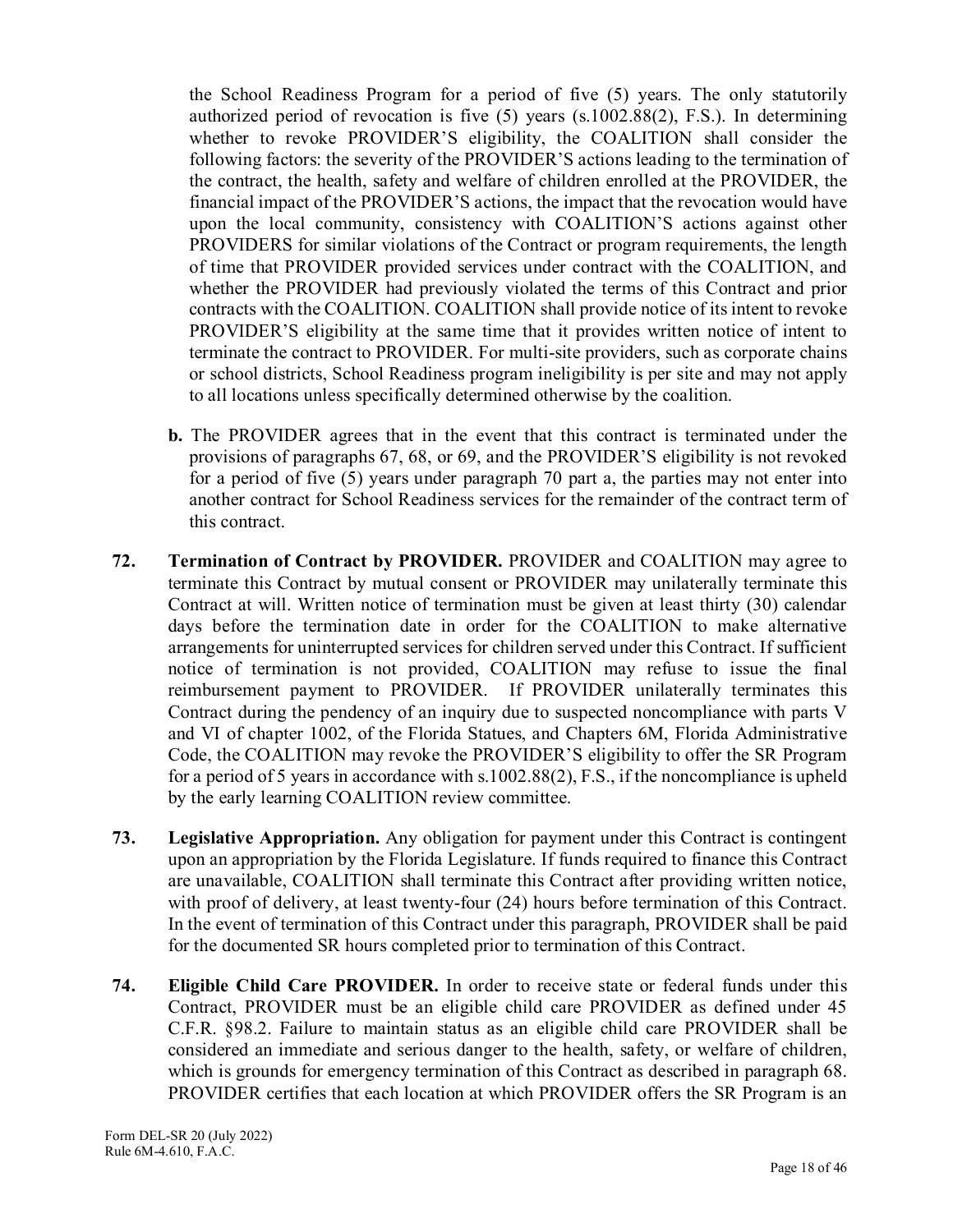eligible child care PROVIDER. PROVIDER agrees to notify COALITION immediately if it ceases to be an eligible child care PROVIDER.

## **75. Fraud.**

- **a. Payment Certificate Fraud Investigation.** In accordance with s. 1002.82(8)(d), F.S., if it is determined that PROVIDER has given any cash or other consideration to the beneficiary in return for receiving a payment certificate, COALITION or its fiscal agent shall refer the matter to the Department of Financial Services pursuant to s. 414.411, F.S., for investigation.
- **b. Suspension or Termination for Suspected Fraud.** In accordance with s. 1002.91(4), F.S., COALITION may suspend or terminate PROVIDER from participation in the School Readiness Program when it has reasonable cause to believe that PROVIDER has committed fraud. PROVIDER may request a review of COALITION's determination to suspend PROVIDER as described in paragraph 76. This review shall be limited to a determination of whether the COALITION has reasonable belief fraud occurred. If suspended, PROVIDER shall remain suspended until the completion of any investigation by the Division of Early Learning, the Department of Financial Services, or any other state or federal agency, and any subsequent prosecution or other legal proceeding.
- **c. Termination for Fraud.** In accordance with s. 1002.91(5), F.S., if PROVIDER, or an owner, officer, or board director thereof, is convicted of, found guilty of, or pleads guilty or nolo contendere to, regardless of adjudication, public assistance fraud pursuant to s. 414.39, F.S., or is acting as the beneficial owner for someone who has been convicted of, found guilty of, or pleads guilty or nolo contendere to, regardless of adjudication, public assistance fraud pursuant to s. 414.39, F.S., the COALITION shall refrain from contracting with, or using the services of, PROVIDER for a period of five (5) years. In addition, COALITION shall refrain from contracting with, or using the services of, any PROVIDER that shares an officer or board director with a PROVIDER that is convicted of, found guilty of, or pleads guilty or nolo contendere to, regardless of adjudication, public assistance fraud pursuant to s. 414.39, F.S. for a period of five (5) years.
- **d. Termination for National Disqualification.** In accordance with s. 1002.91(7), F.S., if PROVIDER is placed on the United States Department of Agriculture National Disqualified List, COALITION must terminate this Contract for cause. In addition, if PROVIDER shares an officer or board director with a PROVIDER that is on the United States Department of Agriculture National Disqualified List, COALITION must terminate this Contract for cause.
- **76. Due Process Procedures.** PROVIDER may request a review of determinations made by COALITION under this Contract. Reviews will be conducted in accordance with Exhibit 7: Due Process Procedures. While a request for a review is being examined, PROVIDER is not required to implement corrective action. In accordance with s. 1002.82(2)(m), F.S., PROVIDER may not offer any School Readiness services while a request for a review regarding termination of PROVIDER's School Readiness Contract is being examined.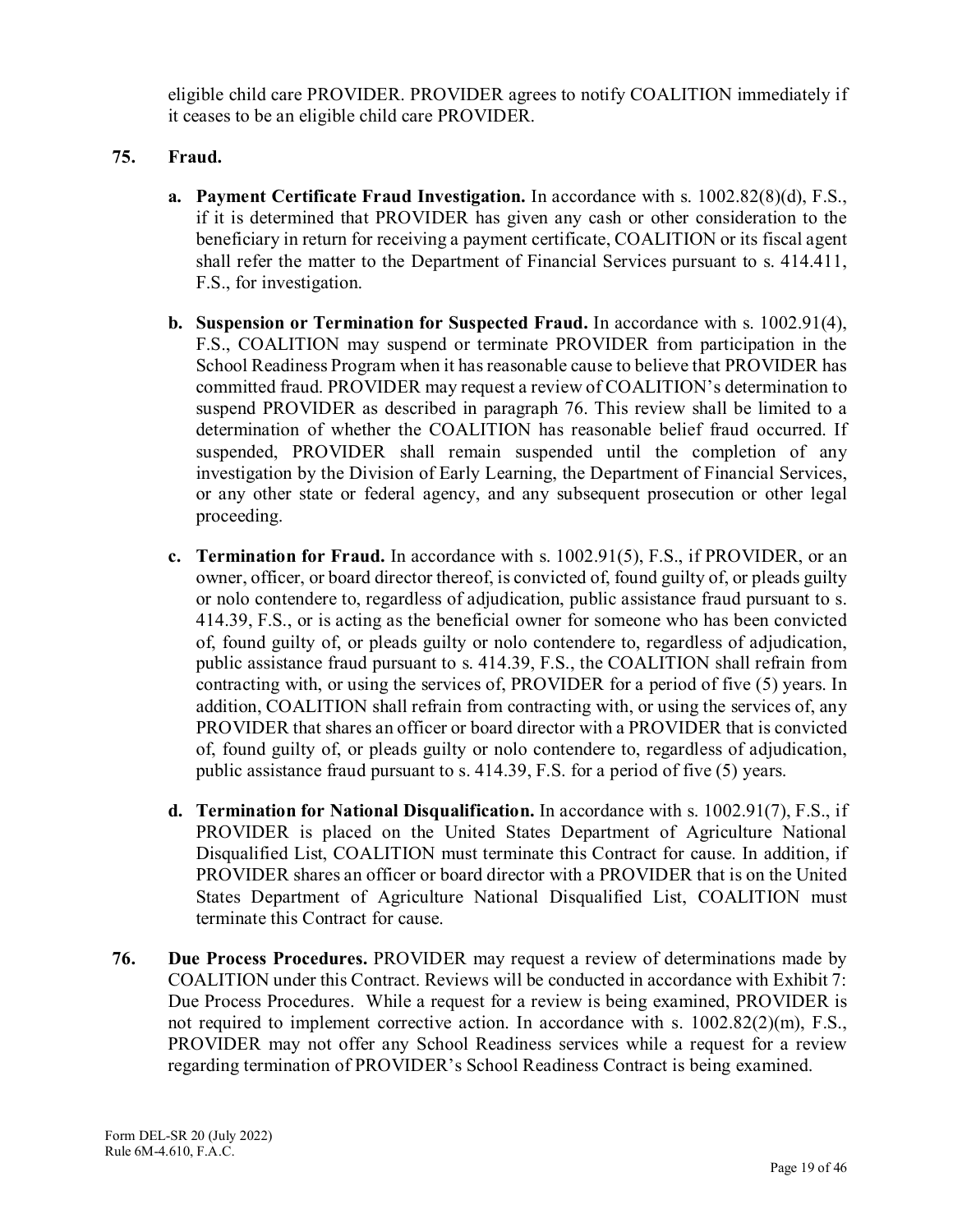- **77. Severability of PROVIDER Location.** If PROVIDER has executed this Contract on behalf of multiple locations and one or more of the locations is terminated pursuant to Section X of this Contract, then in lieu of re-executing a new contract for the remaining locations, COALITION may modify Exhibit 1 to indicate which location(s) previously part of this Contract has been removed by submitting an amendment on Form DEL-SR 20A. This Contract shall remain in full force and effect as to all other locations on Exhibit 1 which have not been stricken.
- **78. Litigation and Venue.** In the event that PROVIDER believes that this Contract has been inappropriately terminated, or in the event of a breach of this Contract, any available remedies may be pursued in a court of competent jurisdiction. COALITION and PROVIDER agree that any litigation related to this Contract which is brought by COALITION or PROVIDER will be brought in a county within COALITION's geographical service area.

## **XI. NOTIFICATION**

**79. Information Change Notification.** PROVIDER agrees that it will comply with each of the following notification requirements:

 **a. Providing notice to the COALITION of** changes in contact or program information within fourteen (14) calendar days.

**b. Providing notice to the COALITION of a request for an additional program assessment** in accordance with Rule 6M-4.740. PROVIDER acknowledges additional assessments are at the PROVIDER's expense. The cost of the additional program assessment charged by the coalition: \_\_\_\_\_\_\_\_\_\_\_\_\_.

**c. Providing notice to the COALITION of** temporary emergency closure by the close of business the first day that the closing occurs. Providing notice to the COALITION of subsequent reopening of the SR Program within two (2) business days of reopening.

**d. Providing notice to the COALITION of** permanent business closings or changes in business location or ownership must be reported at least thirty (30) calendar days prior to changes.

- **80. CCR&R Participation.** PROVIDER agrees to update program and business information annually using the single statewide information system for inclusion in the Child Care Resource and Referral Network. PROVIDER agrees to provide the COALITION with upto-date business and contact (including emergency contact) information on an ongoing basis throughout the contract year using the single statewide information system.
- **81. Unusual Incident Notification.** PROVIDER agrees to report unusual incidents to COALITION by no later than the close of business on the next business day of the unusual incident and to submit a written report to COALITION within three (3) business days from the date of the incident. For licensed PROVIDERs, sending a copy of the incident report submitted for DCF to COALITION shall constitute compliance with this paragraph. An unusual incident is any significant event involving the health and safety of children under PROVIDER's care. Examples of unusual incidents include: accusations of abuse or neglect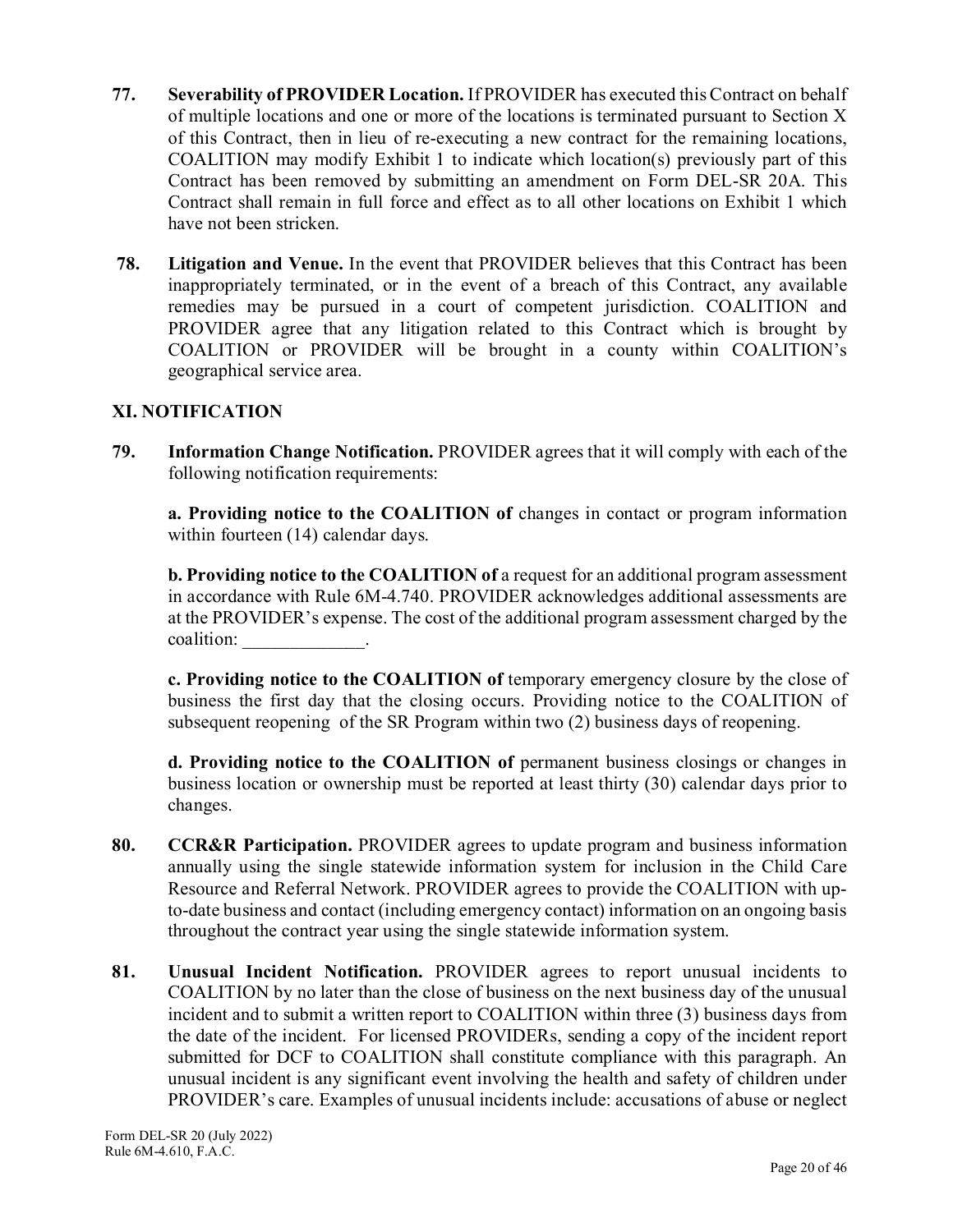against PROVIDER or PROVIDER's staff; the injury of a child which requires professional medical attention at PROVIDER's site or written notification from the child's parent that the child received professional medical attention; and when PROVIDER receives notice of litigation where PROVIDER is named party or defendant and which relates to the PROVIDERs operation at any location at which SR services are being provided.

#### **82. Notification of Disqualification or Public Assistance Fraud.**

- **a.** PROVIDER shall notify COALITION within five (5) calendar days if the PROVIDER is placed on the United States Department of Agriculture National Disqualified List, or if PROVIDER shares an officer or board director with a PROVIDER that is on the United States Department of Agriculture National Disqualified List.
- **b.** PROVIDER shall notify COALITION within five (5) calendar days if PROVIDER, or an owner, officer, or board director thereof, is convicted of, found guilty of, or pleads guilty or nolo contendere to, regardless of adjudication, public assistance fraud pursuant to s. 414.39, F.S., or is acting as the beneficial owner for someone who has been convicted of, found guilty of, or pleads guilty or nolo contendere to, regardless of adjudication, public assistance fraud pursuant to s. 414.39, F.S.

#### **83. Contact Persons.**

- **a. COALITION Contact.** The representative for COALITION for the purposes of this Contract is who can be contacted at or by email at .
- **b. PROVIDER Contact.** The representative for PROVIDER for the purposes of this Contract is who can be contacted at or by email at .
- **c. Contact Change.** In the event that either party designates different representatives after execution of this Contract, notice of the name and contact information of the new representative will be rendered in writing to the other party within ten (10) calendar days of change.

## **XII. INDEMNIFICATION**

**84. Indemnification.** PROVIDER shall be fully liable for and indemnify, defend and hold harmless COALITION, the Division of Early Learning and all of their officers, directors, agents, contractors, subcontractors and employees from and against any and all third-party claims, suits, actions, damages, judgments and costs that arise whether in law or in equity, from any of the PROVIDER's agents, subcontractors or employees' acts, actions, neglect or omission during the performance or operations under this Contract or any subsequent modification thereof. This includes attorney's fees and costs. This indemnification holds whether liability is direct or indirect and whether damage is to any person or real or personal tangible or intangible property. If PROVIDER is a state agency, or subdivision thereof, as defined in s. 768.28(2), paragraph is limited to the extent permitted by s. 768.28, F.S.

#### **XIII. SEVERABILITY**

Form DEL-SR 20 (July 2022) Rule 6M-4.610, F.A.C.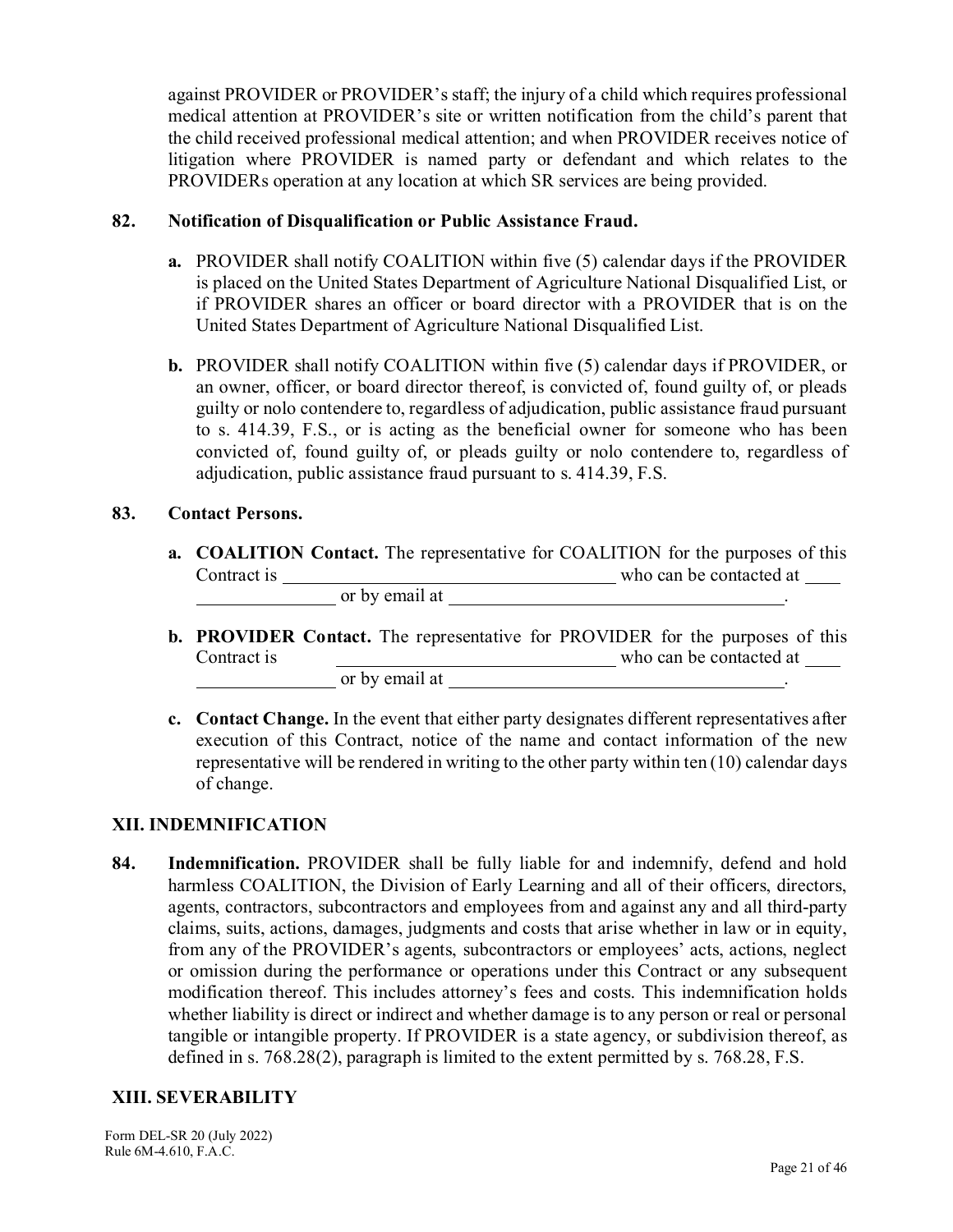**85. Severability.** If any provision of this Contract is held to be unenforceable by a court of competent jurisdiction, the remaining terms and conditions remain in full force and effect.

## **XIV. AMENDMENTS**

**86. Only Authorized Amendments.** No attachments, or supplements to this Contract are authorized or permitted, except those specifically incorporated by reference in this form, including Exhibit 1: PROVIDER Location List; Exhibit 2: Required Documentation; Exhibit 3: Quality Improvement Plan Selection; Exhibit 4: Contracted Slots Program; Exhibit 5: PROVIDER Reimbursement Rates; Exhibit 6: Holiday Schedule; Exhibit 7: Due Process Procedures; and Form DEL-SR 20L, Form DEL-SR 20LE, or Form DEL-SR 20FFN, as described in paragraph 7. No amendments to this contract are authorized or permitted except for those amendments made with the execution of Form DEL-SR 20A (School Readiness PROVIDER Contract Amendments).

*(Remainder of this page intentionally left blank.)*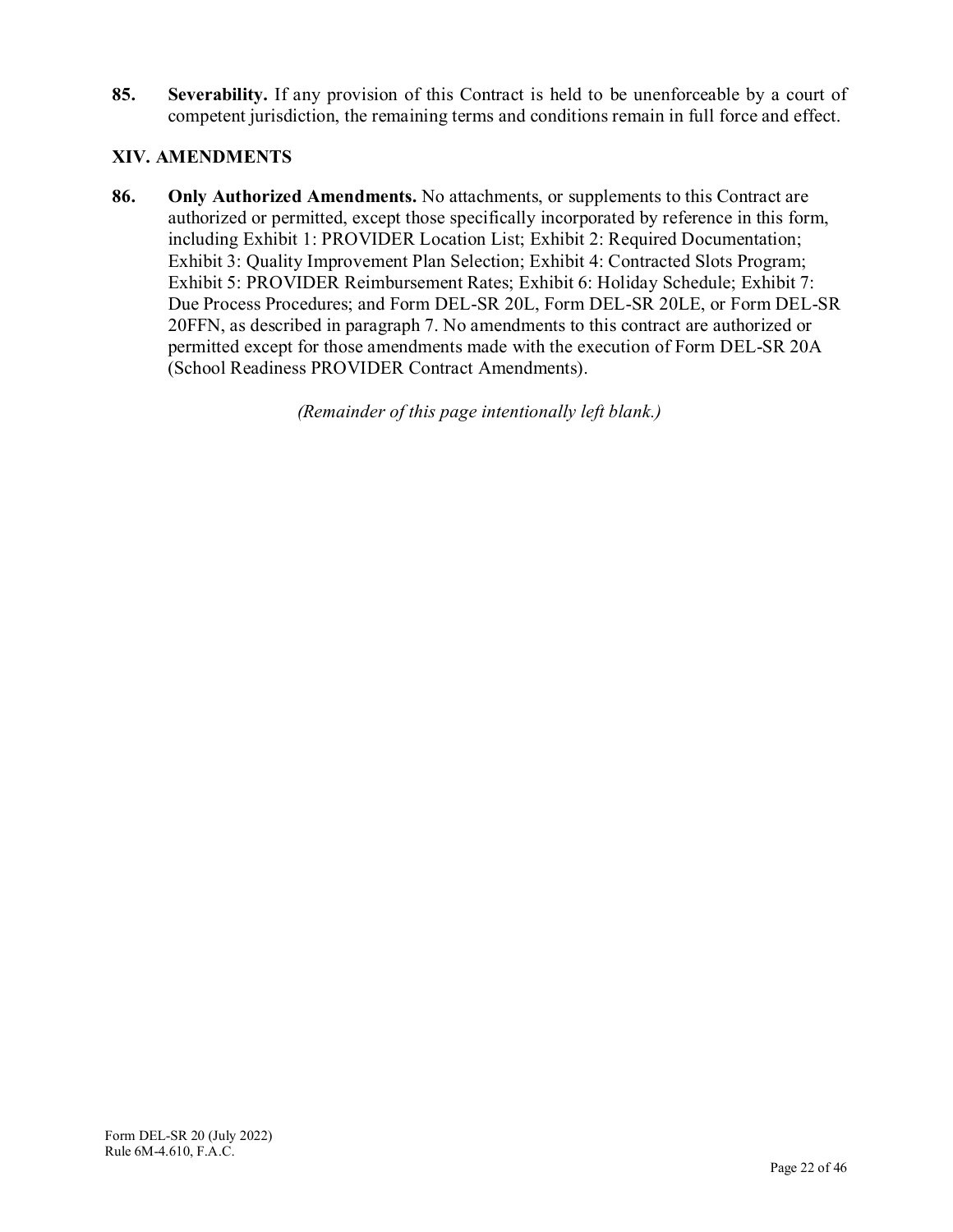#### **XV. EXECUTION OF CONTRACT**

In accordance with s.  $1002.88(1)(q)$ , F.S., PROVIDER has caused this Contract to be executed as of the date set forth in Paragraph 1. By signing below, PROVIDER hereby certifies that PROVIDER has read and understood this Contract. PROVIDER certifies that all information provided is true and correct and agrees that noncompliance with the requirements of the School Readiness Program including, but not limited to the requirements of this Contract, and all Exhibits and authorized attachments, shall result in corrective action, withholding of funds, or termination of this Contract at the discretion of COALITION, in accordance with Section X.

**Warranty of Authority.** Each person signing this contract warrants that he or she is duly authorized to do so and to bind the respective party to the contract.

| <b>Signature of President/Vice President/</b><br>Secretary/Officer/Owner/Principal/or Other<br><b>Authorized Representative</b><br>By Electronic Signature | <b>Print Name</b> |
|------------------------------------------------------------------------------------------------------------------------------------------------------------|-------------------|
| <b>Title</b>                                                                                                                                               | Date              |
| <b>PROVIDER's Additional Signatory (If</b><br>required by the PROVIDER)<br>By Electronic Signature                                                         | <b>Print Name</b> |
| <b>Title</b>                                                                                                                                               | Date              |
| COALITION has caused this Contract to be executed as of the date set forth in paragraph 1.                                                                 |                   |
| <b>Signature of Authorized COALITION</b><br>Representative<br>By Electronic Signature                                                                      | <b>Print Name</b> |

**Title Date** *\* Electronic signature: By providing this electronic signature I attest that I understand that electronic signatures are legally binding and have the same meaning as handwritten signatures. I confirm that internal controls have been maintained, and that policies and procedures were properly followed to ensure the authenticity of the electronic signature.*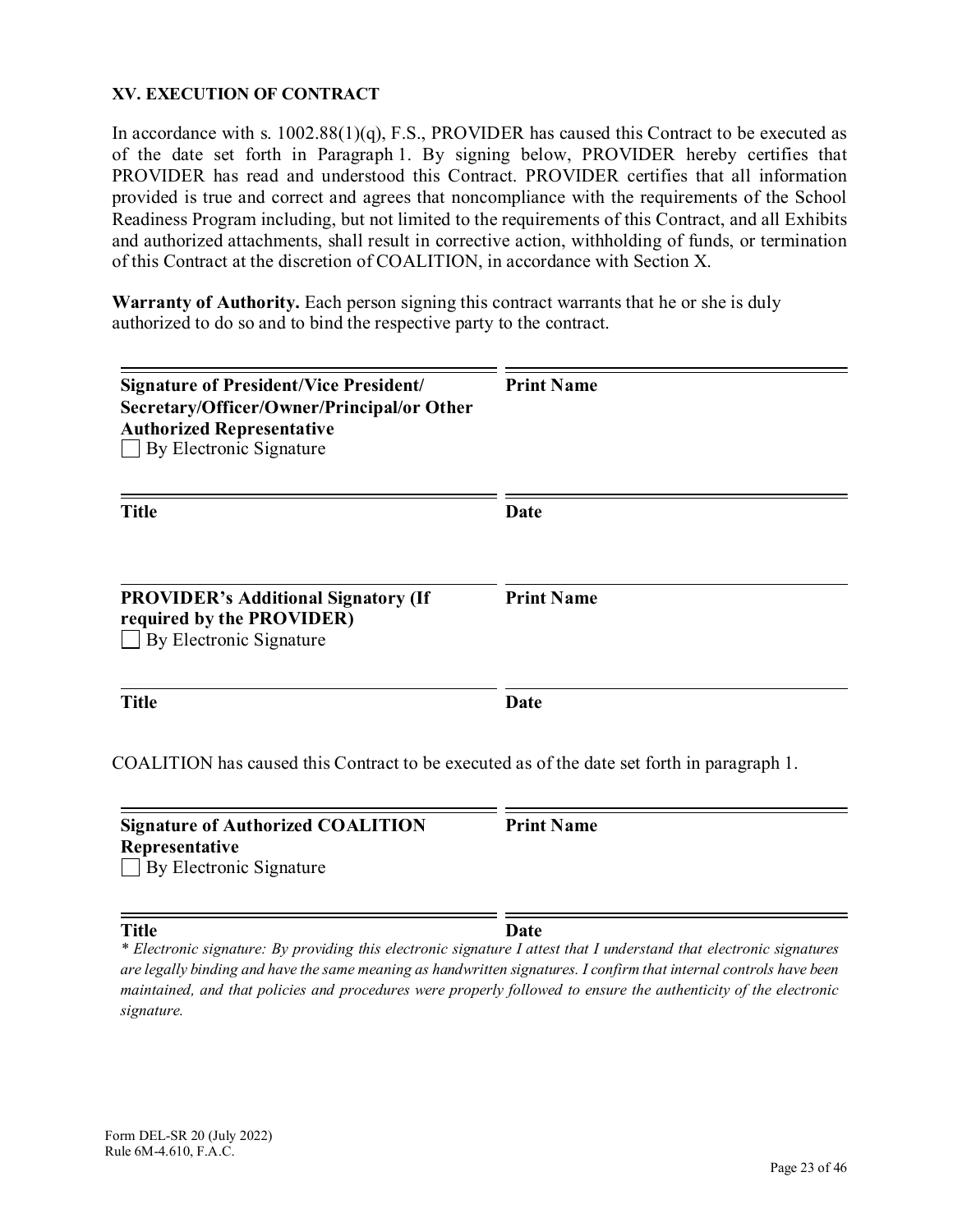- 27. Single Statewide Information System. PROVIDER agrees to utilize the single statewide information system as referenced in s.  $1002.82(2)(q)$ , F.S., as available, to submit information and updates regarding the SR Program. The PROVIDER shall register and execute this Contract on the **PROVIDER** Portal found on https://PROVIDERservices.floridaearlylearning.com.
- 28. Child Care Resource and Referral. PROVIDER agrees to participate in the annual update process coordinated by each Child Care Resource and Referral agency as described in Rule  $6M-9.300(8)$ , F.A.C.
- 29. Direct Deposit. PROVIDER agrees to provide information necessary to facilitate direct deposit in order to receive SR reimbursement for services rendered. PROVIDER agrees to provide alternative reimbursement arrangements if PROVIDER chooses to opt out of Direct Deposit, however, the reimbursement may be delayed up to 21 calendar days should the PROVIDER choose to opt out.
- Contracted Slots. If applicable, does the eligible PROVIDER, pursuant to paragraph 8, 30. elect to participate in the Contracted Slots Program? By selecting "Yes" PROVIDER agrees to the PROVIDER responsibilities outlined in Exhibit 4.

 $\bullet$  Yes  $\bullet$  No

- $31.$ Orientation. PROVIDER agrees to participate in a SR Program Orientation conducted by the COALITION prior to the execution of this Contract, if offered by the COALITION.
- 32. Child Assessment. If applicable, the eligible PROVIDER, agrees to conduct child assessments using a reliable assessor as defined by the child assessment tool, that meet the criteria described in s.  $1002.82(2)(k)$ , F.S., at least three times per year and will submit valid and reliable data to the single statewide information system. PROVIDER agrees to conduct child assessments in accordance with Rule  $6M-4.500(11)$ . F.A.C. using the as the assessment tool. If the PROVIDER selects to conduct child assessments, PROVIDER understands the requirements of the rule must be met to receive the child assessment differential.

 $\bullet$  Yes  $\bullet$  No

If PROVIDER has multiple sites listed in Exhibit 1, PROVIDER must complete the column in Exhibit 1 indicating if PROVIDER conducts child assessments at each site.

#### 33. **Deliverables**

| <b>Deliverable</b>                  | <b>Tasks and Activities</b>                                                                                                             | Due Date | Payment                                                                                                         |
|-------------------------------------|-----------------------------------------------------------------------------------------------------------------------------------------|----------|-----------------------------------------------------------------------------------------------------------------|
| One month of<br>child care services | Child enrollment activities per<br>the requirements in section III<br>Instruction and activities per<br>the requirements in section III | Monthly  | Per the level of service:<br>established by the child<br>care certificate<br>provided to the<br>PROVIDER by the |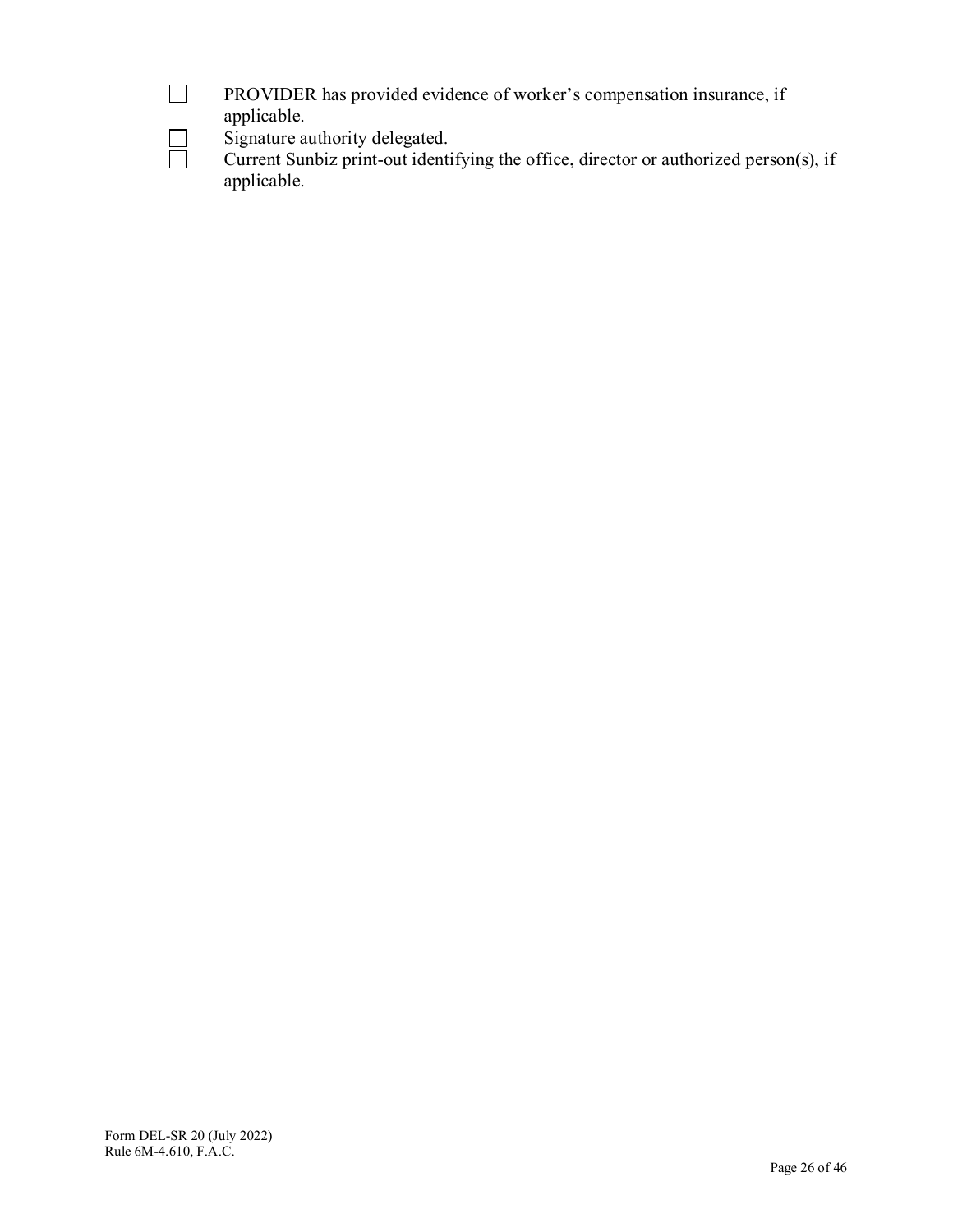Provider Name:

- 1. Definitions
	- (a) "Classroom" means to any well-defined room in which care is provided or classes are held; a room arranged with materials and equipment and set up as a learning space with intent to implement a plan of activities for the School Readiness program. The classroom provides a space where learning can take place uninterrupted by outside distractions. If floor to ceiling walls are not present, the classroom walls must be defined by stable barriers, and must adhere to the requirements for such barriers as established in Forms OEL-SR-6202, OEL-SR-6204, and OEL-SR-6206 as incorporated by reference in Rule 6M-4.620, F.A.C. Any classroom that is eligible to receive a School Readiness child enrollment at any time, is considered under this definition. Any classroom that serves children in the School Readiness program for less than two hours a day is not considered a "classroom" per this definition.
	- (b) "Certified Coaching" 20 hours certified by a State College/University or from a nationally recognized early learning coaching program with five (5) years of experience in an early learning environment.
- 2. The COALITION shall require at least one but no more than two of the following continuous Quality Improvement Plan strategies for each selected personnel required to participate:
	- (a) COALITIONS shall select the personnel required to participate in this quality improvement plan and the selected strategy.

| Selection       | Strategy                                         | Description (summary)                                                                                                                                                                               |
|-----------------|--------------------------------------------------|-----------------------------------------------------------------------------------------------------------------------------------------------------------------------------------------------------|
| <b>PROVIDER</b> | <b>CLASS</b> Group<br>Coaching<br>(CGC) Training | Each selected instructor/director will complete either the<br>CGC PreK 24-hour course or the CGC Infant/Toddler 24-<br>hour course provided by the COALITION's or its<br>delegate's CGC Specialist. |
| <b>Initials</b> |                                                  |                                                                                                                                                                                                     |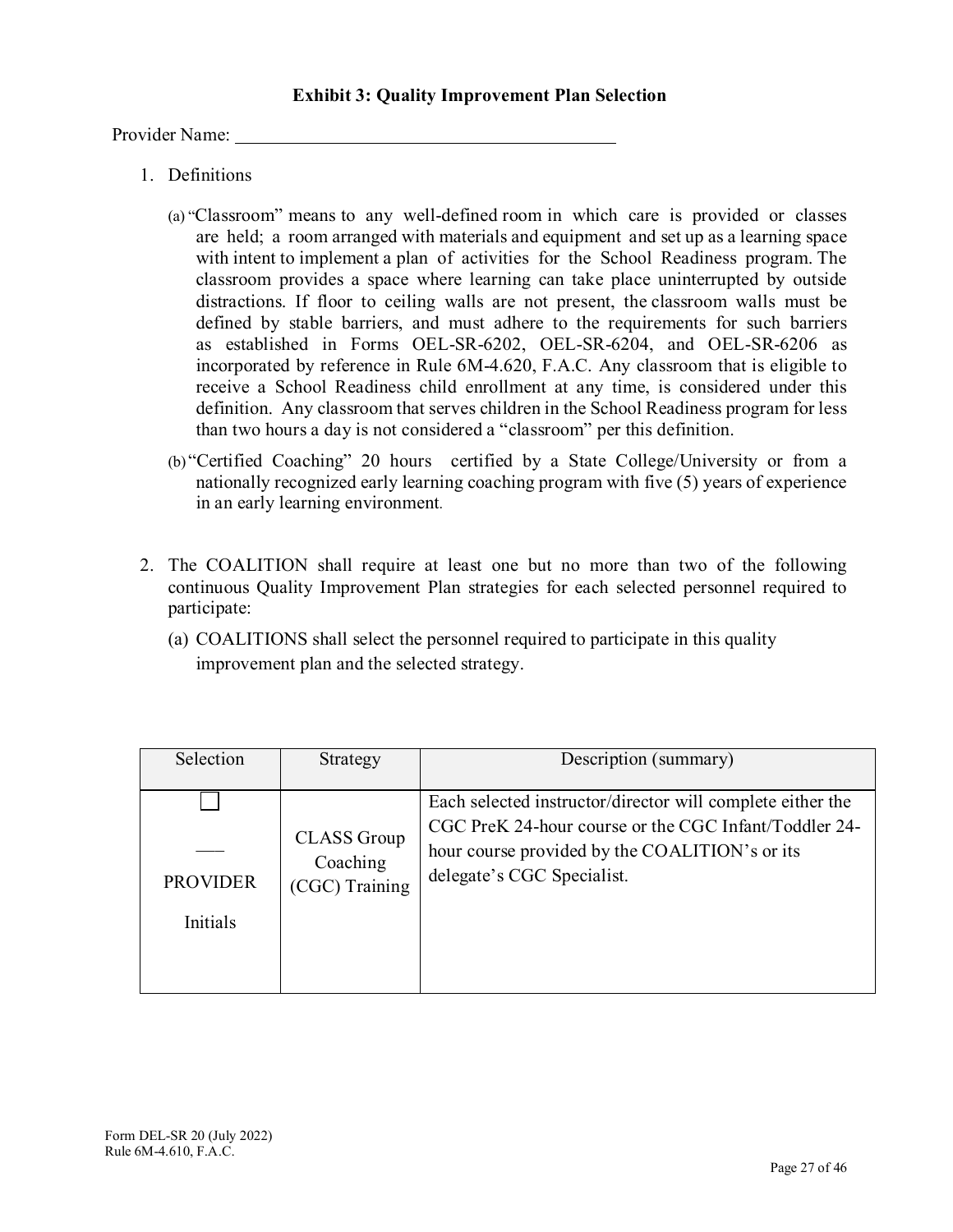| Selection                   | Strategy                                                   | Description (summary)                                                                                                                                                                                                                                                                             |
|-----------------------------|------------------------------------------------------------|---------------------------------------------------------------------------------------------------------------------------------------------------------------------------------------------------------------------------------------------------------------------------------------------------|
| <b>PROVIDER</b><br>Initials | Early<br>Childhood<br>Training<br>System (ECTS)<br>Courses | Each selected instructor/director will successfully<br>complete two Early Childhood Training System courses<br>facilitated by the ELC. Course options include taking an<br>online course alone, with TA coaching support and/or as a<br>member of a COALITION-sponsored Community of<br>Practice. |
| <b>PROVIDER</b><br>Initials | Professional<br>Development                                | Each selected instructor/director shall register in the<br>Florida Early Care and Education Professional<br>Development Registry, generate a professional<br>development plan in the registry and complete the<br>required progression along the career pathway.                                  |
| <b>PROVIDER</b><br>Initials | Certified<br><b>Coaching Visits</b>                        | Each selected classroom will participate in 20 hours of<br>certified coaching provided by the ELC or its delegate.                                                                                                                                                                                |
| <b>PROVIDER</b><br>Initials | 20-hours of<br>IACET- or<br>DEL-approved<br>training       | Each selected instructor/director will register for and<br>successfully complete 20 hours of International<br>Association for Continuing Education & Training<br>(IACET) approved training (or other DEL-approved CEU<br>training) provided by the ELC or their delegate.                         |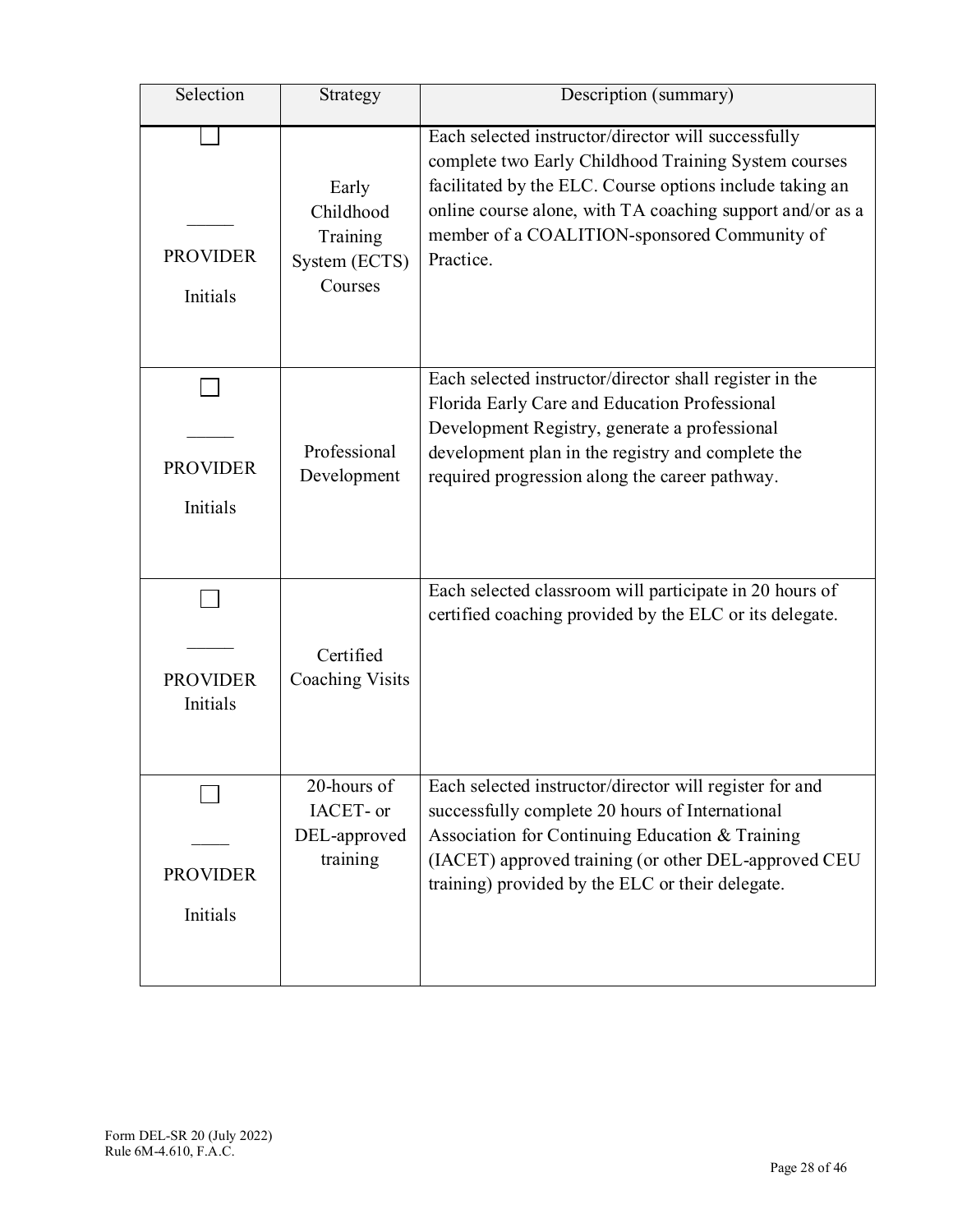| Selection       | Strategy                     | Description (summary)               |
|-----------------|------------------------------|-------------------------------------|
|                 | <b>COALITION</b><br>approved | Description included in QIP Notice. |
|                 | strategy                     |                                     |
| <b>PROVIDER</b> |                              |                                     |
| Initials        |                              |                                     |
|                 |                              |                                     |

## 3. Completion Requirements

3.1 To maintain compliance with QIP, the PROVIDER's selected instructors/directors must successfully complete each deliverable by the due date provided by the QIP Notice. In the event of turnover, the QIP notice shall be amended to reflect the current personnel.

## 4. Selected Strategy Requirements

This section details the requirements for the QIP strategies listed in section 2. PROVIDER agrees to and is responsible for performing the tasks, meeting the deliverables and submitting the evidence of completion for the QIP strategy components selected by the COALITION in Section 2. QIP Strategy Selection, in accordance with the QIP notice provided by the COALITION.

Note: PROVIDER is only responsible for performing those tasks and activities below that are related to the QIP strategies and optional resources checked and confirmed by PROVIDER'S initials in section 2. QIP Strategy Selection.

# a. CGC Training

If COALITION has selected CGC training for the PROVIDER:

- i. PROVIDER agrees to purchase an CGC kit for each selected instructor/director. The COALITION will provide the PROVIDER with information about where it can purchase CGC kits. CGC kits are not reusable or shareable and must be purchased new each contract year.
- ii. PROVIDER shall require selected instructors/directors to complete CGC training. PROVIDER shall schedule CGC trainings with the COALITION and schedule time for selected instructors/directors to participate in CGC training provided by the COALITION or its delegate.
- iii. CGC PreK training consists of twenty-four (24) total hours of instruction provided to selected instructors/directors by a COALITION provided/delegated CGC specialist and an additional twelve (12) hours of self-study during the project term.
- iv. CGC infant/toddler training consists of twenty-four (24) total hours of instruction provided to selected instructors/directors by COALITION provided/delegated CGC specialist and an additional 12 hours of self-study during the project term.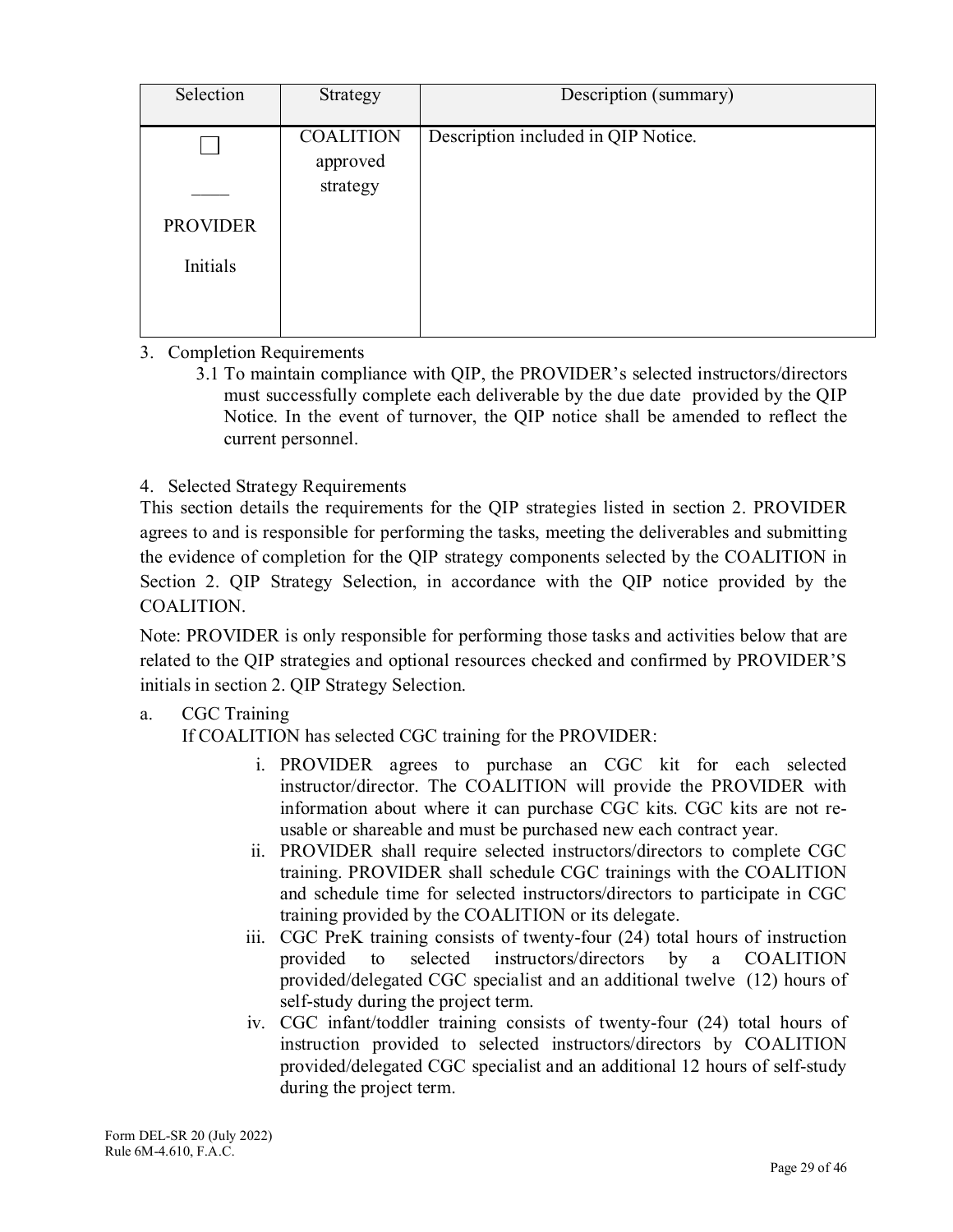- v. CGC trainings take place over several sessions and may span over weeks/months.
- b. Early Childhood Training System Courses (ECTS)

If COALITION has selected Early Childhood Training System courses for the PROVIDER:

- i. The PROVIDER'S selected instructors/directors are required to complete and pass two (2) ECTS online courses by the due dates identified within the QIP notice.
- ii. Each ECTS course has a specific start and end date. Courses are facilitated by ECTS staff.
- iii. COALITION will notify the PROVIDER regarding the approved ECTS courses including course registration, course start and course end dates.
- iv. Prior to the course registration deadline, the PROVIDER will receive course registration codes from the COALITION based on the selected instructor's /director's classroom care level (infant, toddler or preschool).
- v. To confirm registration, PROVIDER shall upload a screenshot from the ECTS for each selected instructor/director in the DEL-defined system indicating all instructors/directors have registered for training.
- vi. Instructors/directors not registered by the course deadlines will not be able to participate in training and will result in the PROVIDER being considered out of compliance with this QIP.
- vii. Selected instructors/directors shall, by the due date listed in the QIP Notice, upload into the DEL-defined system a certificate from the ECTS system as evidence of completion for each course completed during the required timeframe of this QIP.
- c. Professional Development If COALITION has selected Professional Development for the PROVIDER:
	- i. Each of the PROVIDER'S selected instructors/directors shall:
	- 1. Log in to the Florida Early Care and Education Professional Development Registry (Registry), create a registry account, and provide the required documentation and credentials necessary for determining professional development pathway placement.
	- 2. Generate a Professional Development (PD) Plan in the registry reflecting the next appropriate steps based on the instructors'/directors' pathway tier qualifications. Each plan will be unique depending on the instructor's/director's current qualifications and training/credentials. See https://training01-dcf.myflorida.com/studentsite/admin/signin.
	- ii. To be eligible for this strategy, a practitioner must have completed all of the Career Pathways Foundational Child Care Training & Core Training as adopted in Rule 6M-4.735. The PROVIDER'S instructors/directors shall indicate on the PD Plan the training/credential/degree they will make progress toward completion. PROVIDER shall upload into the DEL-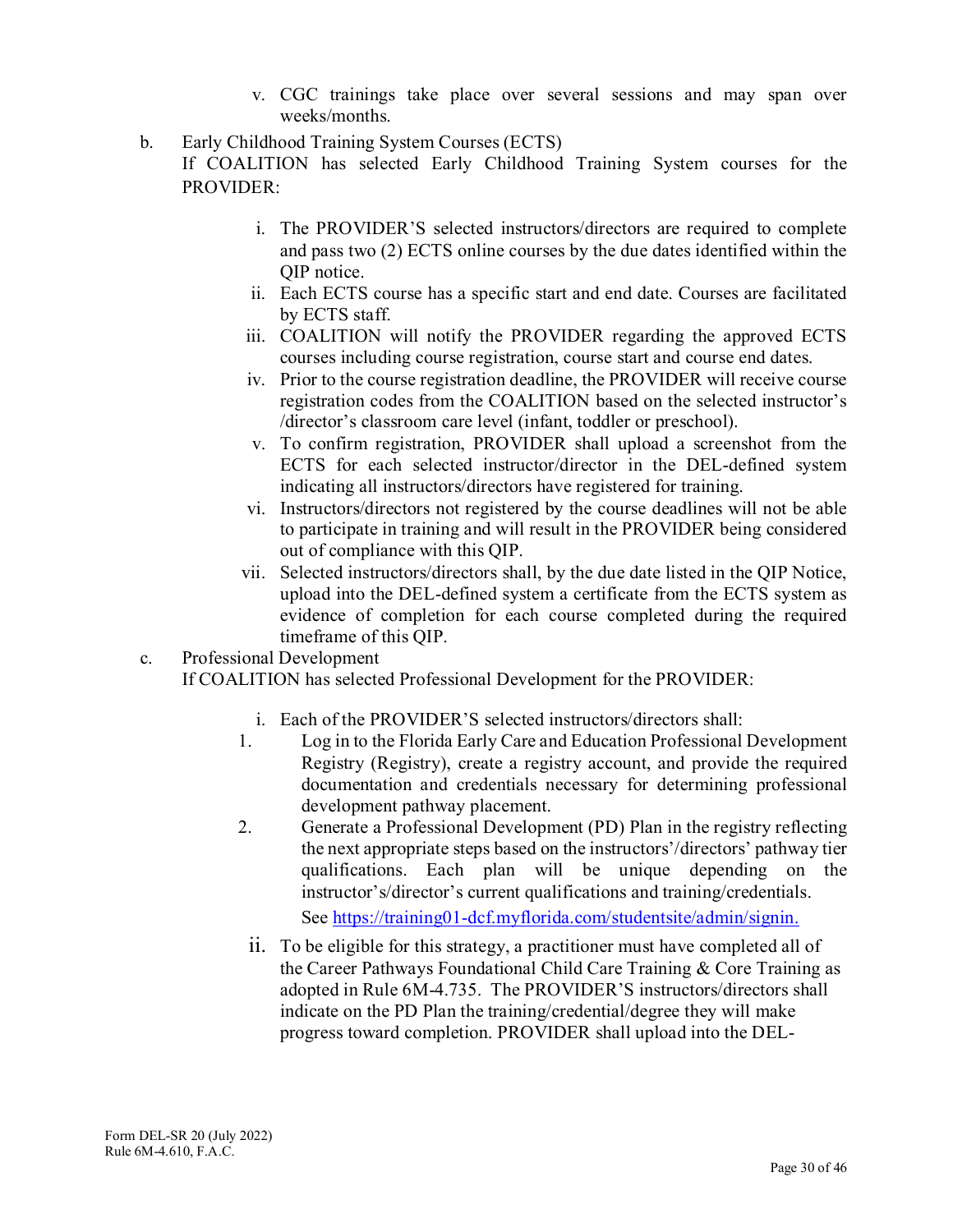defined system the completed PD plans for each instructor/director participating in professional development.

- iii. The PROVIDER'S instructors/directors shall register and begin classes/trainings as their PD plans reflect.
- iv. PROVIDER'S instructors/directors shall upload, into the DEL-defined system, an attestation of progress for their chosen credential/certification/degree/specialization per the QIP notice.
- v. Attestation must indicate minimum level of progress on the instructor's/director's chosen pathway, on official letterhead or other official documentation from the credential/certification/degree/specialization or training PROVIDER.
- vi. PROVIDER shall upload documentation that demonstrates each selected instructor/director made the required progress for the deliverable period in their professional development plan, unless exempt.
- vii. Instructors/Directors must achieve the following progress as it correlates to their appropriate pathway tier:

| <b>Option 1</b> | <b>Staff Credential Option</b>                                                                                                                     | <b>Career Pathway Designation</b>           |
|-----------------|----------------------------------------------------------------------------------------------------------------------------------------------------|---------------------------------------------|
| Deliverable 1   | - Create/update a registry account<br>- Generate a PD plan<br>- Upload proof of staff credential program<br>registration                           | Career Pathway EC/SA Educator I             |
| Deliverable 2   | - Upload attestation signed by program<br>instructor and practitioner of program<br>participation at halfway point of program                      |                                             |
| Deliverable 3   | -Upload official program certificate upon<br>program completion                                                                                    |                                             |
| <b>Option 2</b> | <b>Infield Associate Degree</b>                                                                                                                    | <b>Career Pathway EC/SA</b>                 |
| Deliverable 1   | - Create/update a registry account<br>- Generate a PD plan<br>- Upload proof of program or course<br>registration                                  | <b>Educator II</b>                          |
| Deliverable 2   | - Upload current course schedule to include<br>practitioner contact information or<br>attestation signed by program instructor and<br>practitioner |                                             |
| Deliverable 3   | -Upload transcript showing at least six hours<br>of college course requirements completed in<br>timeframe of project year.                         |                                             |
| <b>Option 3</b> | <b>Formal EC Degree Option</b>                                                                                                                     | <b>Career Pathway EC/SA Educator</b><br>III |
| Deliverable 1   | - Create/update a registry account<br>- Generate a PD plan<br>- Upload proof of program or course<br>registration                                  |                                             |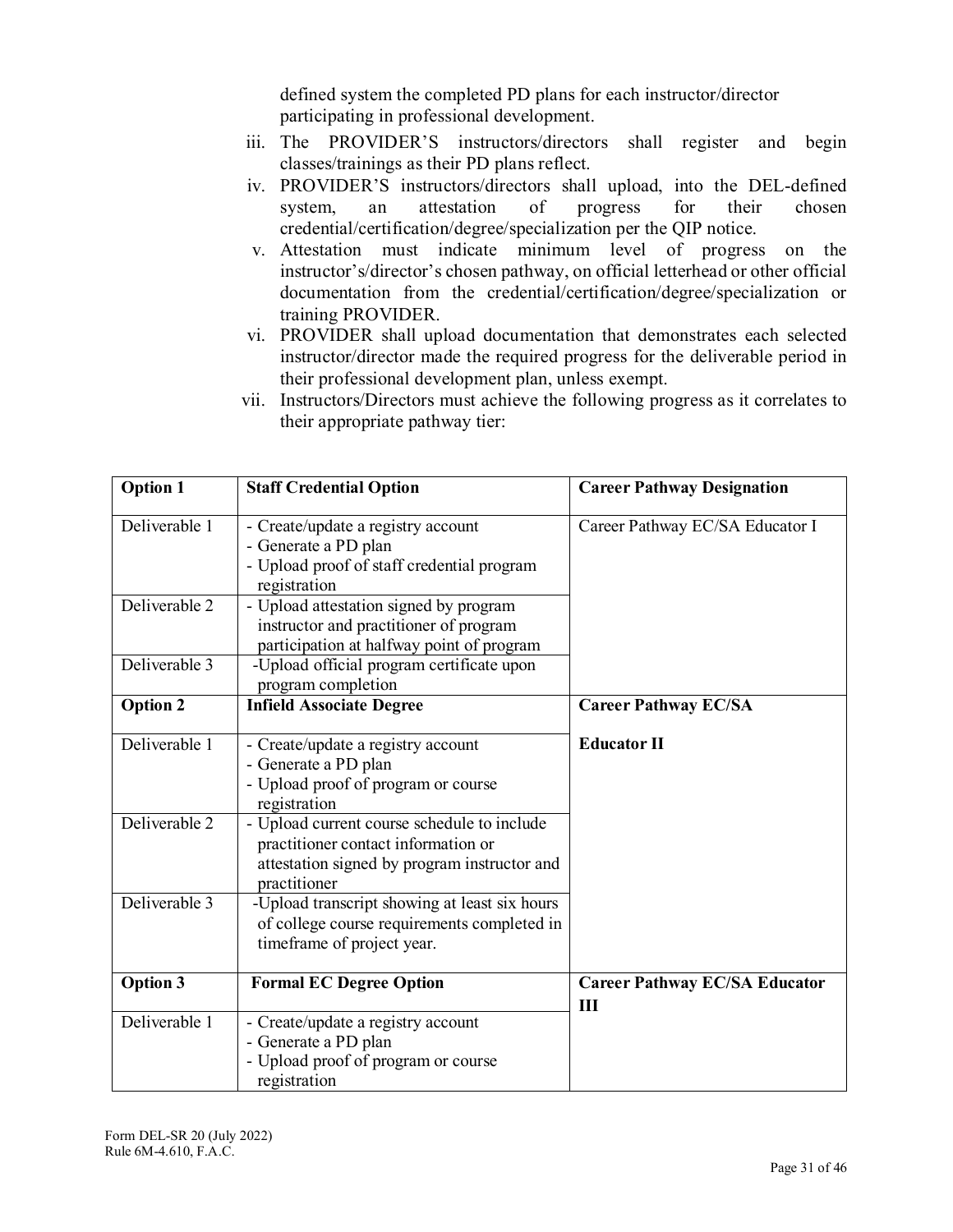| Deliverable 2   | - Upload current course schedule to include<br>practitioner contact information or<br>attestation signed by program instructor and<br>practitioner |     |
|-----------------|----------------------------------------------------------------------------------------------------------------------------------------------------|-----|
| Deliverable 3   | - Upload transcript showing at least six<br>hours of college course requirements<br>completed in timeframe of project year.                        |     |
|                 |                                                                                                                                                    | N/A |
| <b>Option 4</b> | Specialization                                                                                                                                     |     |
|                 | - Create/update a registry account                                                                                                                 |     |
| Deliverable 1   | - Generate a PD plan<br>- Upload proof of program or course<br>registration                                                                        |     |
|                 | - Upload proof of program or course<br>registration                                                                                                |     |
| Deliverable 2   |                                                                                                                                                    |     |
| Deliverable 3   | -Upload proof of completion of specialization<br>requirements.                                                                                     |     |

d. Participate in Certified Coaching Visit(s) from the COALITION or Contracted Third-Party Vendor

If COALITION has selected Certified Coaching Visits for the PROVIDER:

- i. The PROVIDER agrees to coordinate with the ELC to develop a coaching visitation schedule totaling at least 20 hours per selected classroom.
- ii. Once the coaching visitation schedule is developed, the ELC will notify the PROVIDER regarding coaching visitation times and dates. Notification shall include date and time of coaching visit, coaching topic related to the visit, and estimated duration of visit.
- iii. Coaching topics may include teacher-child interactions, behavior management, classroom organization and management, child assessment and other topics related to early childhood and approved by DEL.
- iv. Selected instructors/directors shall meet with certified coaches per the schedule developed and agreed to by both parties.
- v. If the coaching model requires, PROVIDER shall make arrangements or provide a substitute instructor that will allow the selected instructor/director to meet face-to-face with the coach outside of the classroom.
- vi. PROVIDER shall attest where indicated in the DEL-defined system that each selected classroom completed the required coaching hours as indicated in the QIP notice.
- e. 20-hour IACET- or DEL-approved Training

If COALITION has selected 20-hour IACET- or DEL-approved Training (training) for the PROVIDER: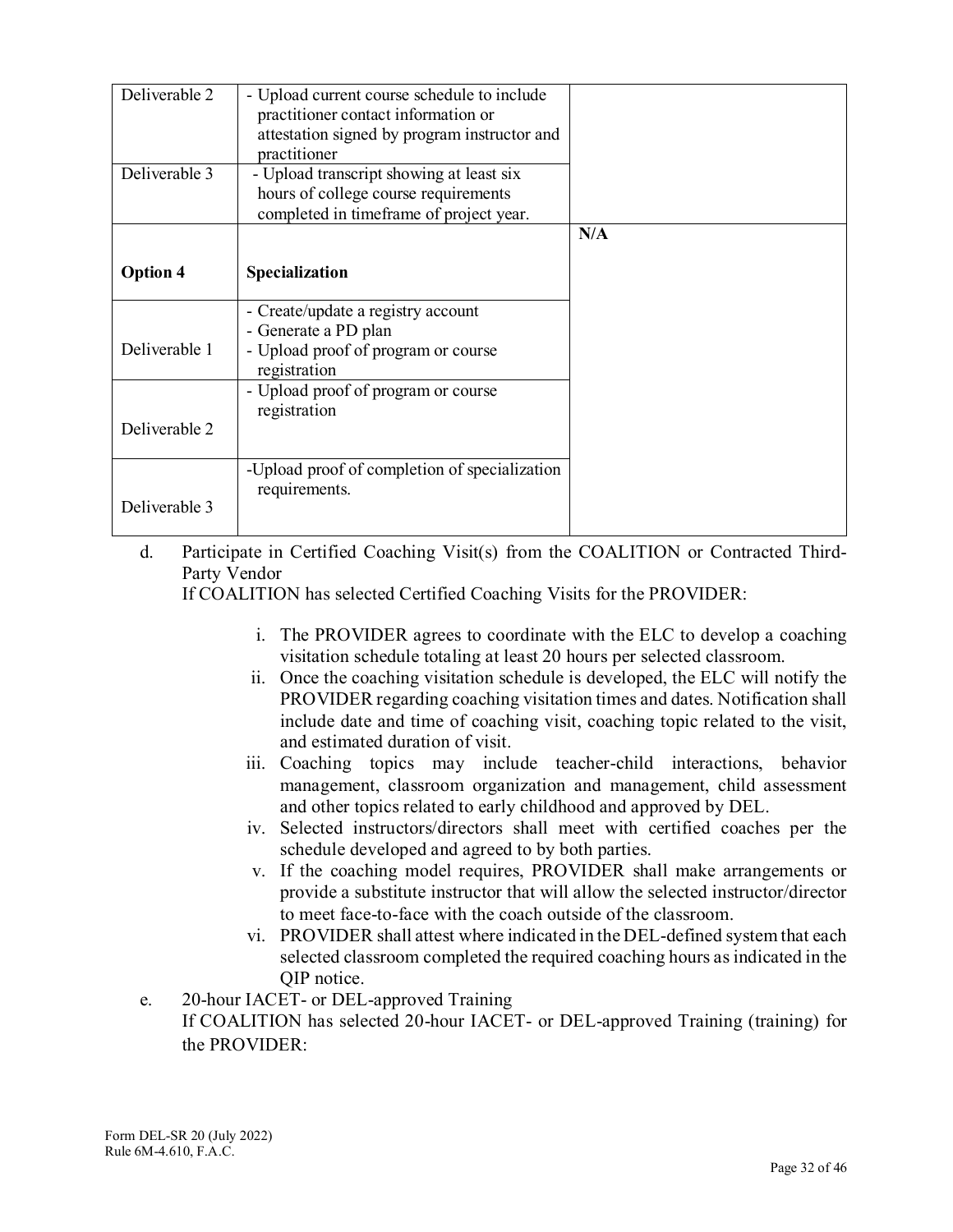- i. PROVIDER agrees to coordinate with the COALITION to register for training.
- ii. Once the training schedule is developed, COALITION will notify the PROVIDER regarding training dates and times.
- iii. Each of the PROVIDER'S selected instructors/directors shall complete the training requirements specified for the deliverable in the QIP Notice
- iv. PROVIDER shall upload certificates of completion where indicated in the OEL-defined system documenting that each selected instructor/director completed the required training hours for the deliverable period. QIP Notice for required training hours per deliverable.
- 5. Notification of change in PROVIDER's personnel
	- a. If instructor/director turnover occurs during the term of the QIP or instructors/directors fail to complete the required timeframes, the PROVIDER must notify the ELC in writing within two (2) days of the deliverable due date passing. The PROVIDER must notify the COALITION of any changes in staff, any resulting change in classroom status (opening or closing) and any changes to instructor classroom assignment within five (5) business days of the changes occurring.
- 6. COALITION Responsibilities
- a. For the strategy or strategies selected by COALITION in section 1. QIP Strategy Selection, COALITION will perform tasks below related to those selected strategies:
	- i. Provide or arrange for CGC training for the PROVIDER'S selected instructors/directors appropriate to the care levels of their assigned classrooms.
	- ii. Validate the PROVIDER'S required staff professional development progression for each deliverable.
	- iii. Schedule and provide certified coaching visits to each of the PROVIDER'S classrooms focusing on improving the PROVIDER'S CLASS observation scores at the times and places scheduled. Topics appropriate for coaching may include teacher-child interactions, behavior management, classroom organization and management, child assessment and other topics related to early childhood education.
	- iv. Schedule and provide or arrange for IACET- or DEL-approved training to selected instructors/directors at the times and places in the agreed to training schedule.
	- v. Communicate in writing to PROVIDER the ECTS course one and course two registration information, course start dates and course end dates.
- b. COALITION agrees to:
	- i. For the strategies selected for the PROVIDER, confirm and validate in a timely manner that evidence of completion that PROVIDER has uploaded and submitted into the DEL-defined system as required.
	- ii. Communicate and follow up with PROVIDER regarding project timelines, timeliness and any missing deliverables documentation.
	- iii. Monitor any QIP deliverables submitted by the PROVIDER.
	- iv. Be available to meet with the PROVIDER'S staff as needed to keep PROVIDER informed about ongoing QIP activities.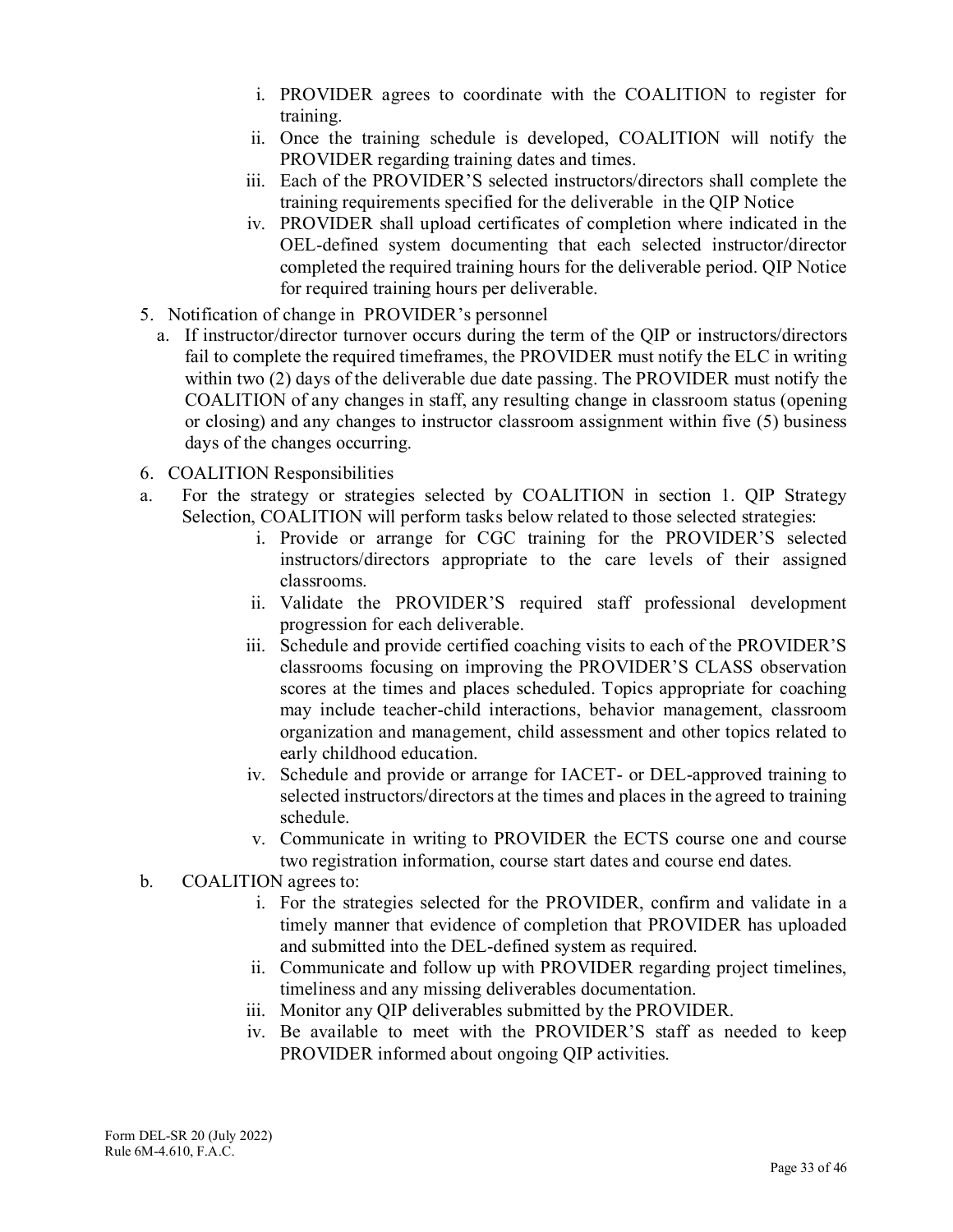THIS SPACE LEFT BLANK INTENTIONALLY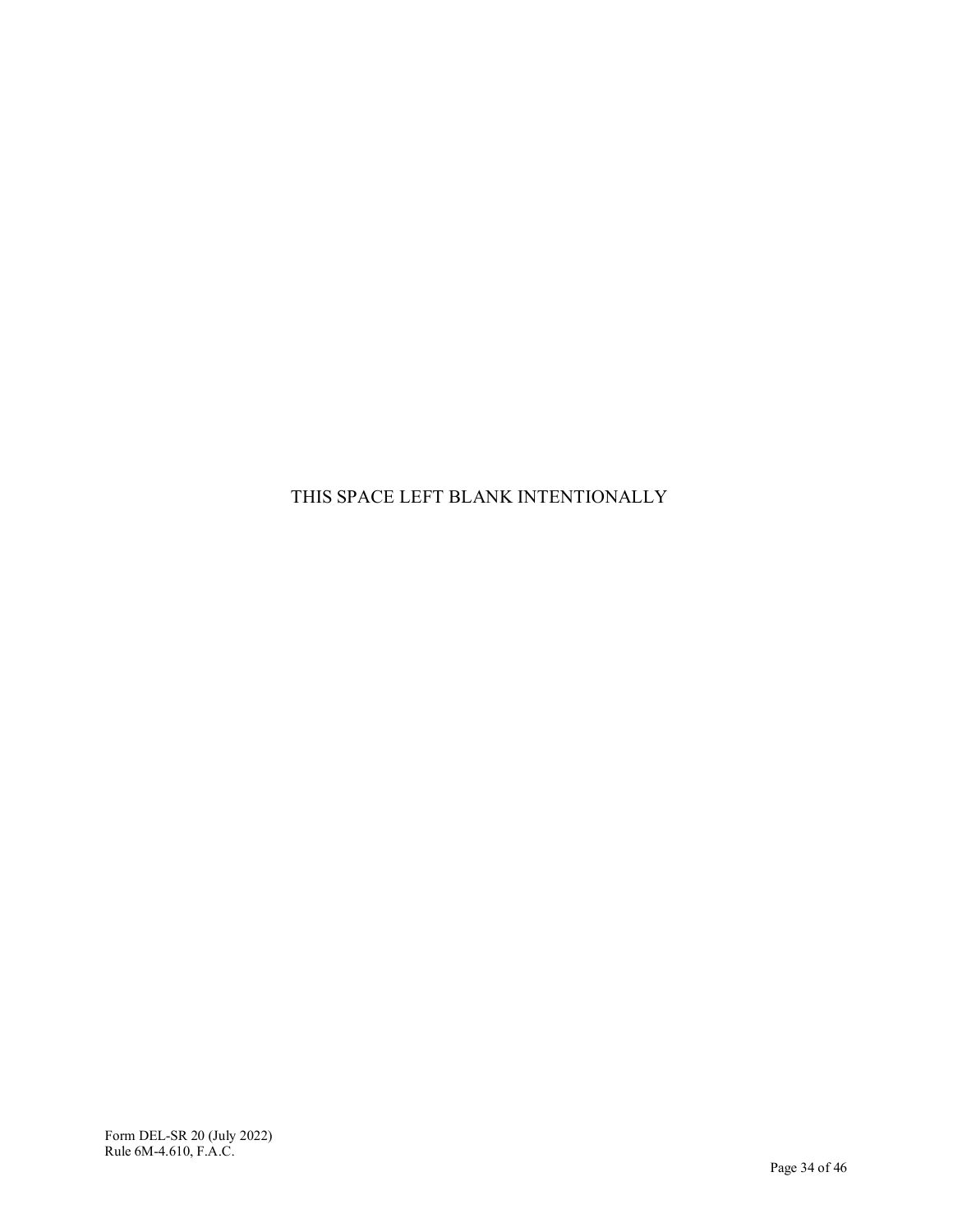Provider Name:

#### **A. Participation Requirements**

### 1. **PROVIDER Responsibilities The PROVIDER shall:**

1.1 Maintain status of current SR PROVIDER in good standing and in compliance with the terms and conditions of this Contract.

1.2 Provide services to participating children in accordance with this Contract and s.1002.82(2)(o), F.S.

1.3 Report vacancies within 5 business days of the first undocumented absence.

#### **B. Compensation and Funding**

#### 1. **Method of Payment**

PROVIDER reimbursement for children participating in Contracted Slots will be in accordance with this Contract, Section VII, subsection 49.

#### 2. **Reimbursement Rates Established**

PROVIDER agrees to accept the Contracted Slots reimbursement rates for the participating number of children established by the COALITION and identified within Exhibit 5. The Contracted Slots reimbursement rates will be paid once the contracted slot is filled:

- 2.1 For all scheduled days during this contract period for each child enrollment, regardless of whether the child is in attendance or not.
- 2.2 At the Contracted Slots Differential Daily Rates established in Exhibit 5 in addition to the reimbursement rates established within the SR PROVIDER Contract for the children identified as participating in Contracted Slots for days paid in accordance with the SR attendance rules.
- 2.3 At the Contracted Slots Full-Time Daily Rates established in Exhibit 5 for unexcused absences and vacancy days, up to a maximum of 60 consecutive calendar days for an absent child in a Contracted Slot, at the reimbursement rate for the care level of the child enrolled in the Contracted Slot prior to the vacancy/absence.

### 3. **Restriction to Care Levels**

- 3.1. Contracted Slots shall only be filled with children ages birth through five years old.
- 3.2. The SR child selected to receive a transferred Contracted Slot within the conditions of Section B, subsection 4.1 may be from a different care level than the child prior to the vacancy (restricted to ages birth through five years old).

#### 4. **Vacancies and Loss/Transfer of Contracted Slots**

4.1. Upon notification of a vacancy, the COALITION must immediately take all actions necessary in an effort to fill the vacant Contracted Slot with another SR child (from the COALITION's wait list or existing child) as quickly as possible. In the event that the Contracted Slot is not filled after 60 consecutive calendar days, the COALITION may transfer the Contracted Slot to another eligible PROVIDER. If the PROVIDER has no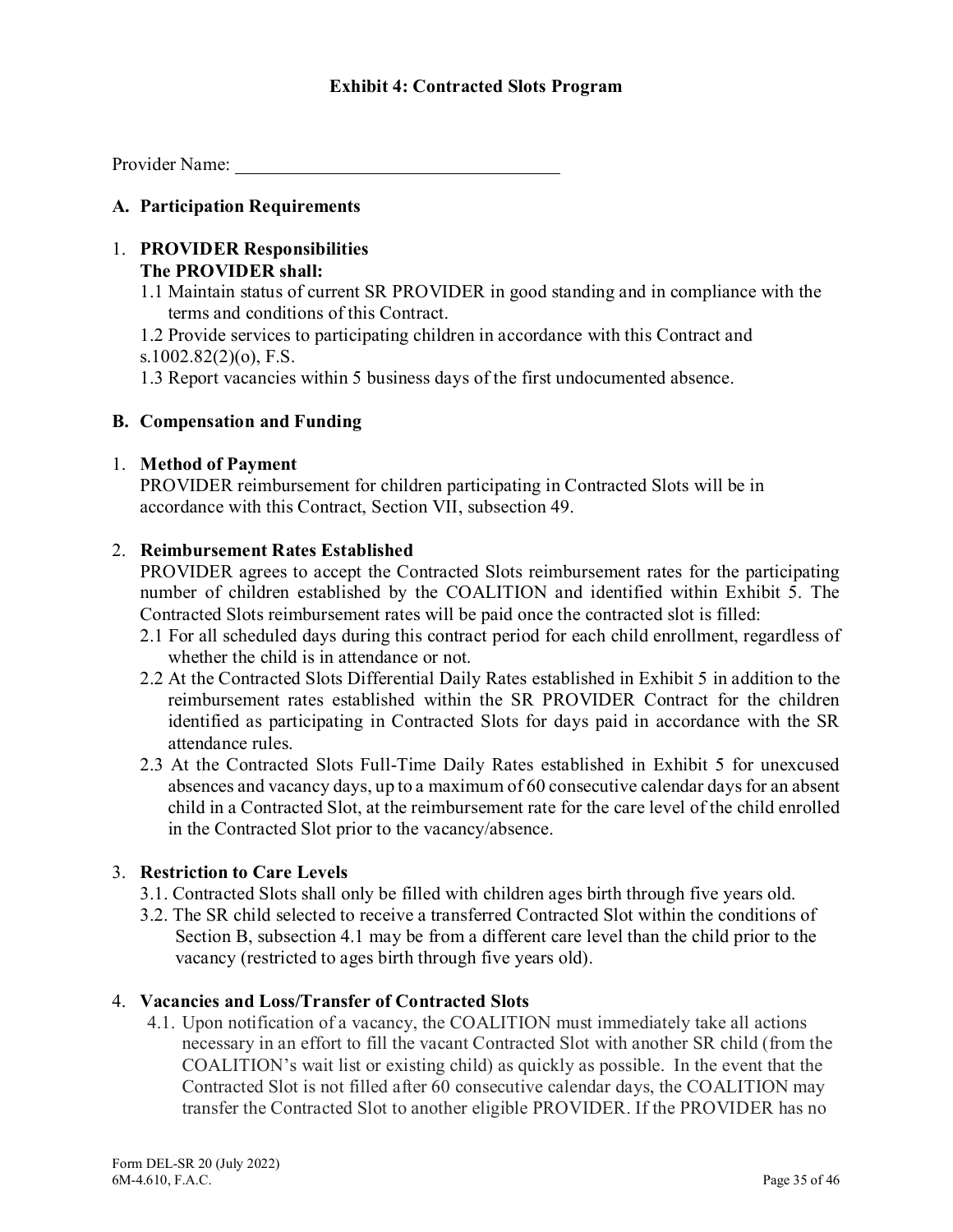remaining Contracted Slots under this contract after a transfer has occurred, this will result in termination of the Contracted Slots Program.

4.2. The PROVIDER will lose the Contracted Slots payment for the total number of children identified in in this exhibit if it does not continue to meet terms and conditions of this exhibit. This will result in termination of the PROVIDER's contracted slots eligibility, and the balance of the PROVIDER's Contracted Slots will be transferred to another eligible PROVIDER.

## 5. **Number of Contracted Slots.**

The COALITION and PROVIDER will agree upon the number of contracted slots. The total number of contracted slots is \_\_\_\_\_\_\_\_\_\_.

## 6. **Rates and Fees for Parents**

PROVIDER is prohibited from charging the differential between the PROVIDER's private pay rate and the Contracted Slots reimbursement rates established in Exhibit 5. PROVIDER is prohibited from charging any fees to parents/families other than the parent co-payment or late fees.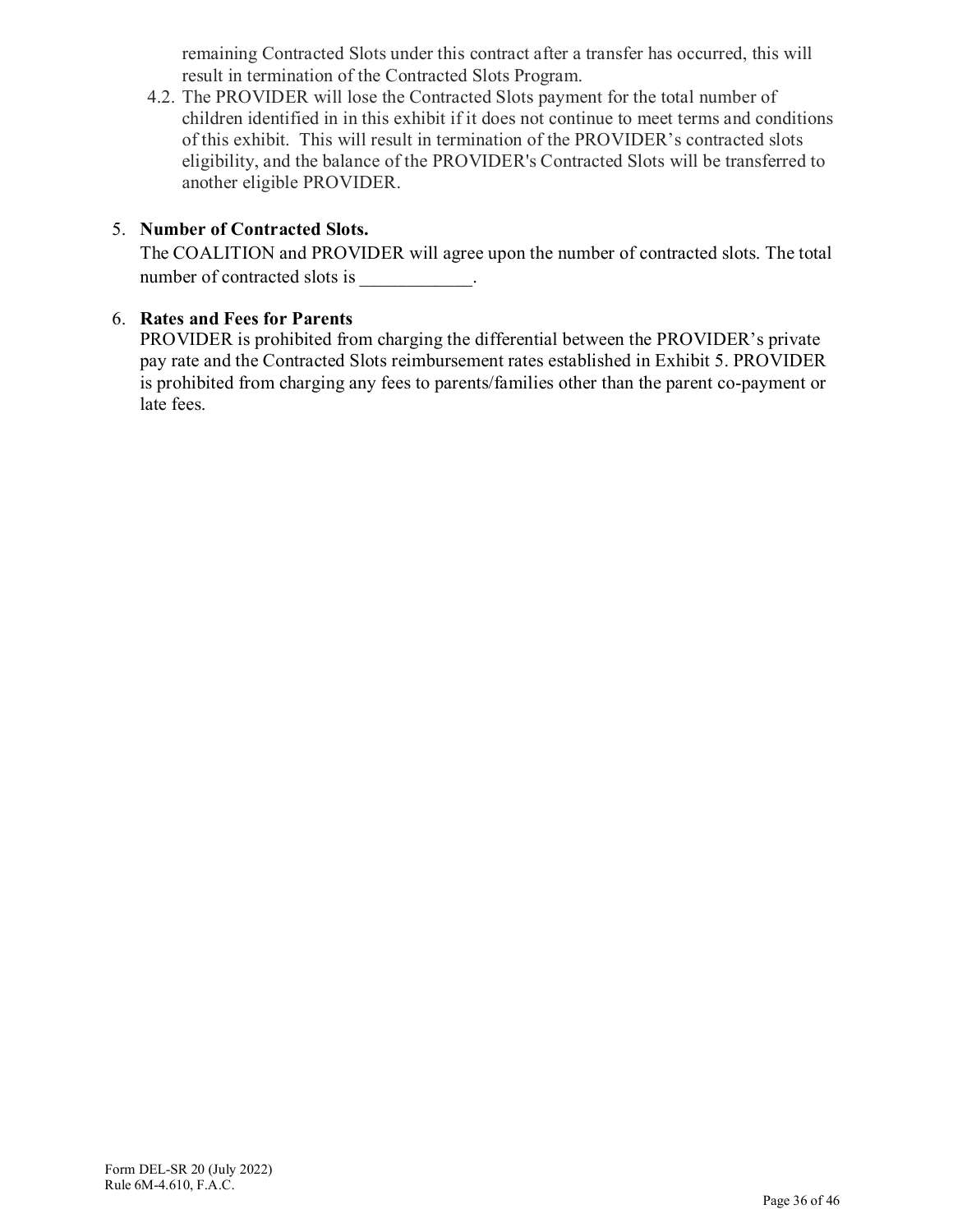Provider Name:

Provider Operational Hours: \_\_\_\_\_\_\_\_\_\_\_\_\_\_\_\_\_\_\_\_\_\_\_\_\_\_\_\_\_\_\_\_\_\_\_\_\_

PROVIDER must mark the appropriate box below indicating the appropriate PROVIDER type. In addition, PROVIDER must mark whether or not it has a Gold Seal Quality Care Designation. PROVIDER must mark whether it requires the parent to pay the differential between the Reimbursement Rate and the private pay rate. Finally, PROVIDER must complete the table below marked "To be completed by PROVIDER." COALITION will complete the remainder of the Exhibit.

Does PROVIDER have a Gold Seal Designation for children ages Birth-5?  $□ Yes \square No$ 

Does PROVIDER have a Gold Seal Designation for school aged children?  $\Box$  Yes  $\Box$  No

#### PROVIDER's Private Pay Rates

| <b>CARE LEVEL</b>   | (INF)      | (TOD)      | (2YR)      | (PR3)      | (PR4)      | (PR5)      | (SCH)     | (SPCR)        |
|---------------------|------------|------------|------------|------------|------------|------------|-----------|---------------|
|                     |            |            |            |            |            |            |           |               |
|                     | $<$ 12 MTH | 12<24      | 24 < 36    | 36<48      | 48<60      | 60<72      | In School | Special Needs |
|                     |            | <b>MTH</b> | <b>MTH</b> | <b>MTH</b> | <b>MTH</b> | <b>MTH</b> |           | If applicable |
| <b>Full-Time</b>    |            |            |            |            |            |            |           |               |
| <b>Daily Rates</b>  |            |            |            |            |            |            |           |               |
|                     |            |            |            |            |            |            |           |               |
| <b>Part-Time</b>    |            |            |            |            |            |            |           |               |
| <b>Daily Rates</b>  |            |            |            |            |            |            |           |               |
|                     |            |            |            |            |            |            |           |               |
| <b>Before or</b>    | N/A        | N/A        | N/A        | N/A        |            |            |           |               |
| <b>After School</b> |            |            |            |            |            |            |           |               |
| Rates               |            |            |            |            |            |            |           |               |
|                     |            |            |            |            |            |            |           |               |

#### (To be Completed by PROVIDER)

If PROVIDER charges a registration fee please check one and provide the amount: \$

 $\Box$  One time fee upon enrollment.

 $\Box$  Annual fee. Month  $\Box$ , or upon enrollment  $\Box$ , or other

 $\Box$  Other Describe:

Does PROVIDER require the parent to pay the differential between the approved Reimbursement Rate and the PROVIDER'S Private Pay Rate? □Yes □No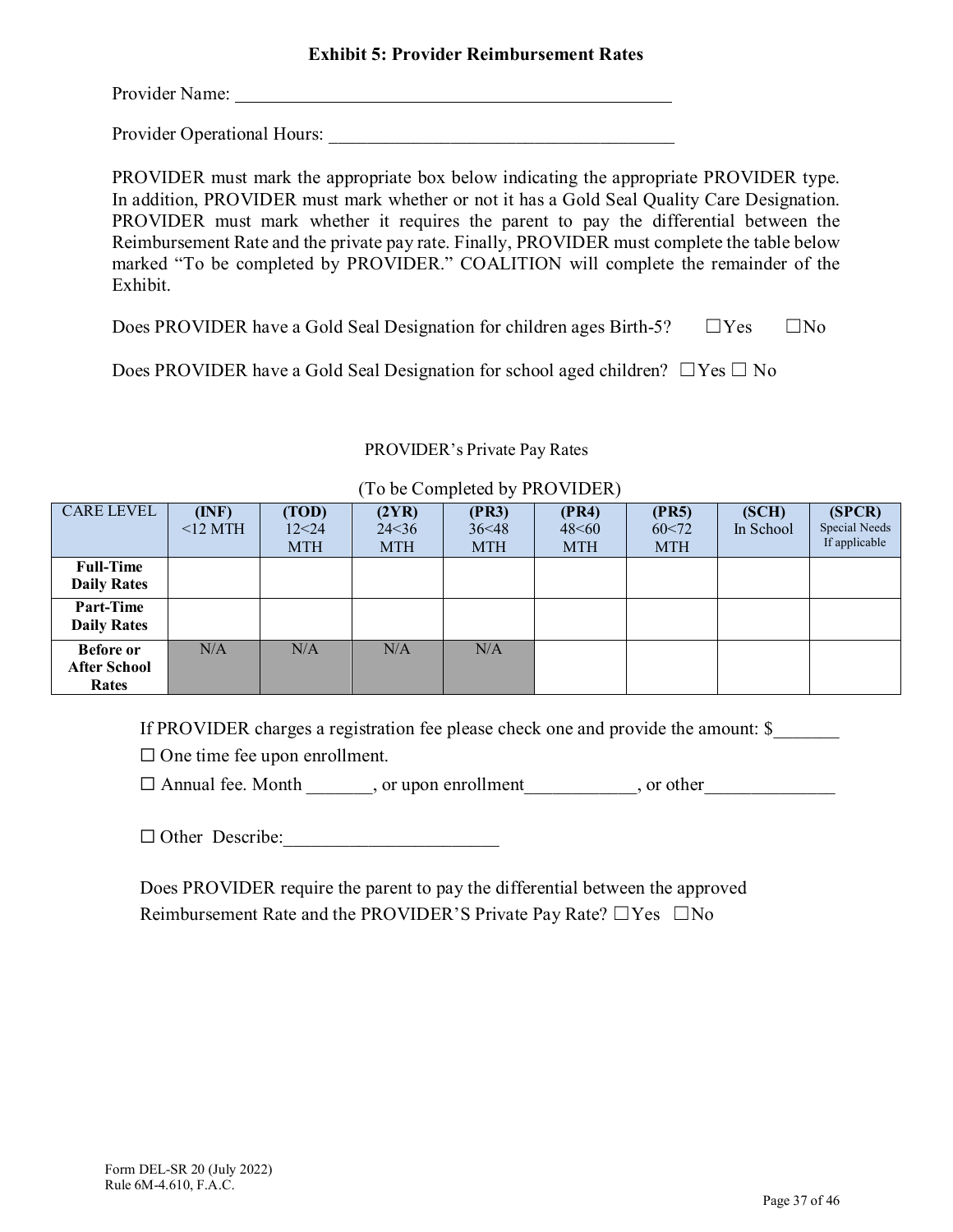## COALITION Maximum Reimbursement Rates (To be Completed by COALITION)

| <b>CARE LEVEL</b>   | (INF)      | (TOD)      | (2YR)      | (PR3)      | (PR4)      | (PR5)      | (SCH)     | (SPCR)        |
|---------------------|------------|------------|------------|------------|------------|------------|-----------|---------------|
|                     | $<$ 12 MTH | 12<24      | 24 < 36    | 36<48      | 48<60      | 60<72      | In School | Special Needs |
|                     |            | <b>MTH</b> | <b>MTH</b> | <b>MTH</b> | <b>MTH</b> | <b>MTH</b> |           |               |
|                     |            |            |            |            |            |            |           |               |
| <b>Full-Time</b>    |            |            |            |            |            |            |           |               |
| <b>Daily Rates</b>  |            |            |            |            |            |            |           |               |
| <b>Full-Time</b>    |            |            |            |            |            |            |           |               |
| <b>Gold Seal</b>    |            |            |            |            |            |            |           |               |
| <b>Daily Rates</b>  |            |            |            |            |            |            |           |               |
| Part-Time           |            |            |            |            |            |            |           |               |
| <b>Daily Rates</b>  |            |            |            |            |            |            |           |               |
|                     |            |            |            |            |            |            |           |               |
| Part-Time           |            |            |            |            |            |            |           |               |
| <b>Gold Seal</b>    |            |            |            |            |            |            |           |               |
| <b>Daily Rates</b>  |            |            |            |            |            |            |           |               |
| <b>Before or</b>    | N/A        | N/A        | N/A        | N/A        |            |            |           |               |
| <b>After School</b> |            |            |            |            |            |            |           |               |
| Rates               |            |            |            |            |            |            |           |               |

Quality Performance Incentive Rate: \[\equipmagnative Rate:\]

Child Assessment Rate: \_\_\_\_\_\_\_\_\_\_\_\_\_\_\_%

Contracted Slots Rate: \$\_\_\_\_\_\_\_\_\_\_\_\_\_\_\_\_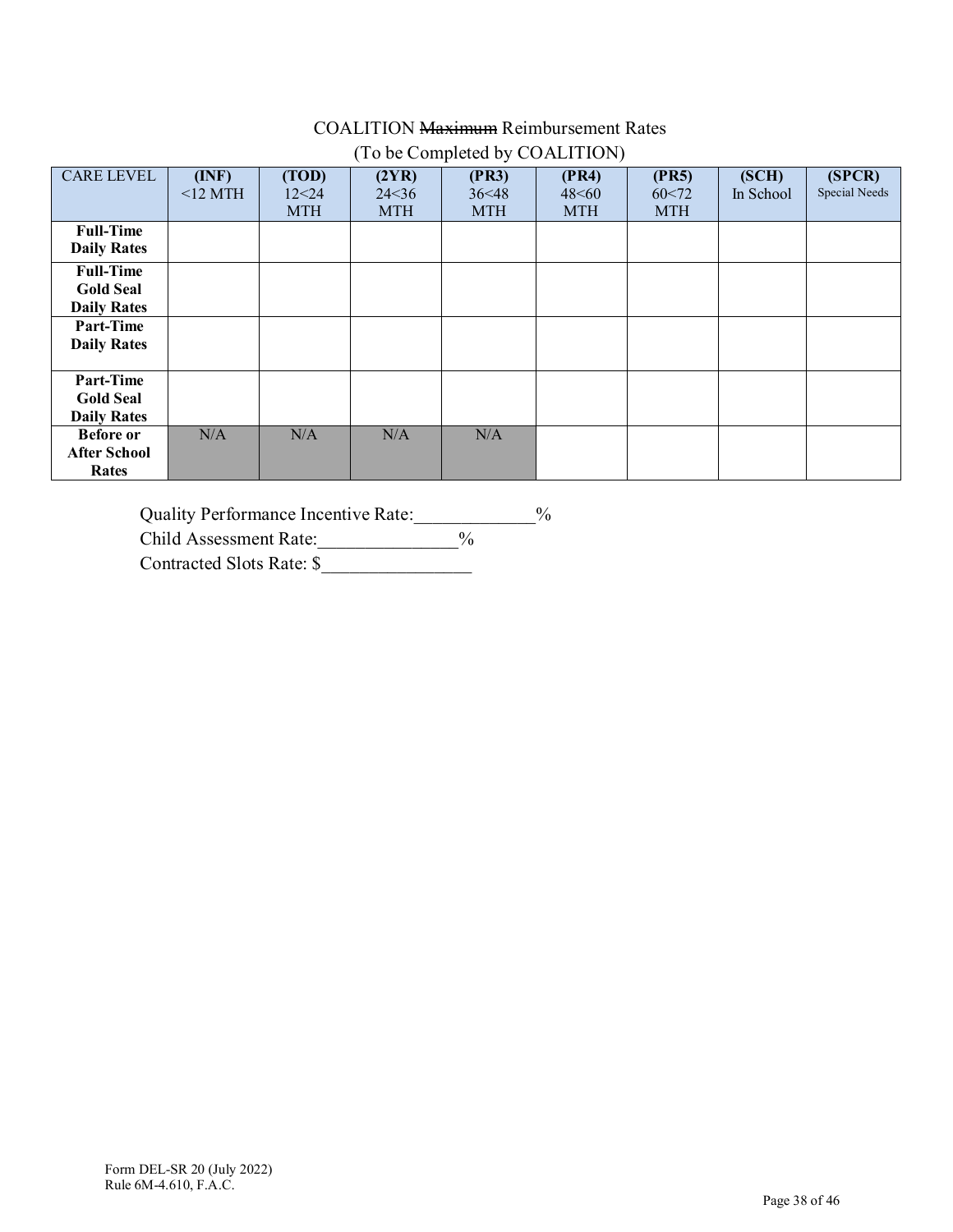# Approved PROVIDER Reimbursement Rate\* FULL TIME (To be Completed by COALITION)

|                | <b>Care Code</b>                                                                                                      | <b>INF</b>                      | <b>TOD</b>               | 2YR                      | PR <sub>3</sub>          | PR <sub>4</sub>          | PR <sub>5</sub>          | <b>SCH</b>   |
|----------------|-----------------------------------------------------------------------------------------------------------------------|---------------------------------|--------------------------|--------------------------|--------------------------|--------------------------|--------------------------|--------------|
|                |                                                                                                                       | $\overline{2}$<br><b>Months</b> | 12 < 24<br><b>Months</b> | 24 < 36<br><b>Months</b> | 36 < 48<br><b>Months</b> | 48 < 60<br><b>Months</b> | 60 < 72<br><b>Months</b> | ln<br>School |
| $\mathbf{1}$   | <b>Description</b><br><b>Provider's Private Pay</b><br><b>Rates</b>                                                   |                                 |                          |                          |                          |                          |                          |              |
| 2 <sup>1</sup> | <b>Coalition-Reimbursement</b><br><b>Rates</b>                                                                        |                                 |                          |                          |                          |                          |                          |              |
| 3              | <b>Approved Provider</b><br><b>Reimbursement Rate</b><br>without Gold Seal (Row 1<br>or 2, whichever is lower)        |                                 |                          |                          |                          |                          |                          |              |
| 4              | <b>Gold Seal Differential</b><br>(Row 3 × percentage)                                                                 |                                 |                          |                          |                          |                          |                          |              |
| 5              | <b>Approved Provider</b><br><b>Reimbursement Rate with</b><br>Gold Seal (Row 3 + 4;<br>amount cannot exceed<br>Row 6) |                                 |                          |                          |                          |                          |                          |              |
| 6              | <b>Provider's Private Pay</b><br><b>Rates Upper Limit (Row 1</b><br>$+20\%$                                           |                                 |                          |                          |                          |                          |                          |              |
| 7              | <b>QPI Differential Rate</b><br>(Row 3 x tier percentage)                                                             |                                 |                          |                          |                          |                          |                          |              |
| 8              | <b>Local QI Level Differential</b><br>Rate (Row 3 x tier<br>percentage)                                               |                                 |                          |                          |                          |                          |                          |              |
| 9              | <b>Total Payment Rate (Row</b><br>$5 + 7 + 8$                                                                         |                                 |                          |                          |                          |                          |                          |              |
| 10             | <b>Contracted Slots</b><br><b>Differential Rate (per</b><br>child flagged for<br>contracted slots)                    |                                 |                          |                          |                          |                          |                          |              |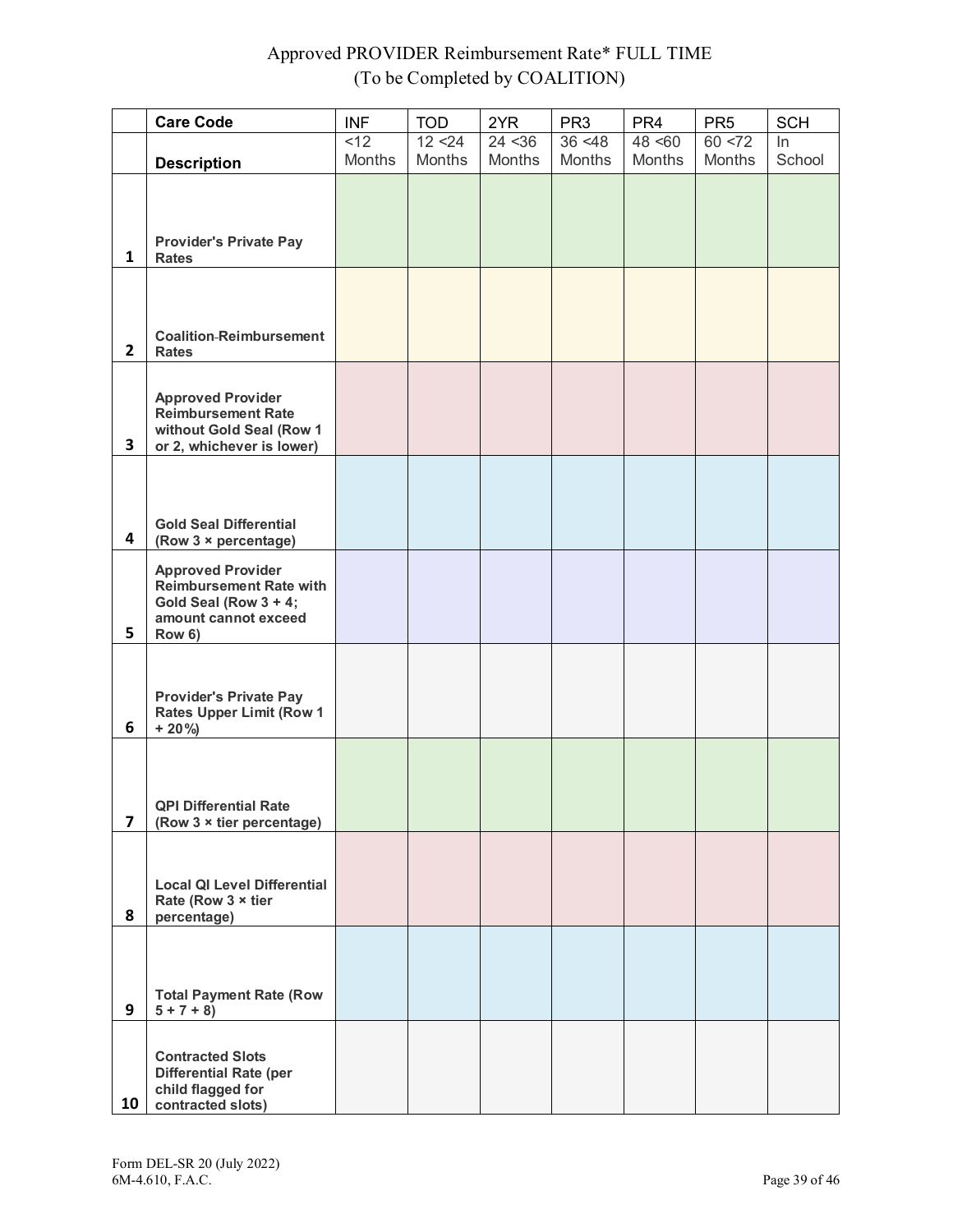|    | <b>Child Assessment</b><br>Differential Rate (Row 3 x |  |  |  |  |
|----|-------------------------------------------------------|--|--|--|--|
| 11 | tier percentage)                                      |  |  |  |  |

# Approved PROVIDER Reimbursement Rate\* PART TIME (To be Completed by COALITION)

|                         | <b>Care Code</b>                                                                                                      | <b>INF</b> | <b>TOD</b> | 2YR     | PR <sub>3</sub> | PR <sub>4</sub> | PR <sub>5</sub> | <b>SCH</b> |
|-------------------------|-----------------------------------------------------------------------------------------------------------------------|------------|------------|---------|-----------------|-----------------|-----------------|------------|
|                         |                                                                                                                       | <12        | 12 < 24    | 24 < 36 | 36 < 48         | 48 < 60         | 60 < 72         | $\ln$      |
|                         | <b>Description</b>                                                                                                    | Months     | Months     | Months  | Months          | Months          | Months          | School     |
| $\mathbf{1}$            | <b>Provider's Private Pay</b><br><b>Rates</b>                                                                         |            |            |         |                 |                 |                 |            |
| $\mathbf{2}$            | <b>Coalition Reimbursement</b><br><b>Rates</b>                                                                        |            |            |         |                 |                 |                 |            |
| $\mathbf{3}$            | <b>Approved Provider</b><br><b>Reimbursement Rate</b><br>without Gold Seal (Row 1<br>or 2, whichever is lower)        |            |            |         |                 |                 |                 |            |
| $\overline{\mathbf{4}}$ | <b>Gold Seal Differential</b><br>(Row 3-x percentage)                                                                 |            |            |         |                 |                 |                 |            |
| 5                       | <b>Approved Provider</b><br><b>Reimbursement Rate with</b><br>Gold Seal (Row 3 + 4;<br>amount cannot exceed<br>Row 6) |            |            |         |                 |                 |                 |            |
| 6                       | <b>Provider's Private Pay</b><br><b>Rates Upper Limit (Row 1</b><br>$+20\%$                                           |            |            |         |                 |                 |                 |            |
| 7                       | <b>QPI Differential Rate</b><br>(Row $3 \times$ tier percentage)                                                      |            |            |         |                 |                 |                 |            |
| 8                       | <b>Local QI Level Differential</b><br>Rate (Row 3 x tier<br>percentage)                                               |            |            |         |                 |                 |                 |            |
| 9                       | <b>Total Payment Rate (Row</b><br>$5 + 7 + 8$                                                                         |            |            |         |                 |                 |                 |            |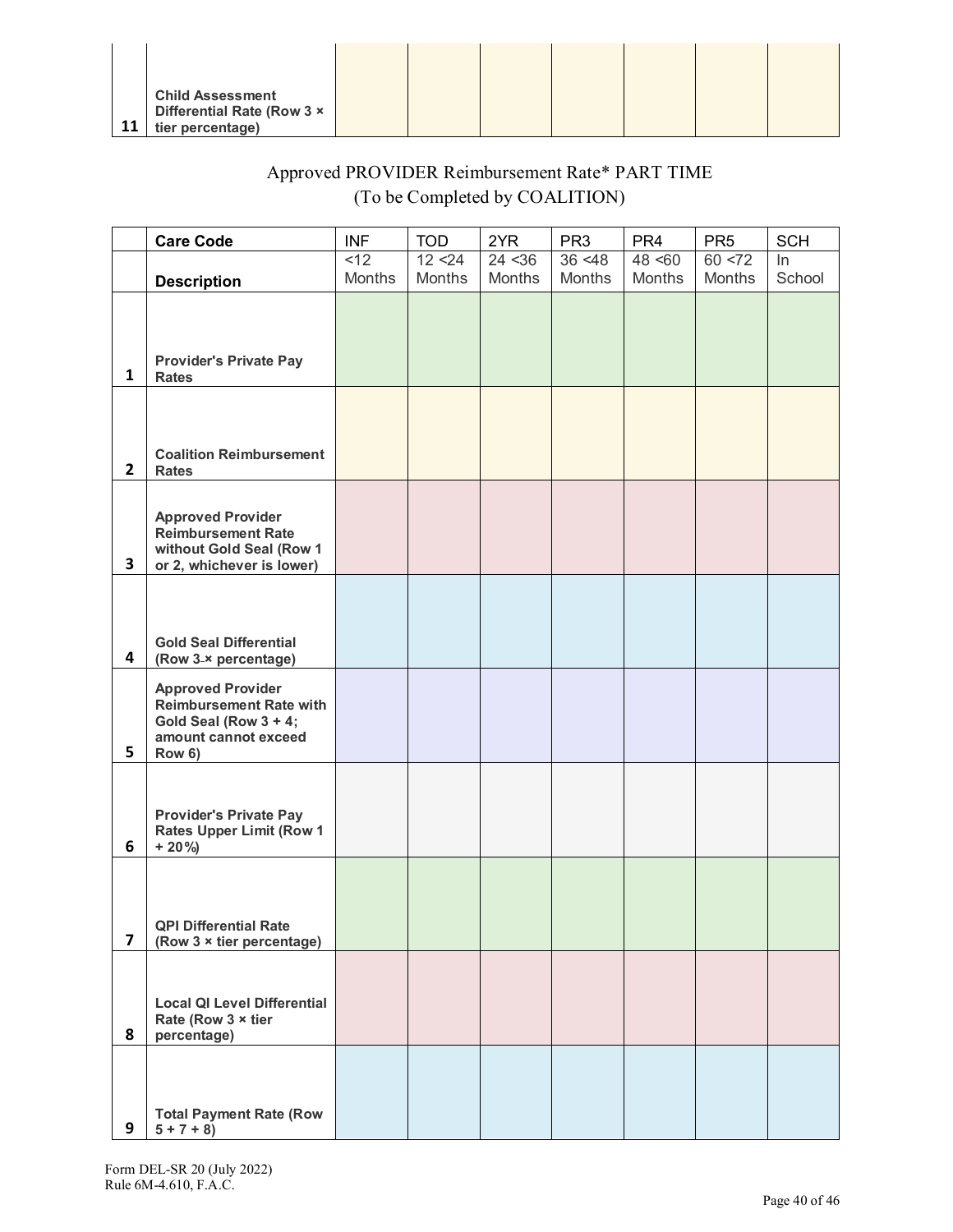| 10 | <b>Contracted Slots</b><br><b>Differential Rate (per</b><br>child flagged for<br>contracted slots) |  |  |  |  |
|----|----------------------------------------------------------------------------------------------------|--|--|--|--|
| 11 | <b>Child Assessment</b><br>Differential Rate (Row 3 x<br>tier percentage)                          |  |  |  |  |

*\*\*VPK Wrap Rates will be calculated per child based on the child's full or part time unit of care and the Approved PROVIDER Reimbursement Rates for full or part time care, whichever is applicable, as indicated in the table above. For an explanation of how the VPK wrap rate is calculated by the statewide information system, reference Table 1 and Table 2 below.*

Table 1 displays the units of care used in the Statewide Information System.

| <b>TABLE 1 - School Readiness Units of Care</b> |                                                                       |                      |  |  |  |  |
|-------------------------------------------------|-----------------------------------------------------------------------|----------------------|--|--|--|--|
| <b>Standard code for</b><br>unit of care        | Description of units of care                                          | <b>Maximum hours</b> |  |  |  |  |
| <b>PTL</b>                                      | Part time low (fewer than 3 hours)                                    | 3                    |  |  |  |  |
| <b>PT</b>                                       | Part time (3 or more hours but fewer than 6 hours)                    | 6                    |  |  |  |  |
| FT.                                             | Full time (6 or more hours but fewer than 11 hours)                   | 11                   |  |  |  |  |
| <b>FTPT</b>                                     | Full time and part time<br>(11 or more hours but fewer than 16 hours) | 16                   |  |  |  |  |
| <b>FTFT</b>                                     | Full time and full time (16 or more hours)                            | 20                   |  |  |  |  |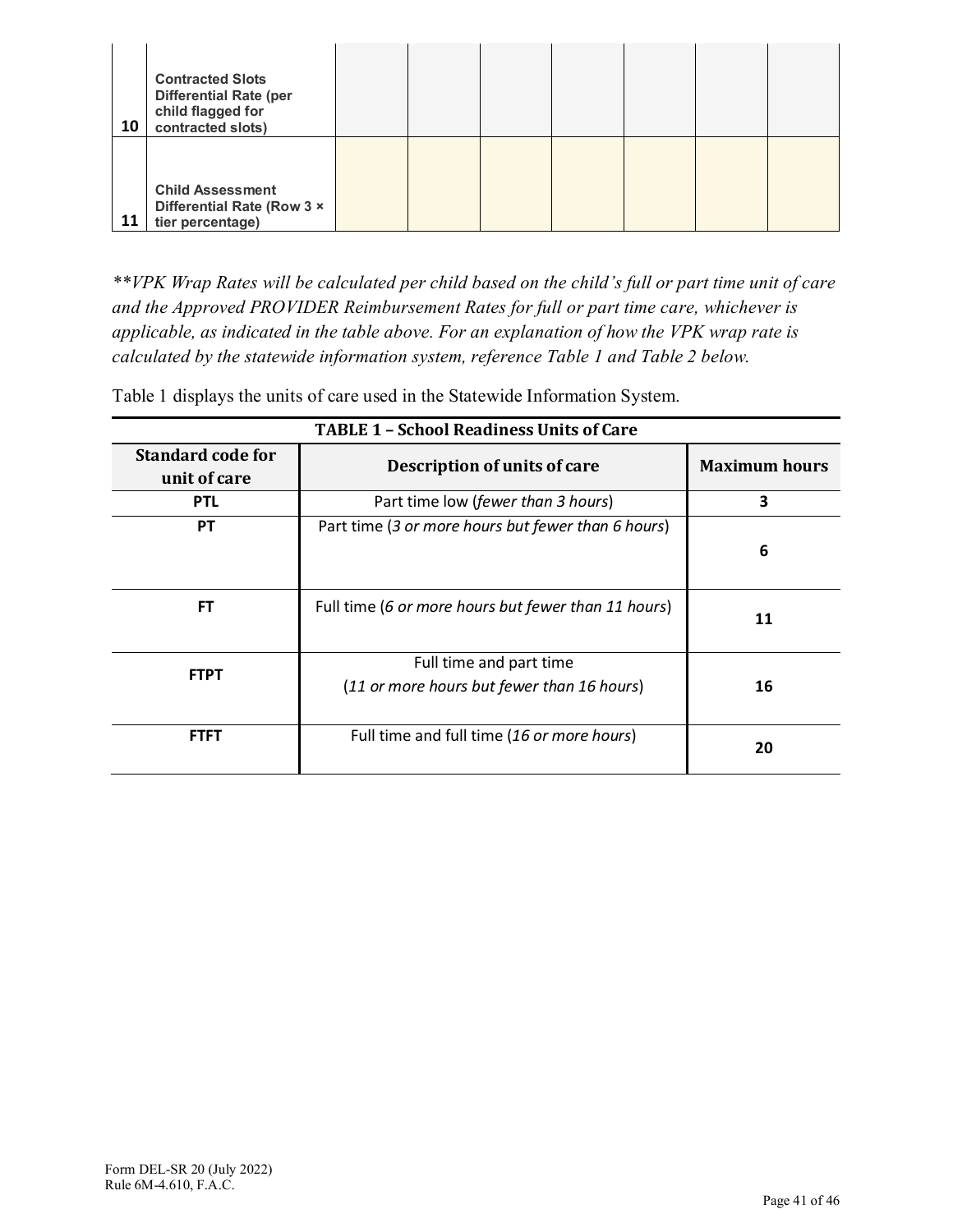|    | Determine the child's unit of care.                        | Reference Table 1 for unit of care and maximum hours. |
|----|------------------------------------------------------------|-------------------------------------------------------|
|    | 2. Convert the provider's daily rate to an<br>hourly rate. | Daily rate/Maximum hours = Hourly rate                |
| З. | Determine the number of payable<br>hours.                  | Maximum hours - VPK class hours = Payable hours       |
| 4. | Multiply hourly rate by payable hours.                     | Hourly rate X payable hours = VPK Wrap Rate           |

## **TABLE 2 – Calculation of Wrap-Around Payment Rates**

*\*\*\*Special needs rate will be negotiated up to twenty (20) percent above the maximum approved base reimbursement rate established for infant care by the coalition pursuant to Rule 6M-4.500, F.A.C. The negotiated rate will be based on the level of care needed for an individual child.*

Effective Date of Rates Established in This Exhibit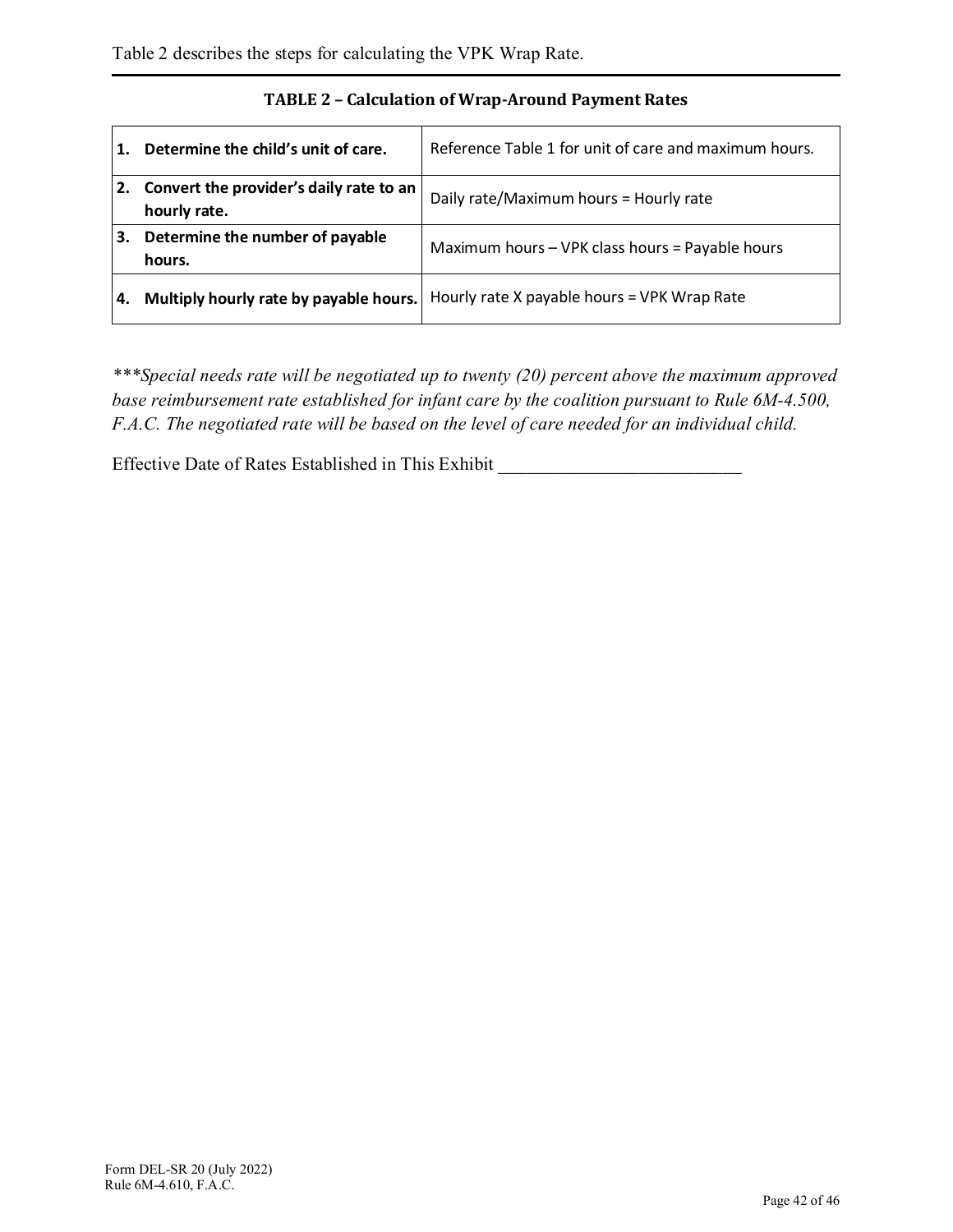## **Exhibit 6: Holiday Schedule**

Provider Name:

| Holiday | <b>Date Observed</b> |
|---------|----------------------|
|         |                      |
|         |                      |
|         |                      |
|         |                      |
|         |                      |
|         |                      |
|         |                      |
|         |                      |
|         |                      |
|         |                      |
|         |                      |
|         |                      |

If the holiday falls on a Saturday, the holiday is observed on the Friday preceding the holiday. If the holiday falls on a Sunday, the holiday is observed on the Monday following the holiday.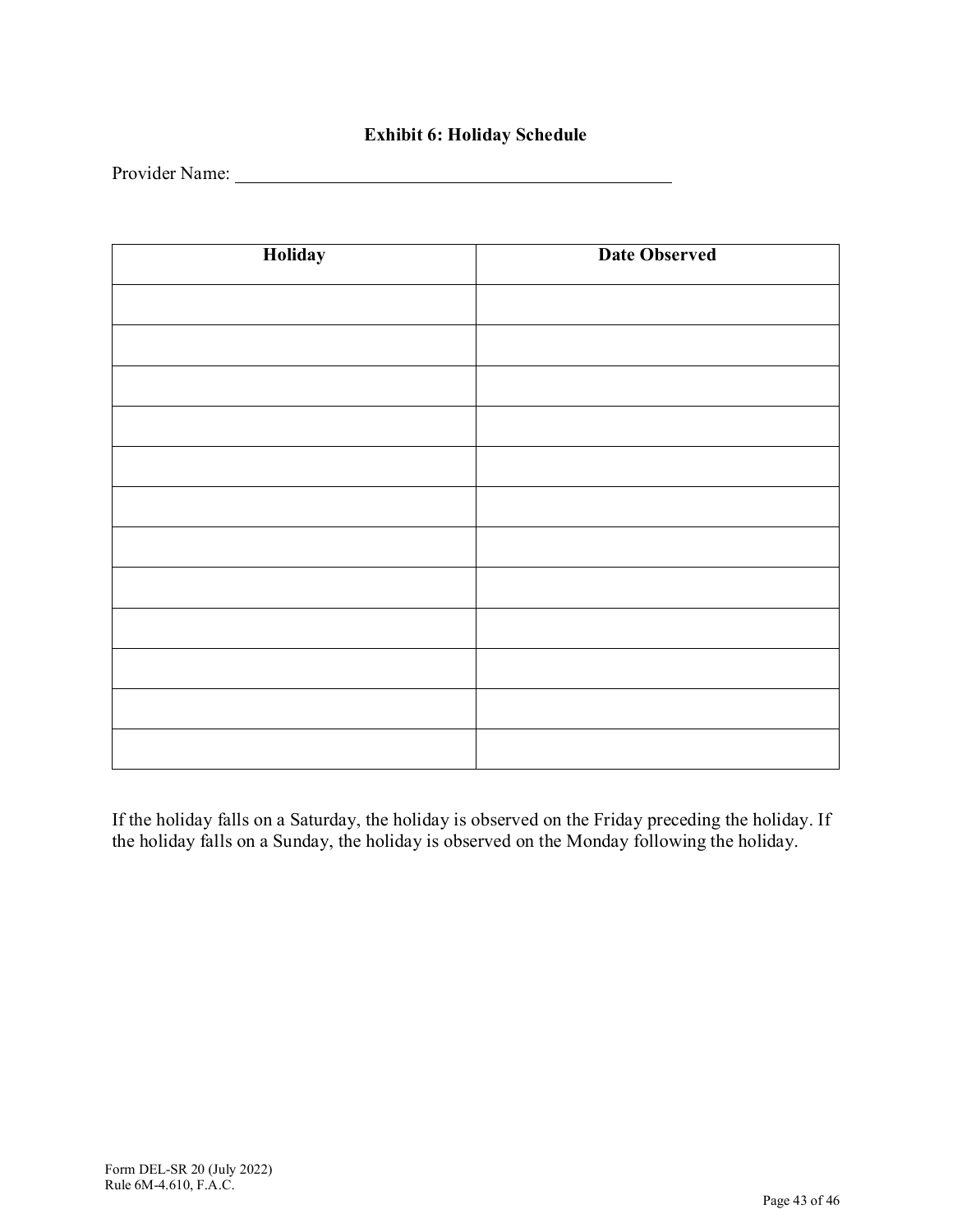Provider Legal Name:

- **1. Purpose of Exhibit.** Early Learning Coalitions are responsible for the local implementation of early learning programs funded with state and federal funds, such as the School Readiness Program and Voluntary Prekindergarten Education Program. Providers of such early learning programs may request a review of determinations made by an Early Learning Coalition in accordance with the due process procedures described below.
- **2. Request for Review Hearing.** If a provider disputes any action taken by the COALITION pursuant to the terms of the Statewide School Readiness Provider Contract, the provider may request a review hearing in writing by sending it to the contact person listed in the COALITION's action. A review hearing is a "meeting" for the purposes of the Sunshine Law which is subject to public notice. During a review hearing, the PROVIDER will have a reasonable opportunity to address COALITION staff-persons or sub-contractor staff regarding the Coalition's action and to present supporting evidence before a Review Hearing Committee. PROVIDER may have an attorney present at the review hearing to represent or advise the provider.
	- **a. Content of Request for Review Hearing.** The request for review hearing must state: the name and contact information of an individual authorized to provide information and binding responses on behalf of PROVIDER; the specific action by the COALITION that the PROVIDER disputes, the specific reasons for the PROVIDER's belief; and whether the PROVIDER will be represented by an attorney or another individual during the review hearing.
	- **b. Request Time.** The PROVIDER's request for a review hearing must be submitted in writing to the COALITION within five (5) business days of receipt of notice of the determination which the provider believes to be incorrect.
	- **c. Supporting Documentation.** The PROVIDER must send copies of any written documentation supporting the claims of the provider. Examples of relevant documentation may include, but are not limited to, attendance documentation, notarized attestations from parents, documentation from licensing or accrediting bodies, documents demonstrating dates of information submission, and a proposed corrective action plan.
- **3. Implementation of Review.** If the COALITION receives a request for review hearing from the provider, the Coalition must address the request by taking the following steps.

**a. Assignment of Review Hearing Committee.** Within three (3) business days of receipt of a request for review hearing, the COALITION must assign a Review Hearing Committee to complete the review. The Review Hearing Committee must be composed of at least three but no more than five members of the Coalition Board. The Chair of the ELC shall appoint the Review Hearing Committee and shall name the chair of the committee. At least one of the members must be a mandatory member as set forth in section 1002.83(4) and at least one other member shall be one of the provider representative members. If all attempts have been made by the COALITION to schedule among the selected Review Hearing Committee members potential dates for the hearing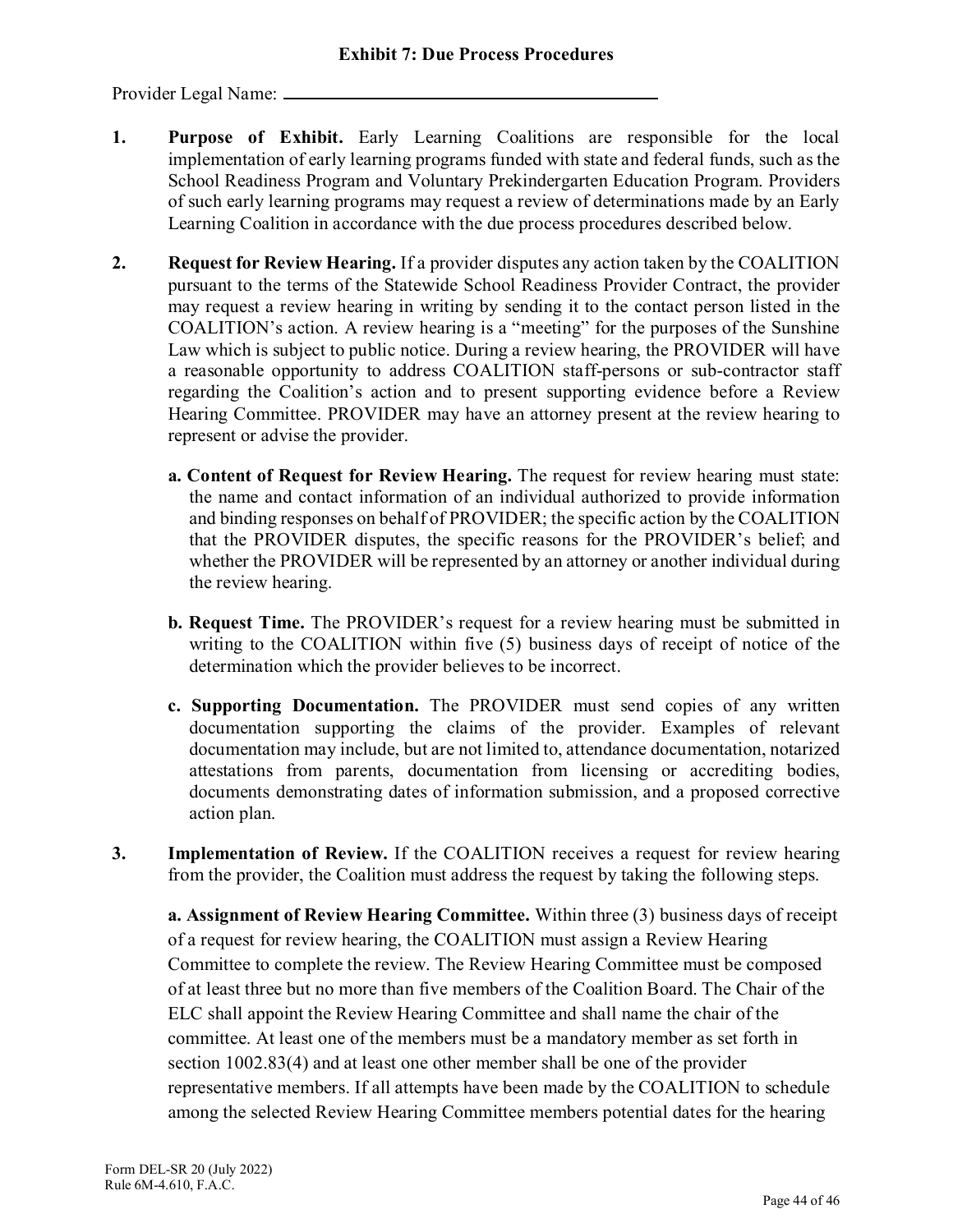and neither provider representative from the Coalition Board is available, then the requirement for a provider representative will be waived for this hearing and the minutes of the Review Hearing Committee will document that the Coalition made every attempt to have a provider representative member included but was unable to do so for this hearing.

- **b. Response to Request for Review Hearing.** Within five (5) business days of receipt of the request for review hearing, the COALITION must respond to the PROVIDER in writing, return receipt requested. The notice must include at least three (3) proposed dates and times for the review hearing which must be within forty-five (45) days of the date of receipt of the request for review hearing. The notice must also state that the review hearing may be conducted in person at a location designated by the COALITION or via any method of telecommunications, as long as the public is given reasonable access to observe and participate. Finally, the notice must state whether or not all of the COALITION staff persons or sub-contractor staff whom the PROVIDER wishes to have present during the hearing will be made available. If any individual who the PROVIDER requested to have present is not available, the COALITION must make available an individual who is qualified to address the subjects the PROVIDER wished the individual to address.
- **c. Date and Location Selection.** Within five (5) business days of receipt of the response to a request for review hearing, the PROVIDER must inform the COALITION of the date and time which it selects for the review hearing and whether the provider will attend the meeting in person or via a method of telecommunication. Within five (5) business days of receipt of the response to a request for review hearing, if the PROVIDER is unable to attend any of the proposed dates and times for the review hearing, the provider must submit written notice which states the specific reasons that provider is unable to attend and must contact the COALITION to select a mutually agreed upon date for the review hearing. If the PROVIDER does not inform the Coalition of the date and time within the required time period, then the process is considered complete and the request is denied.
- **d. Conducting the Review Hearing.** The Review Hearing Committee shall assess the claim(s) the provider made in its request for review by examining all information and documentation submitted by the provider. The provider must be given a reasonable opportunity to question COALITION staff-persons or sub-contractor staff regarding the determinations of the Coalition and to present evidence before the Review Hearing Committee. The COALITION will also be provided a reasonable opportunity to submit evidence to rebut any claims made by the provider.
- **e. Review Hearing Committee Decision.** Following completion of the presentation by the PROVIDER and the COALITION, the Review Hearing Committee will vote regarding each of the provider's claims. The decision of the Review Hearing Committee is final. In its' deliberations, the Review Hearing Committee must determine:
	- **i.** If the determination made by the COALITION was correct, in whole or in part, or incorrect.
	- **ii.** If no part of the determination made by the COALITION was correct, then PROVIDER is not required to take further action.